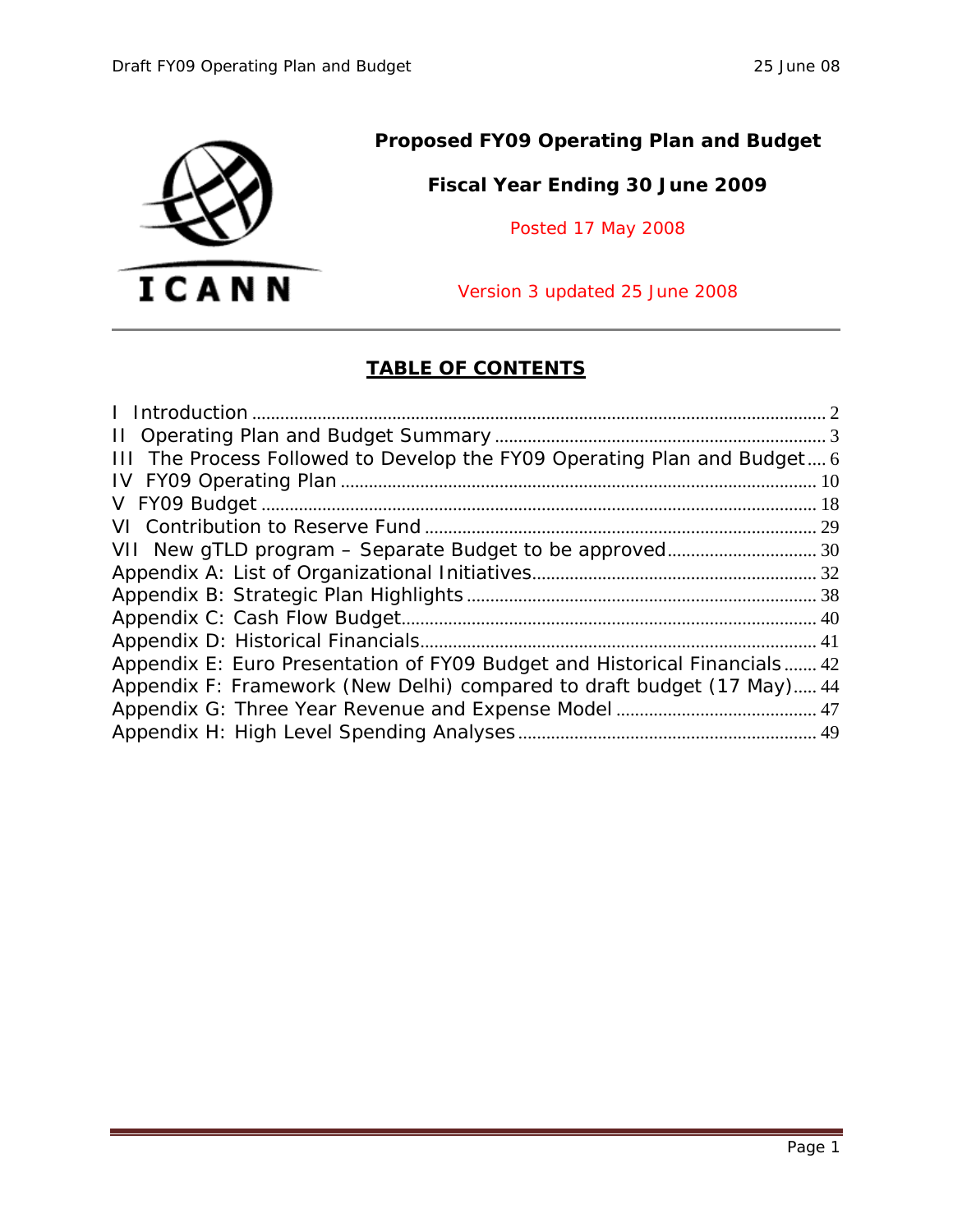## **I Introduction**

This proposed Fiscal Year 2009 (FY09) Operating Plan and Budget, for the fiscal year beginning 1 July 2008 and ending on 30 June 2009, contains:

- a description of the Internet Corporation for Assigned Names and Numbers (ICANN) operations planning and budgeting process
- the highlights of the annual operating plan, describing the key outcomes that ICANN has set out to achieve
- the annual budget including explanations of the revenue expectations and the spending plan for the fiscal year ending 30 June 2009

After public comment, feedback and input from the ICANN community, and discussions with the ICANN Board of Directors' Finance Committee, the budget is expected to be adopted by the ICANN Board in Paris on 26 June 2008.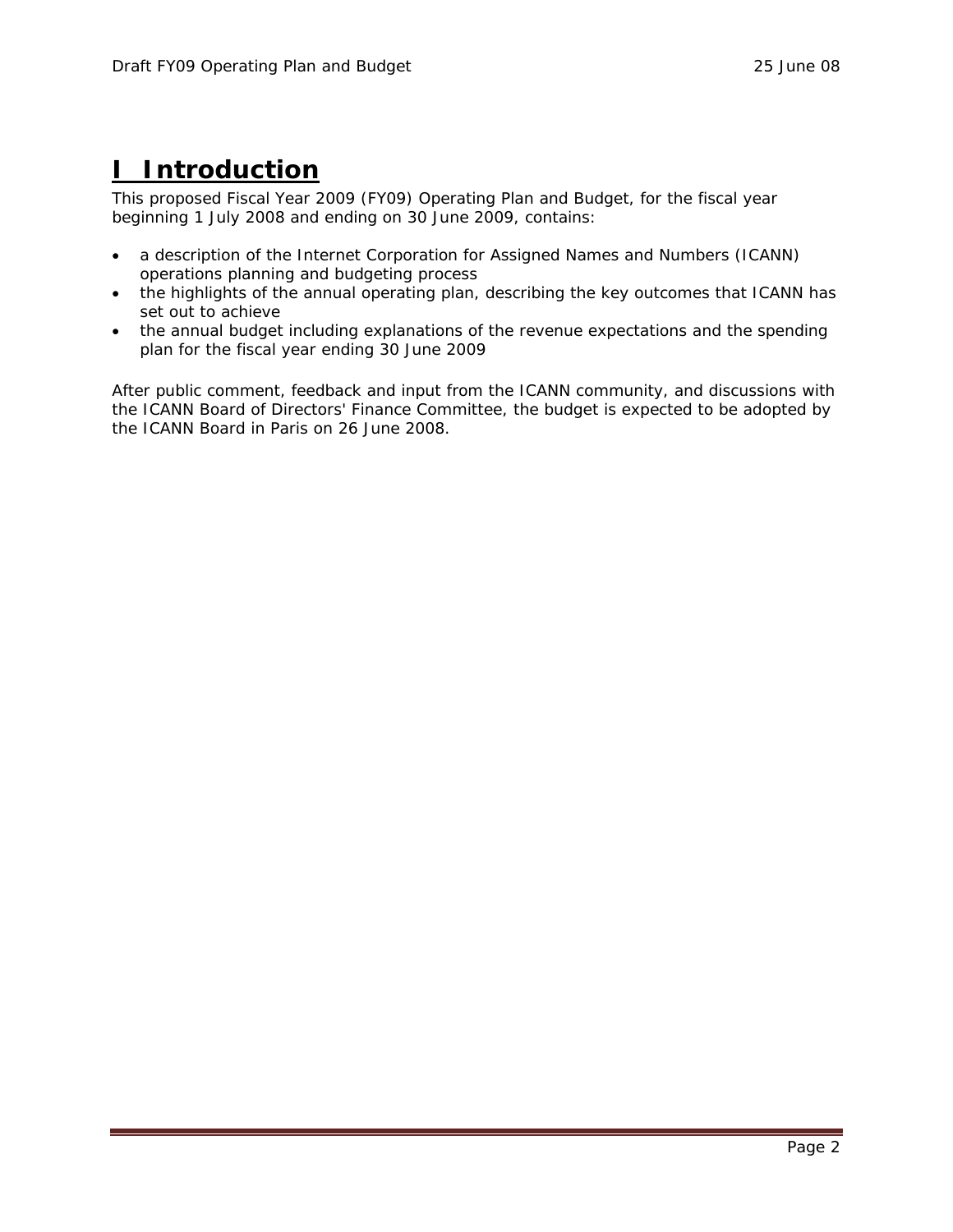### **II Operating Plan and Budget Summary**

As dictated by the ICANN Strategic plan, the work plan called for in the FY09 Operating Plan and Budget is (necessarily) one of the most ambitious and challenging undertakings in ICANN's history. (ICANN's Strategic Plan can be found at http://www.icann.org/strategicplan/.)

In this fiscal year, highlights of planned ICANN results and activities include:

- Complete, and then launch the new generic TLD (gTLD) program
- Based on progress with the IDN "fast track" process, introduce country code IDNs (ccIDN) at the top level
- As part of establishing a documented security agenda, deliver on DNSSEC readiness, ICANN-internal security improvements, and training on disaster planning and mitigation for interested country code operators
- Working with RIRs and the NRO, continue to highlight issues related to IPv4 depletion and IPv6 adoption
- Grow and enhance contractual compliance capability on behalf of registrant protection
- Invest in the IANA function services and staffing to improve service availability, automation, response time, and disaster recovery
- Strengthen the multi-stakeholder model by implementing GNSO improvements, expanding stakeholder travel support and expanding translation programs

The community and ICANN's Board reviewed an initial budget framework presented at New Delhi in February 2008. Staff held consultations regarding the budget and plan, received posted comments, and worked with the ICANN Board Finance Committee to develop the draft FY09 Operating Plan and Budget. This draft FY09 Operating Plan and Budget was posted for community review with the support of the Board Finance Committee (BFC).

A substantial amount of detailed thought and work has gone into the operating plan and budget since the initial framework was first presented to the community in February 2008, but the overall scope and themes remain consistent. In summary, the budget proposes revenues of about \$60.7MM and total expenses (including depreciation, allowances and contingency) of \$57.1MM with a contribution to reserve of about \$3.5MM. Compared to what was presented in New Delhi this actually represents a reduction in operating expenses from \$54.1MM to \$51.8MM. As compared to FY08, the total expense budget, including contingency, is projected to increase from \$42.6MM to \$57.1MM (34% increase). Operating expenses (excluding contingency, depreciation, and bad debt) are projected to increase from \$39.8MM to \$51.8MM, (or 30% increase).

It is noteworthy that the revenue forecast accommodates a new approach to the Add Grace Period (AGP), as proposed by the GNSO and broader community, effectively eliminating tasting, and slowing the growth of revenue to ICANN. This is factored into the estimated revenue in the budget.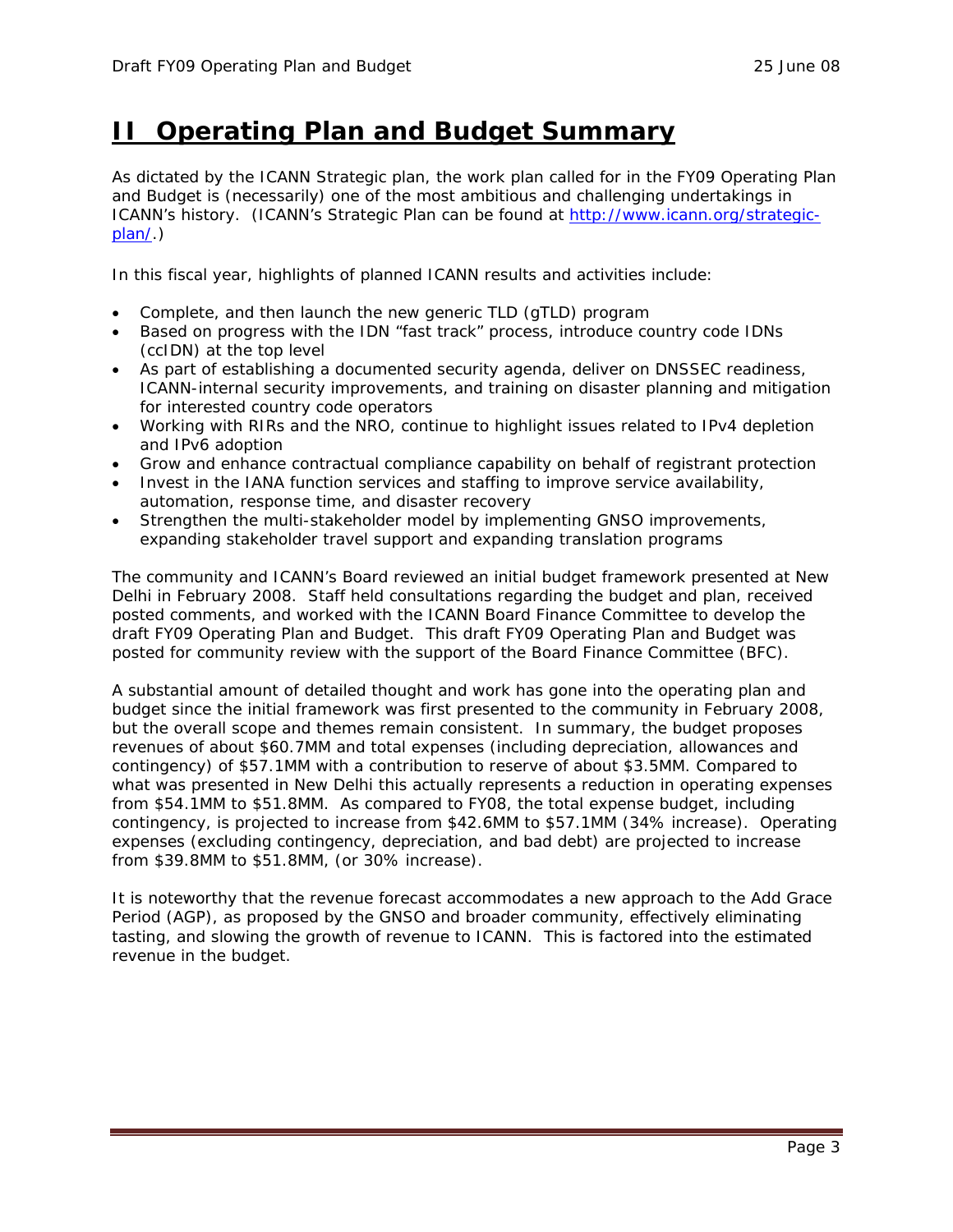### **Key initiatives drive the increased expense budget**

# **Expense Budget Building Blocks**



The chart above shows key initiatives driving the increase in expenses in FY09, and particularly the new gTLD and IDN programs. Together, the estimated full cost of these programs amounts to about \$8.6MM and about \$4.8MM increase over FY 08. There are also significant increases in other areas identified as critical to the community, including added contractual compliance, DNS security initiatives, IANA function improvements and infrastructure initiatives that support the IANA function and other programs. This budget also includes amounts for the At-Large Summit, and an amount for community travel support which together total about \$1MM in incremental expenses. While there are other increases and decreases in various programs, this set of programs account for \$9.8MM in incremental funding, and explains the magnitude of overall budget growth. The contribution to the reserve would have reached the suggested \$10MM except for the exceptional additional investments in the new gTLD and other special programs.

This budget does not contain revenue or expense for the new gTLD program. It does include support for items necessary to complete the implementation, and staffing up to the point where ICANN has the capability to launch the program. Later in FY09, staff will present a separate budget at the time there is more certainty about the quantity and timing of new gTLD revenue and expenses, and expect this to happen about 90 days prior to program launch.

This budget calls for substantial expense growth for ICANN. This expense growth is a result of an ambitious work program for FY09. The goal of this draft Operating Plan and Budget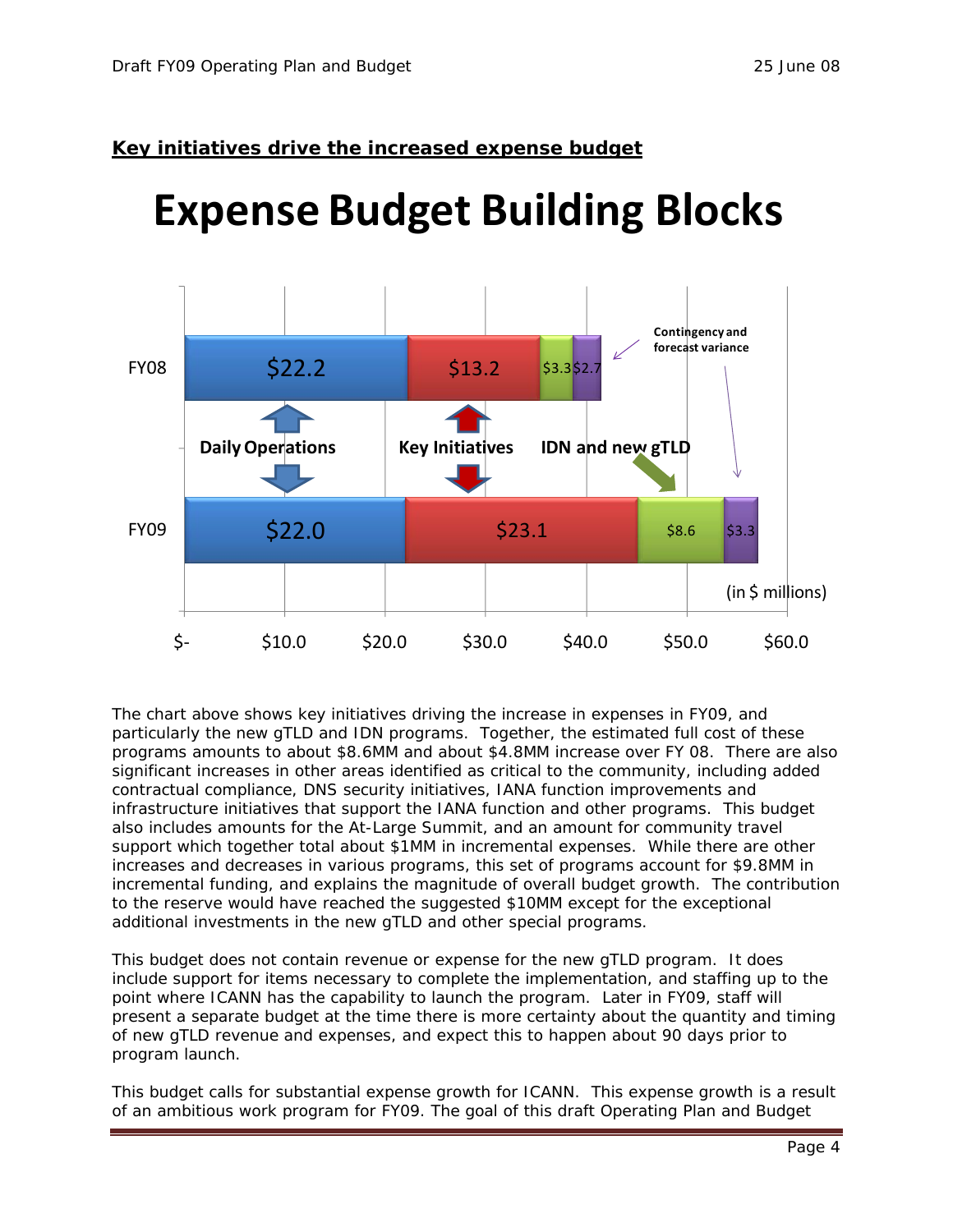document is to enable informed, active community and Board feedback regarding proposed objectives and plans. And, when the draft plan is finalized and approved, establish the resources and objectives that will deliver on the right initiatives for the ICANN community during FY09.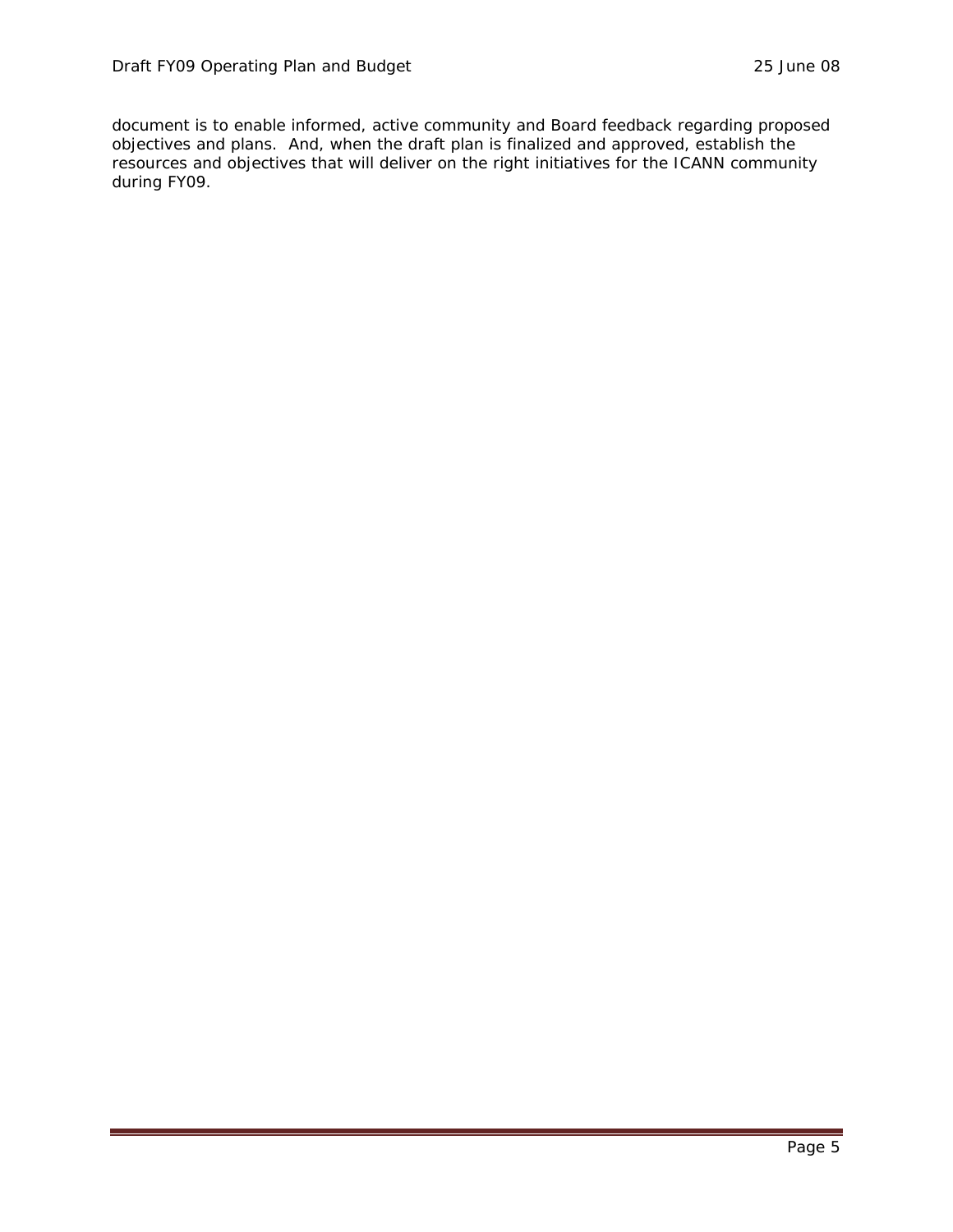## **III The Process Followed to Develop the FY09 Operating Plan and Budget**

A strategic plan and an operating plan are important tools for any organizational entity. A strategic plan outlines the key priorities for an organization over the planning period (three years for ICANN). An operating plan outlines how the strategy will be implemented by the organization.

Thus, ICANN's FY09 Operating Plan and Budget cycle begins with the completion of the strategic plan. The Strategic Plan is the three-year overview document that describes the strategic priorities for ICANN. During the first six months of each fiscal year, community planning efforts focus on the Strategic Plan. After this plan is reviewed and approved, the second six months of the fiscal year is spent developing the Operating Plan and Budget. The following chart depicts the timing of strategic planning and operating planning activities at ICANN:



This year the timing of the development of the Operating Plan and Budget were adjusted to ensure as much community input as possible as depicted in the following chart: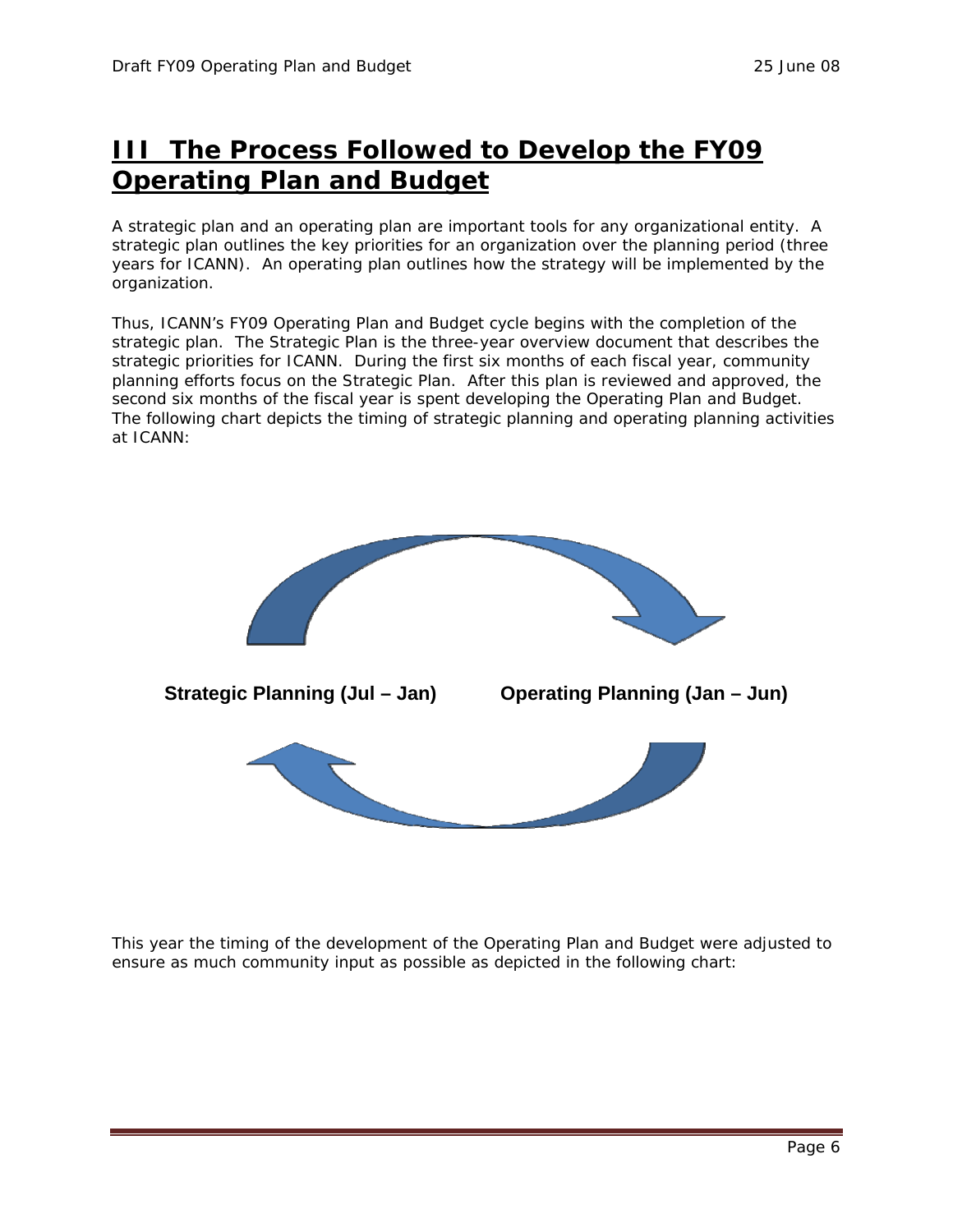1

## Process Goal: Maximize Participation



### FY2008 – FY2011 Strategic Plan for ICANN -- Approved December 2007

In accordance with ICANN's planning cycle, ICANN developed its Strategic Plan during the first half of fiscal year 2008 (July – December). After community consultation, the current Strategic Plan was adopted by the Board in December 2007. See the approved strategic plan posted here:

### http://www.icann.org/strategic-plan/

### **Highlights of the strategic plan include**:

- 1. Implement IDNs and new gTLDs
- 2. Enhance security and stability of the Internet's unique identifiers
- 3. Monitor the depletion of IPv4 address space and provide leadership towards IPv6 adoption
- 4. Maintain and enhance confidence in the gTLD marketplace
- 5. Strive for excellence in core operations
- 6. Strengthen ICANN's multi-stakeholder model to manage increasing demands and changing needs
- 7. Strengthen accountability and governance
- 8. Ensure financial stability and responsibility

During the second half of the fiscal year, ICANN points its planning activities toward preparing the Operating Plan and Budget.

#### FY09 Operating Plan and Budget Framework -- Presented at the New Delhi Meeting March 2008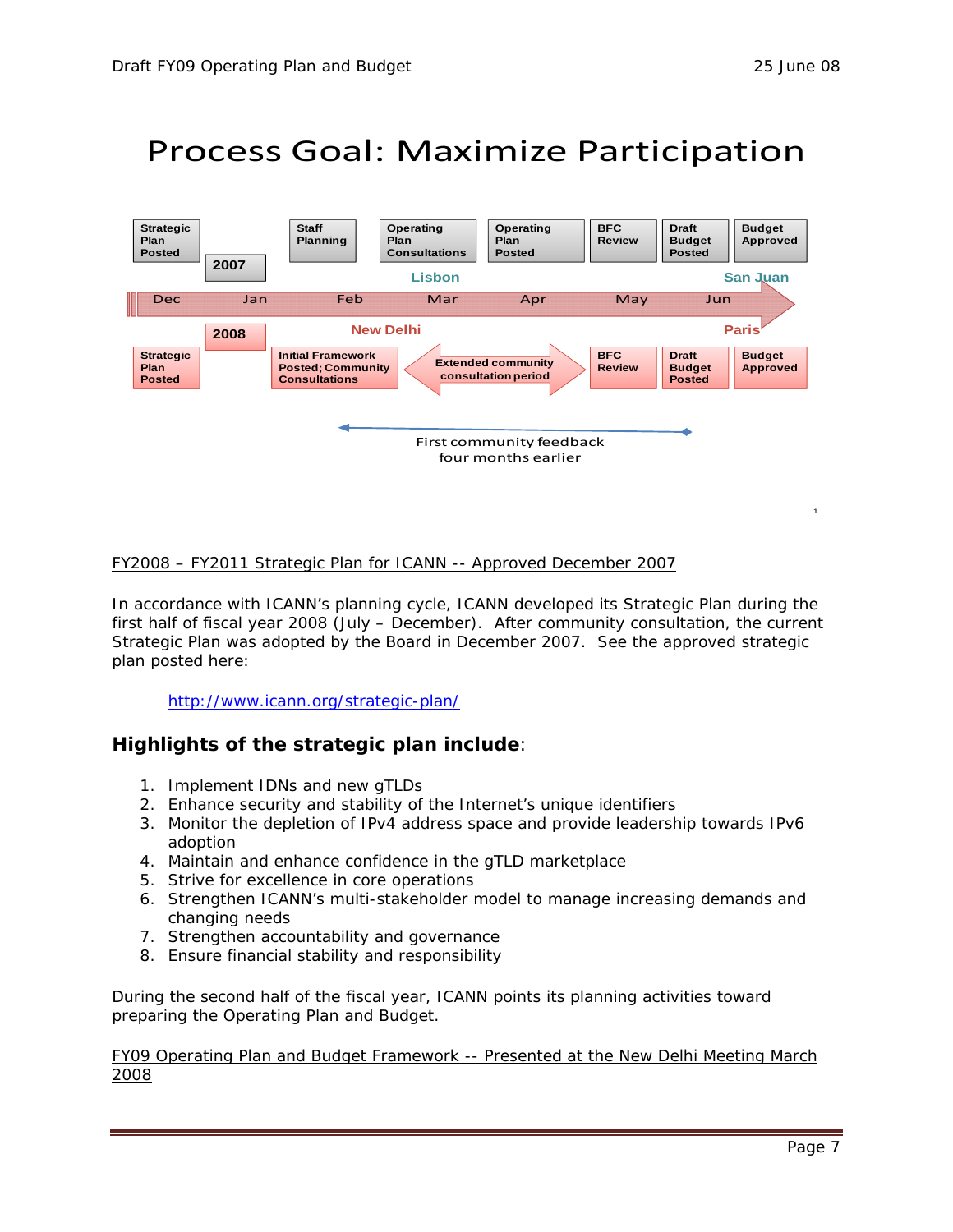The FY09 Operating Plan and Budget process commenced by the posting of the Initial Operating Plan and Budget Framework for fiscal year 2009 and is posted here:

#### http://www.icann.org/announcements/announcement-2-04feb08.htm

At the New Delhi ICANN meeting, the Framework was presented and community input was actively solicited. This new budgeting Framework provided important process improvements over past years' efforts:

- The budget was developed concurrently with the operating plan. Thus the process of prioritizing business initiatives within the operating plan is more systematic.
- The Operating Plan and Budget was presented earlier this year. This allowed for extended community input and feedback on the assumptions, parameters, and priorities for the budget for ICANN in the next fiscal year.
- The Operating Plan has been made more accessible. Detail remains, but activities have been grouped in logical categories more relevant to the community in order to prioritize spending.
- Efforts were made towards full costing of specific initiatives.
- The budget was presented as a three year forecast. This facilitated observing ICANN from a longer perspective, which is most critical for ICANN as it faces significant organizational changes.
- The Framework provided a model so that the new gTLD programs, as well as other key initiatives, could be discussed and considered by the Board and community.

Although not set forth as a proposed budget, the initial results presented in this Framework did provide a tool that allowed active community feedback and consultation.

### The Operating Plan

Every year, ICANN is required under its Bylaws to post its Operating Plan and Budget by the 17<sup>th</sup> of May (i.e., 45 days before its fiscal year end). During and after the New Delhi ICANN meeting, various constituencies were consulted and feedback on the Operating Plan and Budget was provided. Concurrently, staff developed the bottom up Operating Plan and Budget for FY09 taking that feedback into account. The Operating Plan included developing numerous organizational initiatives that are to be completed in FY09 in order to meet the strategic priorities described in the strategic plan. The initiatives were categorized in groups similar to what was described in the Initial Draft FY09 Operating Plan and Budget Framework. The Board Finance Committee was actively involved in discussion and formation of the FY09 Operating Plan and Budget.

### FY09 Operating Plan and Budget to be considered by the Board on 26 June 2008

After posting of the Draft FY09 Operating Plan and Budget on the 17<sup>th</sup> of May, ICANN's constituencies will be consulted and there will be a public comment period. After possible amendments in accordance with the feedback, constituency consultation and recommendation from the Board Finance Committee (BFC), the final FY09 Operating Plan and Budget will be submitted to the Board for careful consideration and approval during the Paris ICANN meeting.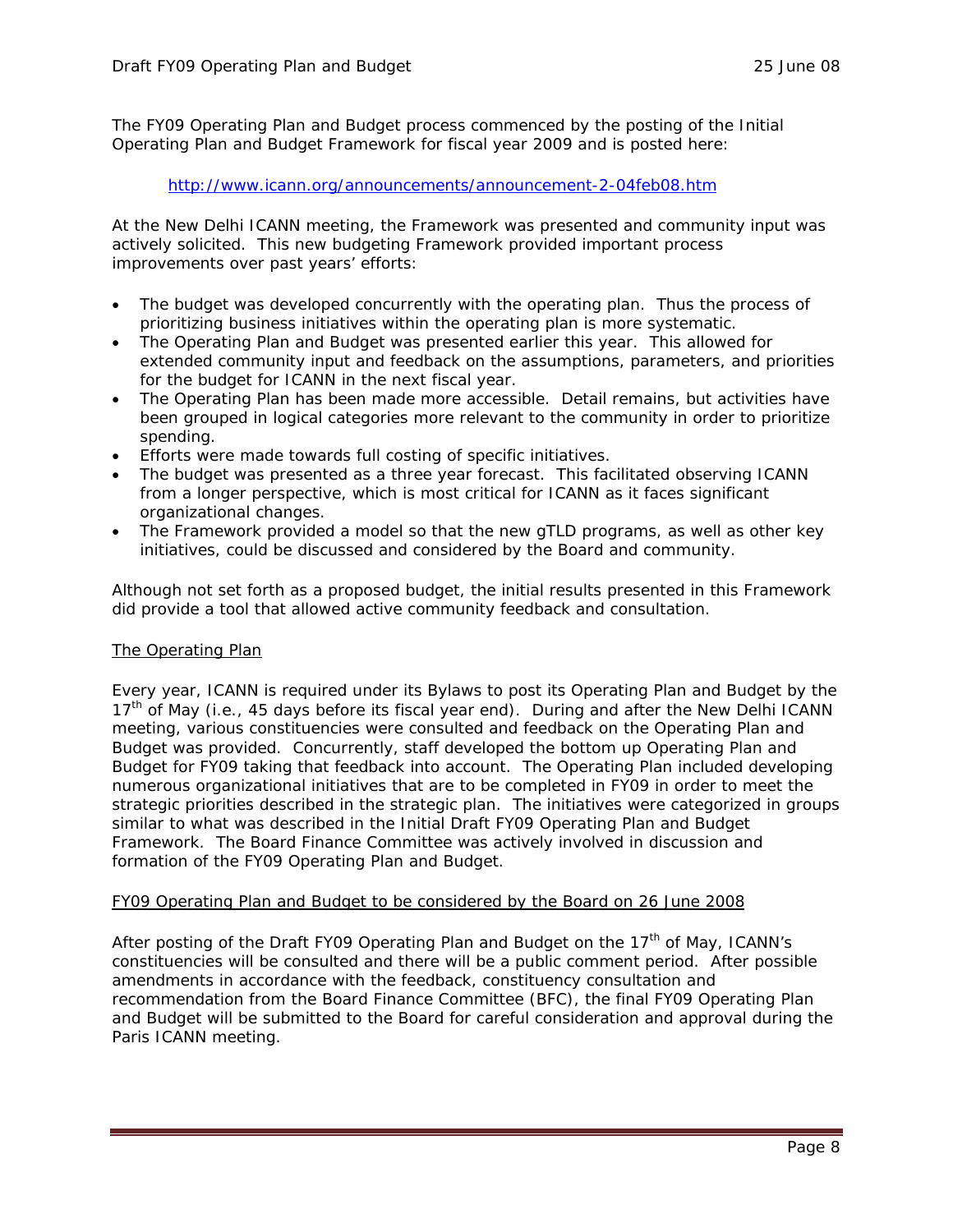#### Adding non-U.S. Dollar reporting to the budgeting process

For the first time ever, some of the financial data in this plan is shown in Euros in addition to U.S. Dollars. Since ICANN is a global organization, but with all revenue denominated in U.S. Dollars, ICANN's BFC has emphasized further focus on approaches to reporting and planning for exchange rate changes.

#### More Community Input / Feedback introduced

A new approach has been taken this year to allow more time for community consultation and to provide additional input on the FY09 Operating Plan and Budget. In February 2008, the process was launched with the posting of the initial FY09 Operating Plan and Budget Framework. This was four months earlier than last year. This jump-started community discussions at the New Delhi ICANN meeting. Here is the link of the initial Framework:

#### http://www.icann.org/planning/ops-budget-framework-09.pdf

A series of consultations and a public comment period were held February through May on the FY09 Operating Plan and Budget. Staff has factored the community feedback into this document. See a list of comments from the community in Appendix D: Summary of Public comments and questions.

Further feedback on this draft FY09 Operating Plan and Budget was encouraged from the community in the following ways:

• Post a comment on the ICANN public comment page appropriate for feedback on the Operations Plan and Budget. *See* 

#### http://www.icann.org/public\_comment/

- Ask the leader of your constituency to schedule a conference with ICANN staff (contact Chief Financial Officer, Kevin Wilson).
- Comment at a public session in ICANN's Paris meeting.

In addition, the planning and budget team formally sought feedback from the community by requesting conference calls with ICANN constituency groups, supporting organizations, and advisory committees.

The Board considered the draft FY09 Operating Plan and Budget at its regularly scheduled Board meeting in May, and will give final consideration to the FY09 Operating Plan and Budget at the Paris ICANN meeting on 26 June 2008.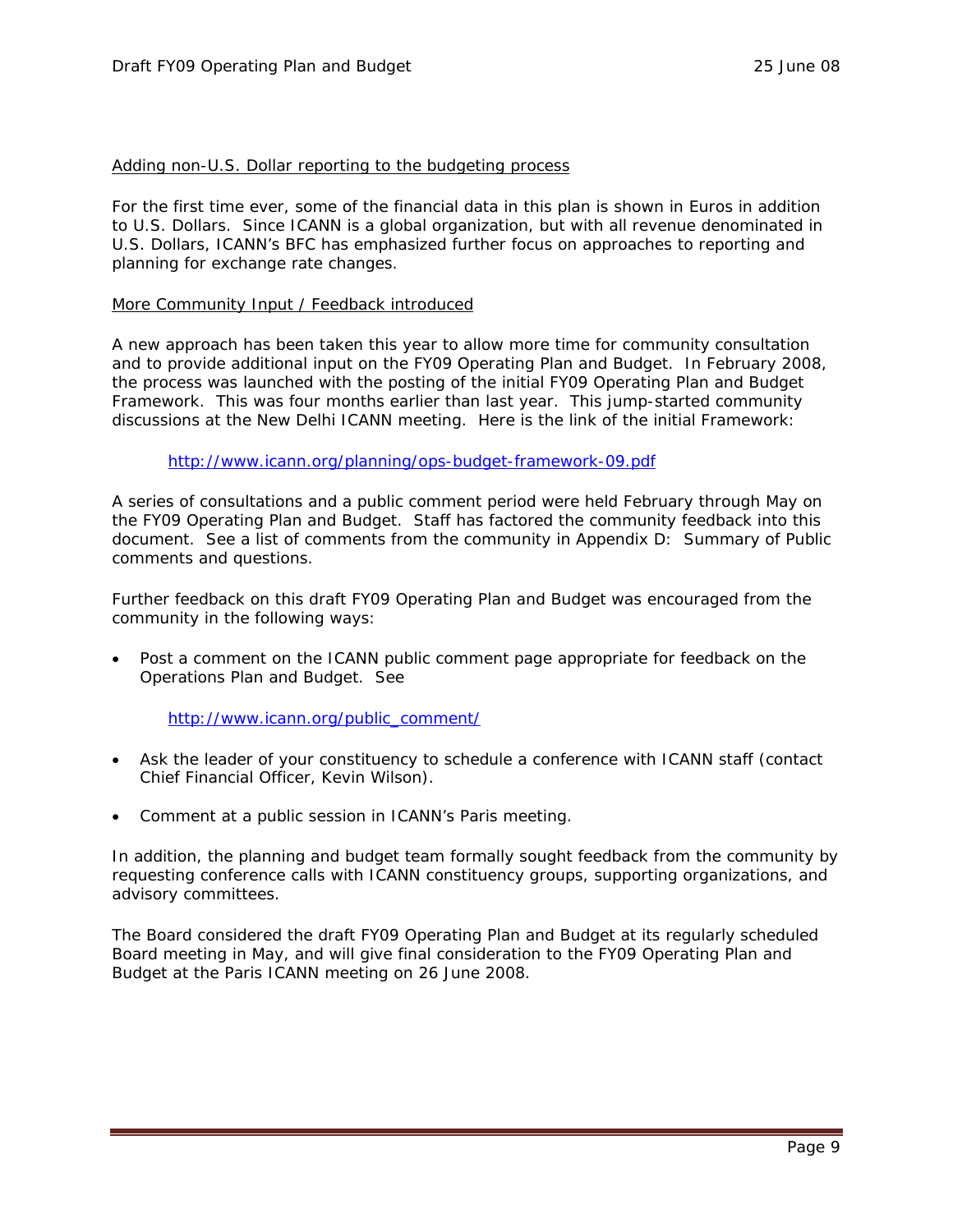## **IV FY09 Operating Plan**

The work plan called for in the FY09 Operation Plan and Budget is (necessarily) the most ambitious and challenging undertaking in ICANN's history.

The implementation of the new gTLD policy is a large and complex initiative that broadly impacts processes in ICANN, including the IANA function operations, IDN activities, business continuity, contractual compliance, and others. Ensuring that ICANN's core operations function competently in the face of an increasingly complex environment is essential. These new requirements are coupled with the continued critical task facing ICANN to globalize operations and empower more of the Internet community to participate in ICANN processes. This requires outreach to more regions of the world, the global business community, non-English speaking populations, and those whose ability to participate is constrained by resource availability.

Along with ICANN's core baseline activities, ICANN must prepare for many key initiatives including:

- 1. Complete new gTLD Policy implementation
- 2. Progress IDN activities
- 3. Strengthen the IANA function and infrastructure
- 4. Broaden participation
- 5. Expand Contractual Compliance activities
- 6. Build out registry/registrar support
- 7. Further develop policy processes
- 8. Carry out Security initiatives
- 9. Make administrative improvement
- 10. Effectively administer meetings and events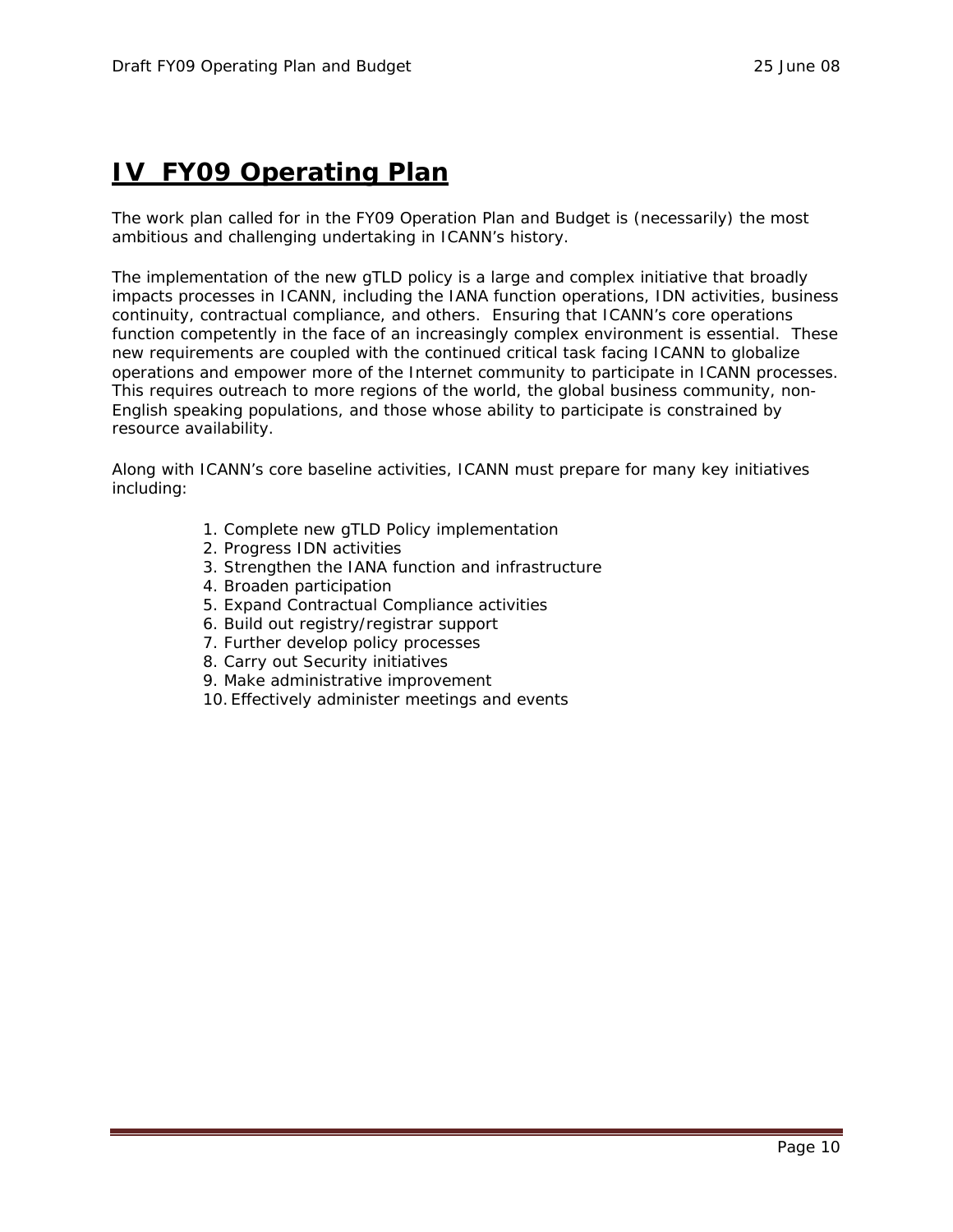The FY09 budget for these initiatives is captured in the following table:

### **Key Initiatives**

| <b>Organizational Initiatives Categories</b><br>(in US dollars) | <b>FY09 Budget</b> | <b>FY08 Budget</b>     | <b>Change from</b><br><b>FY08</b> | % Change<br>from FY08 |
|-----------------------------------------------------------------|--------------------|------------------------|-----------------------------------|-----------------------|
| 01 - Complete new gTLD Policy implementation                    | 7,083,813          | 2,805,000              | 4,278,813                         | 153%                  |
| 02 - Progress on IDN Activities                                 | 1,543,060          | 968,000                | 575,060                           | 59%                   |
|                                                                 | 8,626,873          | 3,773,000              | 4,853,873                         | 129%                  |
|                                                                 |                    |                        |                                   |                       |
| 03 - Strengthen the IANA Function and Infrastructure            | 2,488,679          | 781,000                | 1,707,679                         | 219%                  |
| 04 - Broaden Participation                                      | 5,876,193          | 3,647,000              | 2,229,193                         | 61%                   |
| 05 - Expand Contractual Compliance activities                   | 2,000,640          | 795,000                | 1,205,640                         | 152%                  |
| 06 - Build out registry/registrar support                       | 2,305,380          | 1,265,000              | 1,040,380                         | 82%                   |
| 07 - Further develop Policy Processes                           | 3,283,136          | 1,760,000              | 1,523,136                         | 87%                   |
| 08 - Carry out Security Initiatives                             | 2,897,990          | 1,247,000              | 1,650,990                         | 132%                  |
| 09 - Administrative improvement                                 | 273,000            | 352,000                | (79,000)                          | $-22%$                |
| 10 - Meetings and events                                        | 4,150,279          | 3,630,000              | 520,279                           | 14%                   |
|                                                                 | 23,275,296         | 13,477,000             | 9,798,296                         | 73%                   |
| 00 - Baseline                                                   | 21,977,184         | 22,746,103             | (768, 919)                        | $-3%$                 |
| <b>Total</b>                                                    | 53,879,353<br>\$   | \$<br>39,996,103       | 13,883,250                        | 35%                   |
|                                                                 |                    |                        |                                   |                       |
| Less bad debt/ depreciation                                     | \$<br>2,065,000    | $1,076,103$ \$<br>\$   | 988,897                           | 92%                   |
|                                                                 |                    |                        |                                   |                       |
| <b>Operating Expenses</b>                                       | 51,814,353<br>\$   | 38,920,000<br><b>S</b> | 12,894,353                        | 33%                   |

(Note: The key initiative categories are different than used in the Delhi framework. See Appendix E for an explanation and comparison of these two methodologies.)

A brief description of these key initiatives follows (more details are contained in Appendix  $A)$ :

### **1. Complete new gTLD policy implementation.**

Much of the new gTLD implementation work was started in FY08. Significant policy implementation efforts are underway in order to launch the new round of gTLDs in FY09. The FY09 budget for this initiative assumes that all implementation work will be completed during the fiscal year. The final steps in this policy development process will be the launch of a new gTLD round though a Board approved process that meets the objectives set out in the GNSO policy recommendations on the matter. The development of a policy and process for the introduction of new gTLDs is central to fostering choice and competition in the provision of domain registration services, and as such, is critical to the promotion of ICANN's core values. The questions to be addressed in the implementation of a new gTLD strategy are complex and draw on technical, economic, operational, legal, public policy and other elements. Many stakeholders in the global Internet community will be interested in participating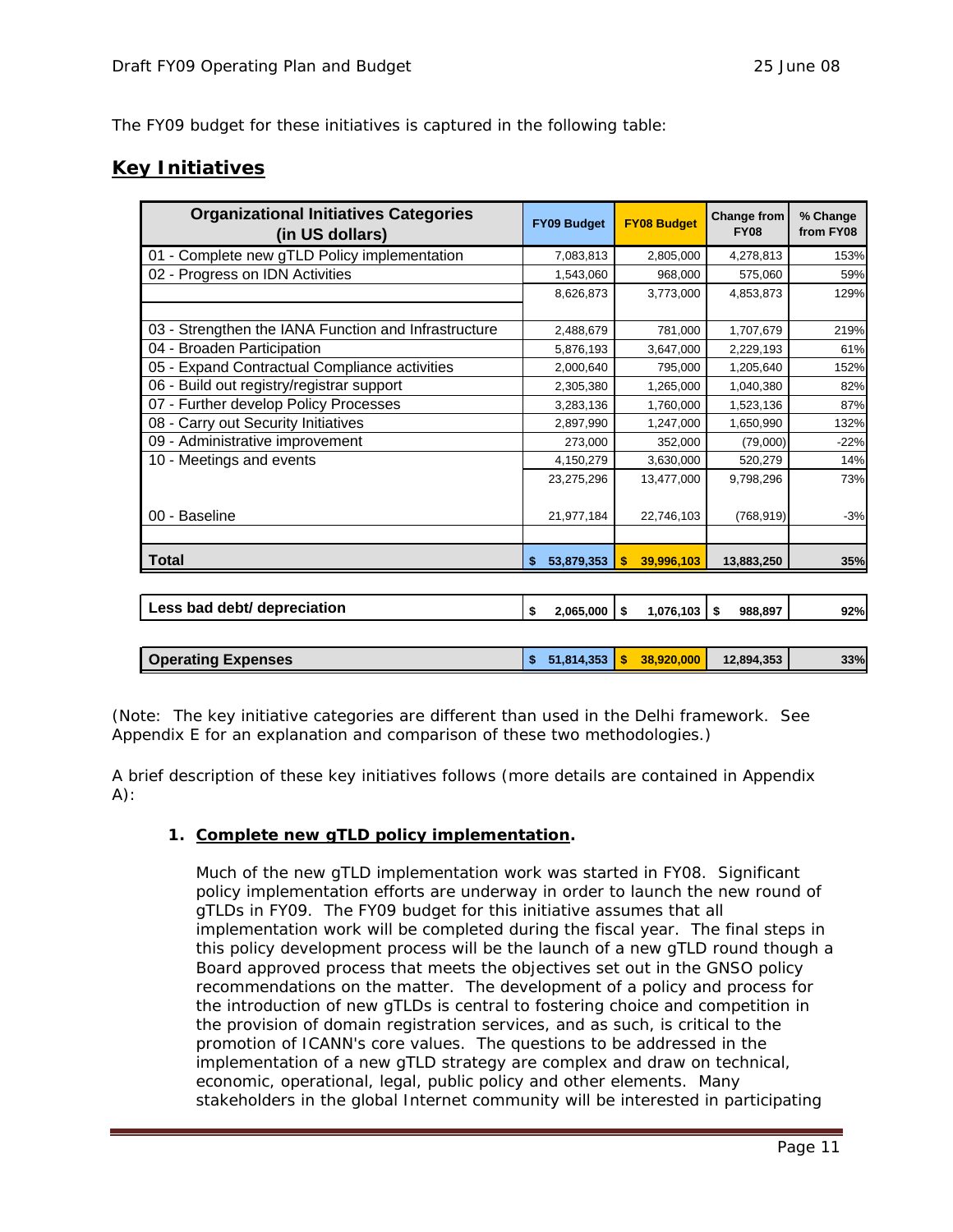in the implementation of the policy, and ICANN is committed to facilitating their participation and involvement.

Completing the implementation plan for new gTLD's includes developing a clear, predictable and timely evaluation process, providing mechanisms for resolution of disputes and of contention for competing gTLD labels, a significant communications and outreach effort, a new form of registry agreement, and the build-up of ICANN functions to accommodate the delegation and support of new gTLDs. Significant materials describing the implementation plans have been published under separate cover.

This budget includes the significant costs required to design and launch the process. This budget also includes expenses for the operational support needed to delegate and support the initial round of new gTLDs but does not include the build-up necessary to support the delegation and servicing of, what is anticipated to be, a significant number of new gTLDs resulting from the first round. It is anticipated that most of these costs will not be realized until the end of the FY09 at the earliest. The budget also assumes that application fees will cover costs to operate the evaluation process. Because new gTLD demands, and therefore these costs, are not predictable at this time, some time before the launch of the new gTLD program, a separate new gTLD budget will be submitted.

This separate new gTLD budget will include costs for gTLD delegation and support, and the application and other revenues associated with the new gTLDs. The costs and revenue associated with the new gTLDs will be significant in comparison to ICANN's typical annual budget. New gTLD application fees will cover the costs of processing applications and the costs of process development, along with some cost element to cover the risks of the program. (See section VIII for more information.)

The key deliverables during FY09 are:

- As directed by the Board and based on community input, issue draft new gTLD process in first Fiscal Quarter
- As directed by the Board and based on community input, issue RFP in the second Fiscal Quarter
- As directed by the Board and based on community input, launch application process during Fiscal Year 2009

#### **2. Progress on IDN activities.**

The launch of internationalized domain names (IDNs) in the root remains a high priority for ICANN. The FY09 budget assumes that a "fast track" process will be implemented for the early delegation of IDNs for some ccTLDs that are ready and wish to delegate them. In addition, IDN TLDs are planned to be available for introduction via the process for introduction of new gTLDs. Introduction of both ccTLD and gTLD IDNs are contingent on the requirement that introduction of IDN TLDs are considered safe (i.e., no DNS security or stability issues for the DNS as a whole. Further, work is planned for implementation of processes for the IANA function to use to insert and manage the TLDs in the root zone. On the technical front work is ongoing and will continue in the next year with protocol revision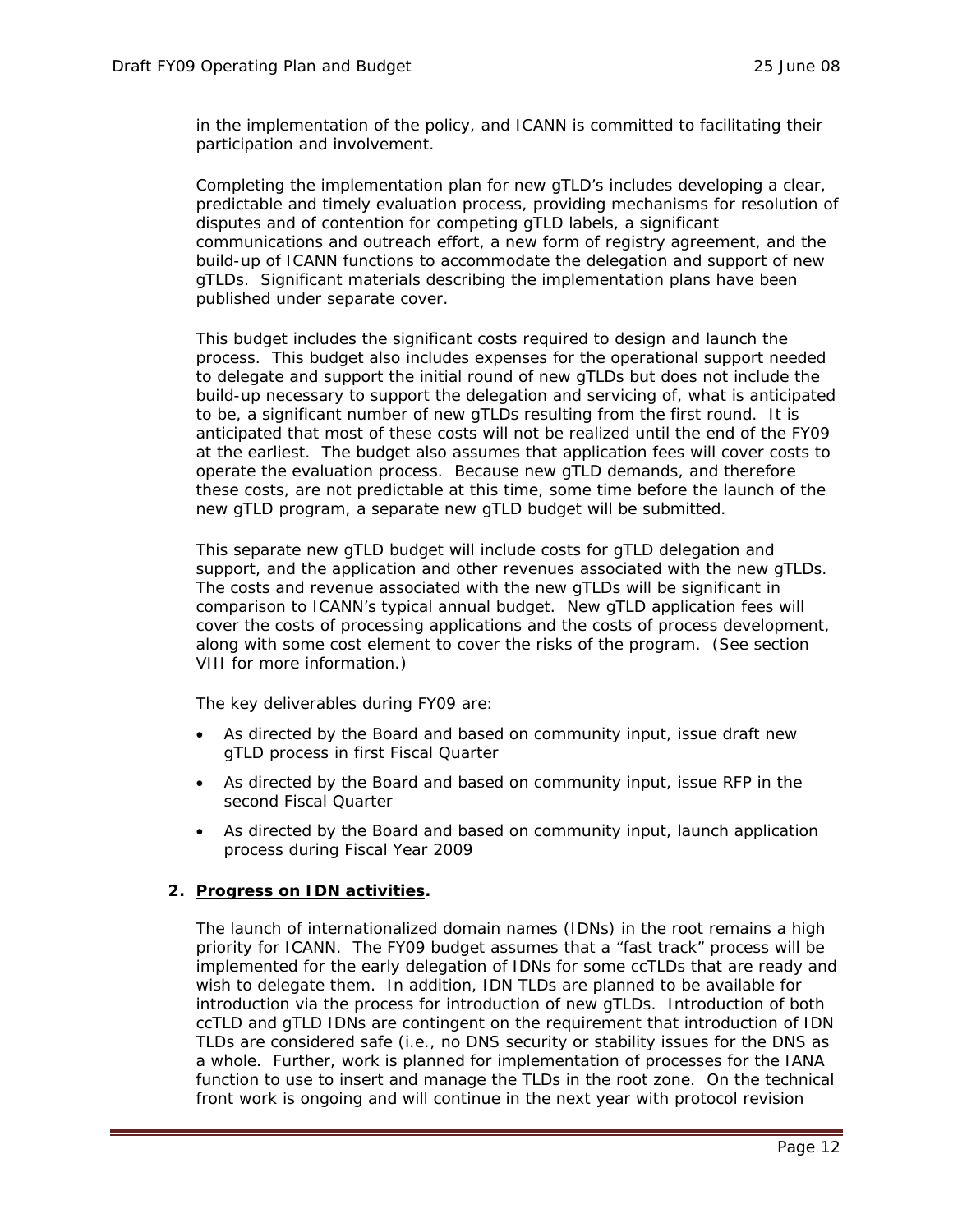efforts and continued development and testing of various sorts in the online IDN wiki.

The key deliverables during FY09 are:

- As directed by the Board and based upon community input, complete an implementation plan of the "fast-track" process for a limited number of IDN ccTLDs associated with the ISO 3166-1 two-letter code (IDNC) domains within this plan period, with a goal to get first country code IDNCs in the root by late 2008/early 2009.
- Complete necessary processes for launch of generic IDN TLDs at the time of the initial new gTLD program launch with completion of IDNA protocol by IETF.

### **3. Strengthen the IANA function and infrastructure.**

The improvement of the systems for ICANN's infrastructure and IANA's level of functioning are key priorities. This is especially true with the prospect of many new TLD's on the horizon. Automation of services, statistical reporting, business continuity, hardening security, and clarifying the IANA fucntion's services for its customers are all important outcomes of this work. In addition this, initiative includes development and implementation of the IPv4 depletion to IPv6 adoption policies.

The key deliverables during FY09 are (depending on agreement and approval of all relevant parties):

- Complete automated IANA function processing front-end system (EIANA/RZM) and put it into production in this fiscal year
- Complete DNSSEC test bed work to a point of operational readiness; ultimate deployment will depend on reaching agreement with relevant parties on critical procedural items
- Deliver a Root Zone Management service roadmap
- Maintain the IANA function service levels during the life of the plan, including internally published plan for addressing increasing workload coming from new gTLDs and IDNs

### **4. Broaden Participation.**

As a core part of ICANN's mission, ICANN is required to broaden participation. Critical to success will be ICANN's ability to reach individuals and organizations globally to participate in its processes. This includes providing translation and interpretation services in multiple languages to non-English speaking communities, and providing financial support (e.g., fellowships program) to those in lesser developed areas. ICANN must also improve its accessibility to the business community, recognizing that the majority of networks that make up the Internet are privately owned. This approach will also require information systems and tools that will allow for broader participation and more effective remote participation.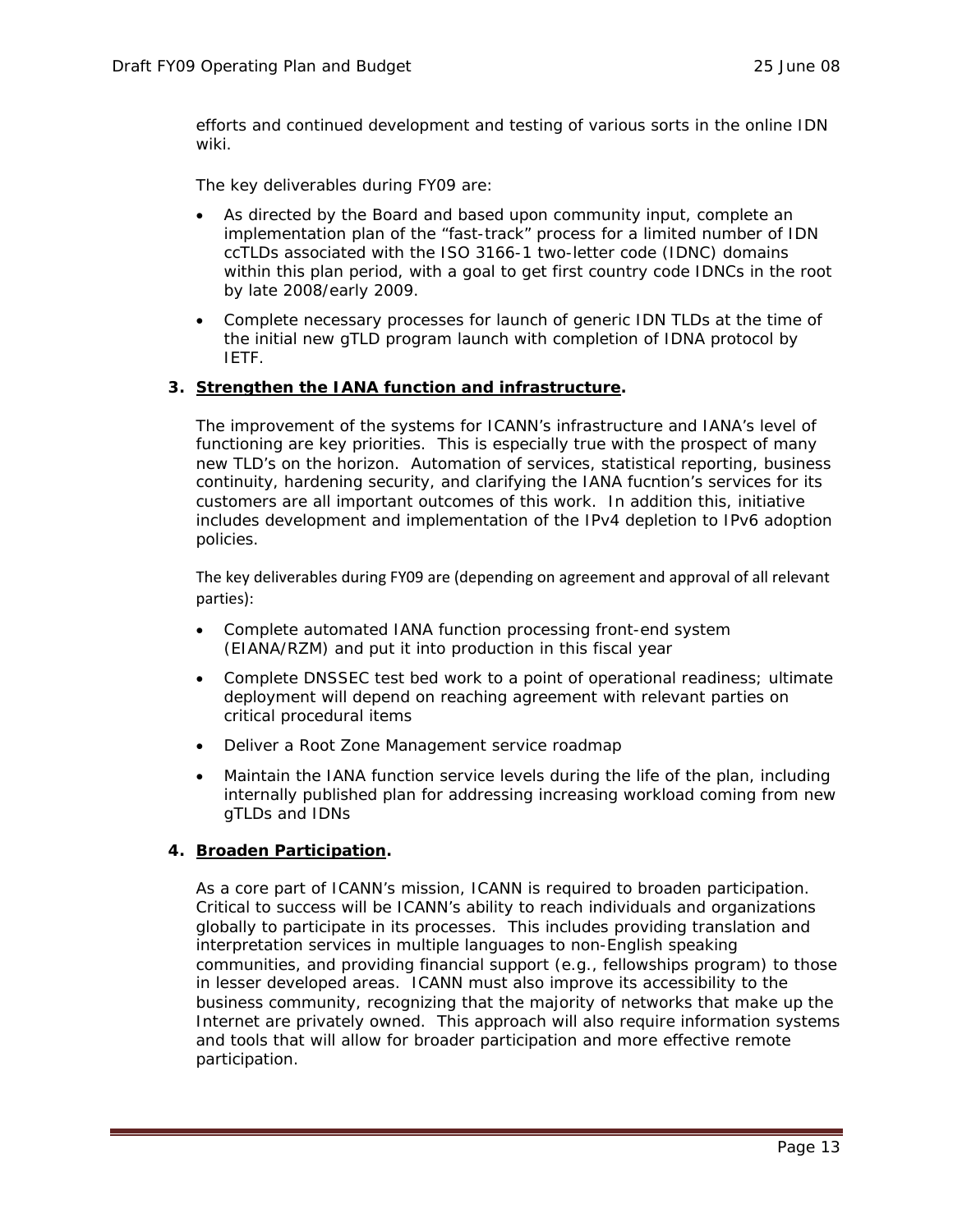The key deliverables during FY09 are:

- Implement, and review efficacy, of ICANN's translation and interpretation program
- Expand ICANN presence in Asia region by adding two staff and participating in five events in the region
- Maintain ICANN's independent role in the Internet environment and participation in Internet governance related discussions including, among others, the Internet Governance Forum
- Increase the Fellowships Program to bring in 65 Fellows over three meetings, with a target of one third new attendees
- Improve the ICANN website to support non-Latin scripts where possible and make real-time information available in low-bandwidth applications (e.g. mobile technologies)
- Complete implementation of GNSO Improvement recommendations that broaden participation in GNSO stakeholder groups, as directed by the Board.

#### **5. Expand Contractual Compliance activities.**

Registry/registrar compliance is a core function of ICANN and the enhancement of the contractual compliance area is necessary for FY09. This includes conducting technical and nontechnical audits, improved statistical tracking of registrant complaints, rapid follow up on non-compliant behavior of registrars, and reporting on compliance activities to the community. The separate new gTLD budget will likely contain additional funding for more compliance activity. Increased compliance activity supports the best results for registrants, a free, deregulated market and as a result encourages excellence in operations as is currently expressed by the majority of Registries and Registrars.

The key deliverables during FY09 are:

- Complete initial Whois accuracy study, and provide the results to the community
- All registrars achieved data escrow requirements (or deregistered)
- All registries and registrars operating in contractual compliance (or deregistered)
- Publish statistics on efficacy of Whois problem reports

#### **6. Build out registry/registrar support.**

Increasing support for registries and registrars is a key initiative for ICANN. This includes expanding reporting to enhance stakeholder relations, improving technical expertise of registry operations, increasing outreach to registrars in different regions, continuing to implement the registry and registrar failover plans, and developing procedures to protect registrants (i.e. support for registrar data escrow).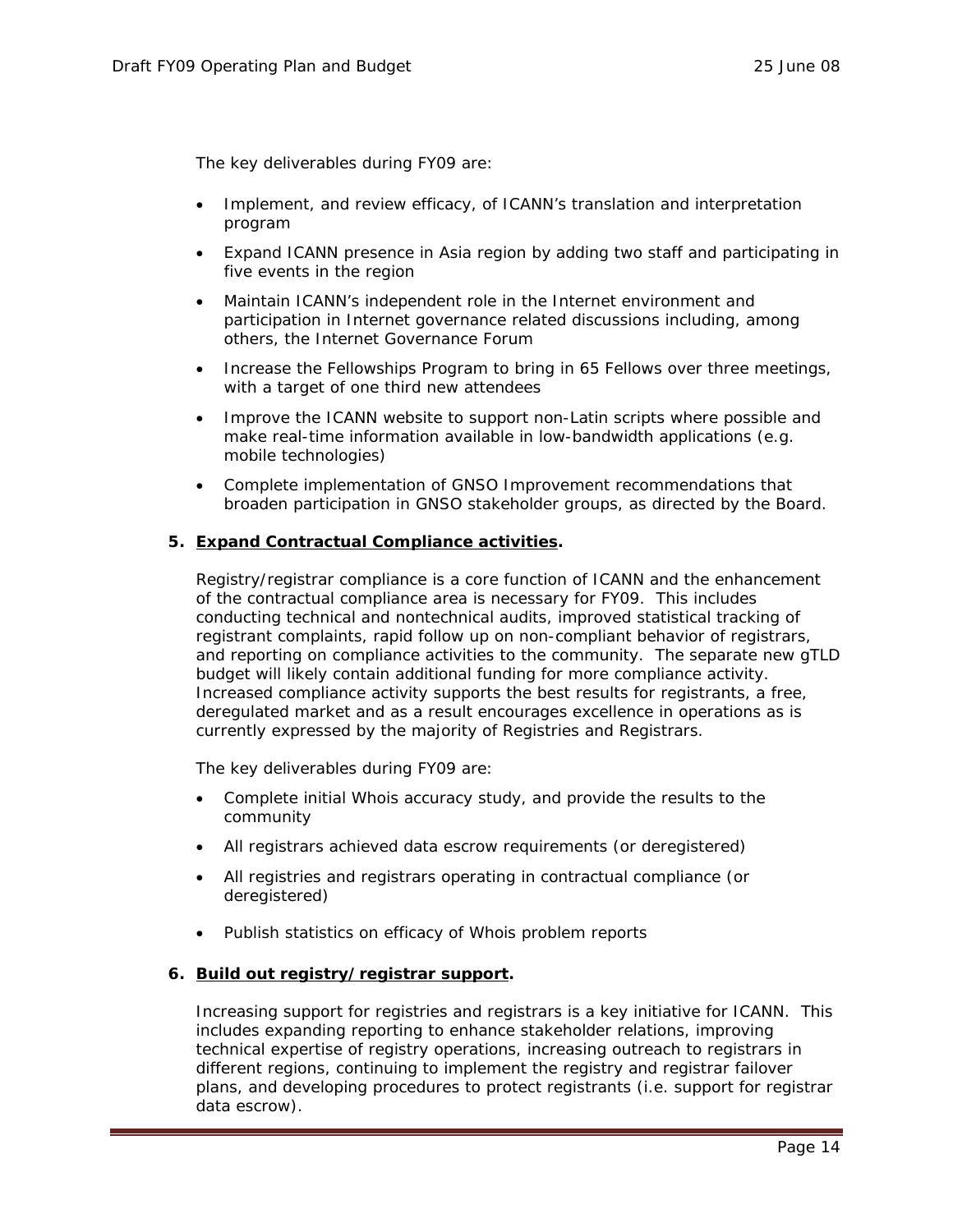The key deliverables during FY09 are:

- Develop and maintain robust procedures to protect registrants against the impact of registrar business failure or registrar termination.
	- o Implement registry failover plan including live testing with a registry or registries.
- Hold two regional registrar/registry outreach meetings

#### **7. Further develop policy processes.**

One of ICANN's most critical initiatives for FY09 is to ensure that policies are developed fairly, effectively, and rapidly to meet the needs of the growing community. This includes ensuring that the multi-stakeholder, bottom up culture continues and strengthens. Critical elements of this in the next fiscal year include implementation of "GNSO Improvement" recommendations approved by the Board, and support for critical GNSO and ccNSO policy development efforts. Another component of this work is to complete all organizational reviews, and implement associated organizational improvements in a more timely way.

The key deliverables during FY09 are :

- As directed by the Board, complete implementation of Board-approved GNSO improvements by:
	- o Establishing a working group policy development model
	- o Revising the GNSO Policy Development Process
	- o Revamping the GNSO Council structure and operations
	- o Supporting organization and enhancement of stakeholder groups and constituencies; and
	- o Improving communication support, and coordination with other ICANN structures.
- Complete evaluation of Domain Tasting Policy adopted by the GNSO Council and ICANN Board by collecting data and issuing public reports as directed
- Complete organizational reviews and implement Board-approved policy development process improvements for the ALAC, RSSAC, SSAC, Board and ASO.
- Provide updates to the Board and community on work within the RIR communities regarding the policies concerning the depletion of IPv4 addresses globally and within each region.

#### **8. Carry out Security initiatives.**

This includes, training for ccTLD operators, and support for a number of key initiatives including further clarification of ICANN's role in Internet security. This effort will include outsourcing of key components where it is efficient to do so.

• Focus on analyzing ICANN role and identifying overall responsibilities in enhancing security.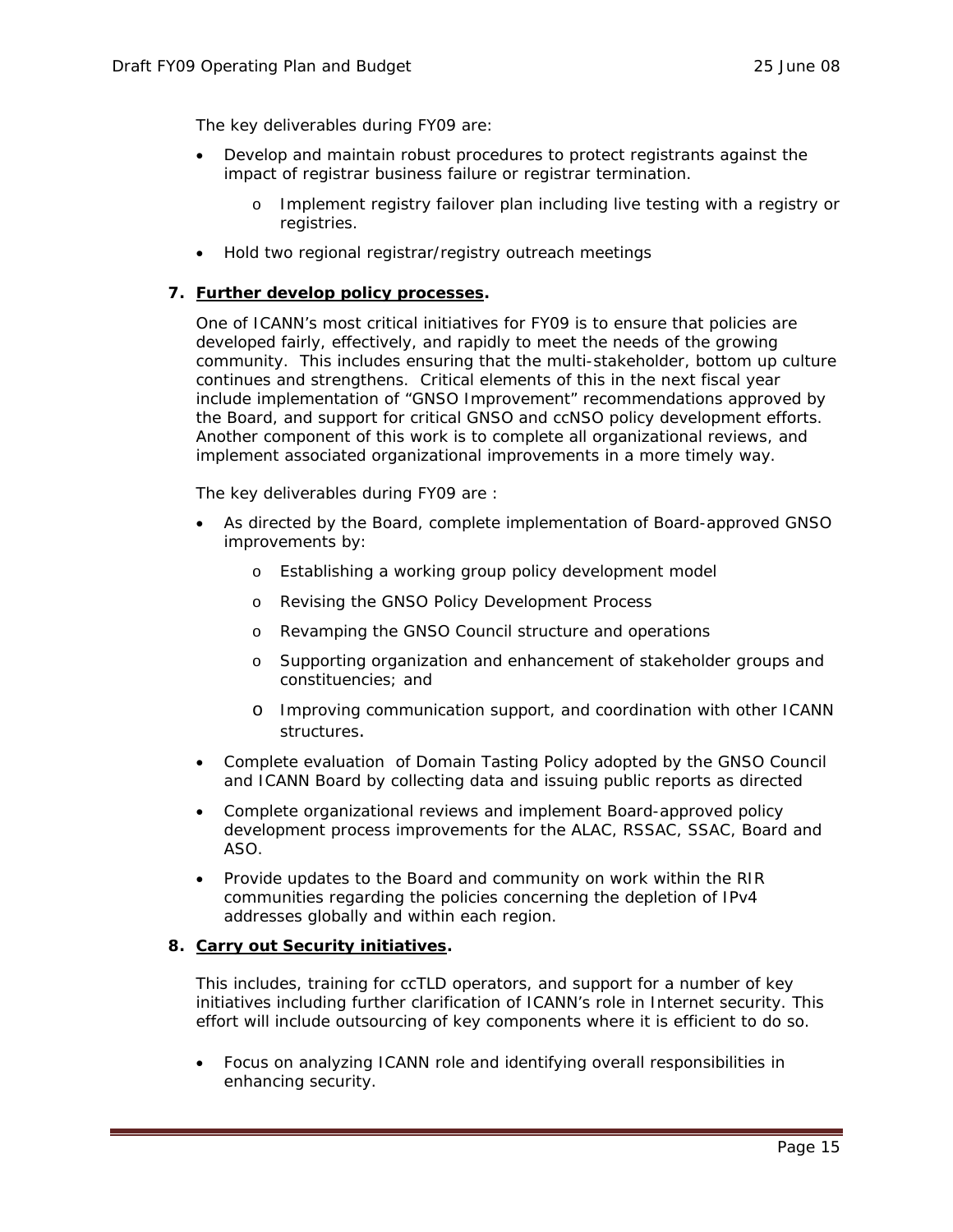- Engage the DNS community to map the risk landscape against sophisticated attacks.
- Focus on analyzing ICANN role and identifying overall responsibilities in enhancing security.
- Engage ICANN and global cyber security communities representing ICANN and its security perspective and objectives.
- Enhance and enable the ccTLD community by performing training on disaster planning and mitigation in the Asia/Pacific region.

The key deliverables during FY09 are:

- Complete the design and implementation of the operational capabilities required to implement DNSSEC at the root level of the DNS and demonstrate "readiness" to implement in 2009
- Coordinate SSAC, RSSAC and ICANN staff to assure that ICANN and the community it represents is represented through participation in global cyber security communities in matters relating to global DNS and addressing security issues
- Conduct the first of an anticipated annual DNS Security symposium to enhance dialogue and collaborative planning to identify and address key risks posed to the security, stability and resiliency in the DNS
- Establish training on advanced threats, processes and technologies for security (such as Anycasting and DNSSec) and deliver in at least three venues; in conjunction, conduct security education and information sharing among ICANN SOs and ACs

### **9. Make administrative improvements.**

ICANN will continue to focus on other organizational initiatives such as efficiency initiatives, ongoing audits of ICANN's transparency, and improving the database structure of ICANN's information systems. Preparing ICANN for a post Joint Project Agreement (JPA) environment. This work is crucial to increasing institutional confidence in the organization in anticipation of the JPA concluding in September 2009.

The key deliverables during FY09 are:

- Complete successful annual audits of organizational accountability and transparency
- Provide financial reporting that shows both sources and uses of funding; provide more on-line financial reporting, and by calendar year 2009, communicate interim financial results during ICANN meetings
- Determine the viability of alternate revenue sources, including auctions of resources where appropriate, changing revenue mix, and any other avenues the community may evaluate, by the end of 2008
- Implement President's Strategy Committee recommendations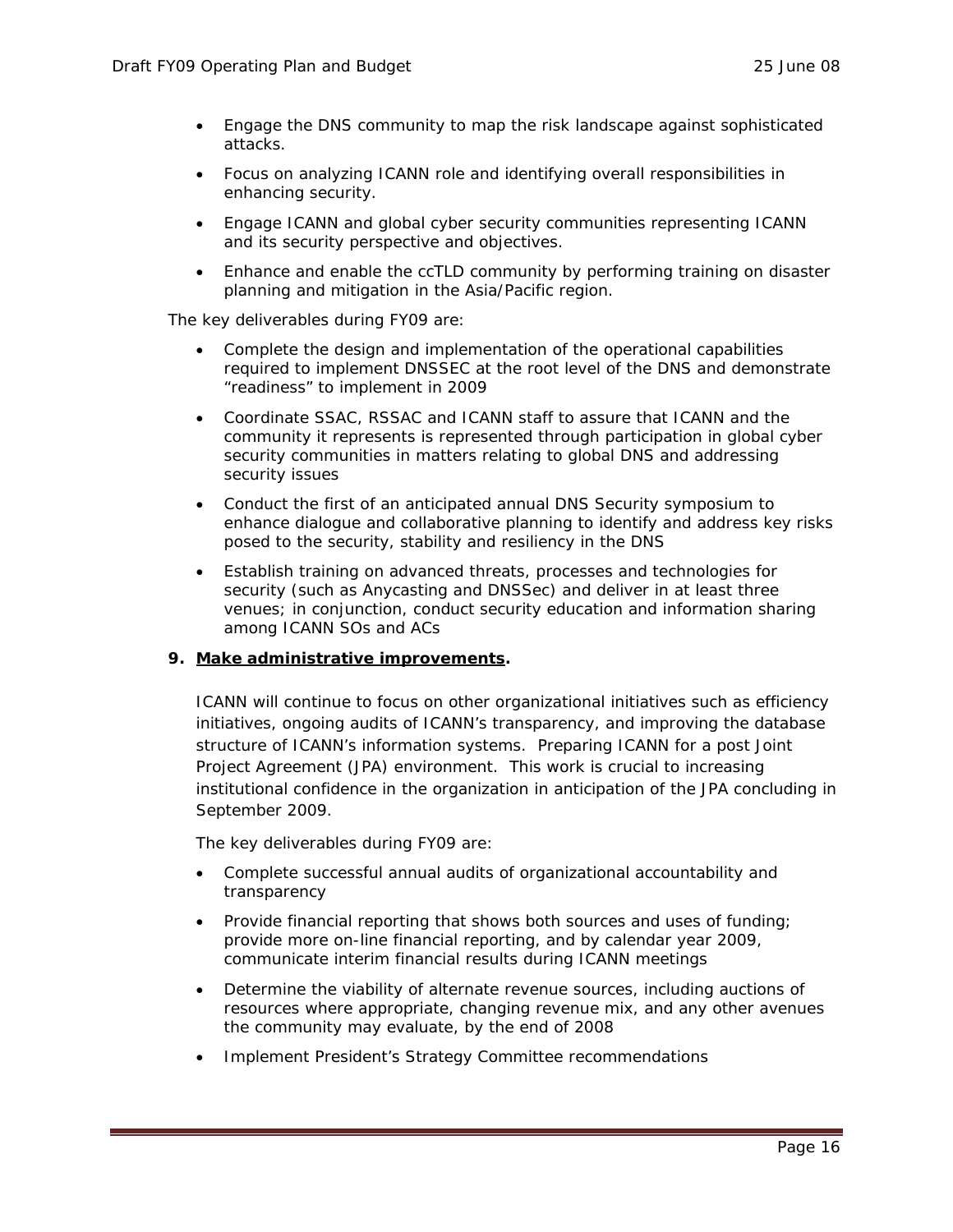### **10.Effectively administer meetings and events.**

ICANN is clearly evolving and growing. Accordingly, its processes of consultation and policy development as expressed through its meetings also need to evolve. ICANN will be improving access, both for those accessing the meetings in person and remotely. Improvements will include better remote participation tools, more extensive translation and interpretation, and improved quality of services and information of services at the meetings themselves.

The key deliverables for this category during FY09 are:

- Submit a comprehensive plan for providing effective capabilities for remote participation at regional and ICANN meetings that reflects broad stakeholder needs, and implement plan by the end of 2008.
- Develop metrics for evaluating participation in ICANN meetings and events and establish targets for improving participation where needed by late 2008; implement relevant plans to achieve these targets
- Run audio visual support at meetings so that support equipment is standardized at each venue
- Strategically evaluate the structure, timing, location, and number of ICANN meetings; implement recommendations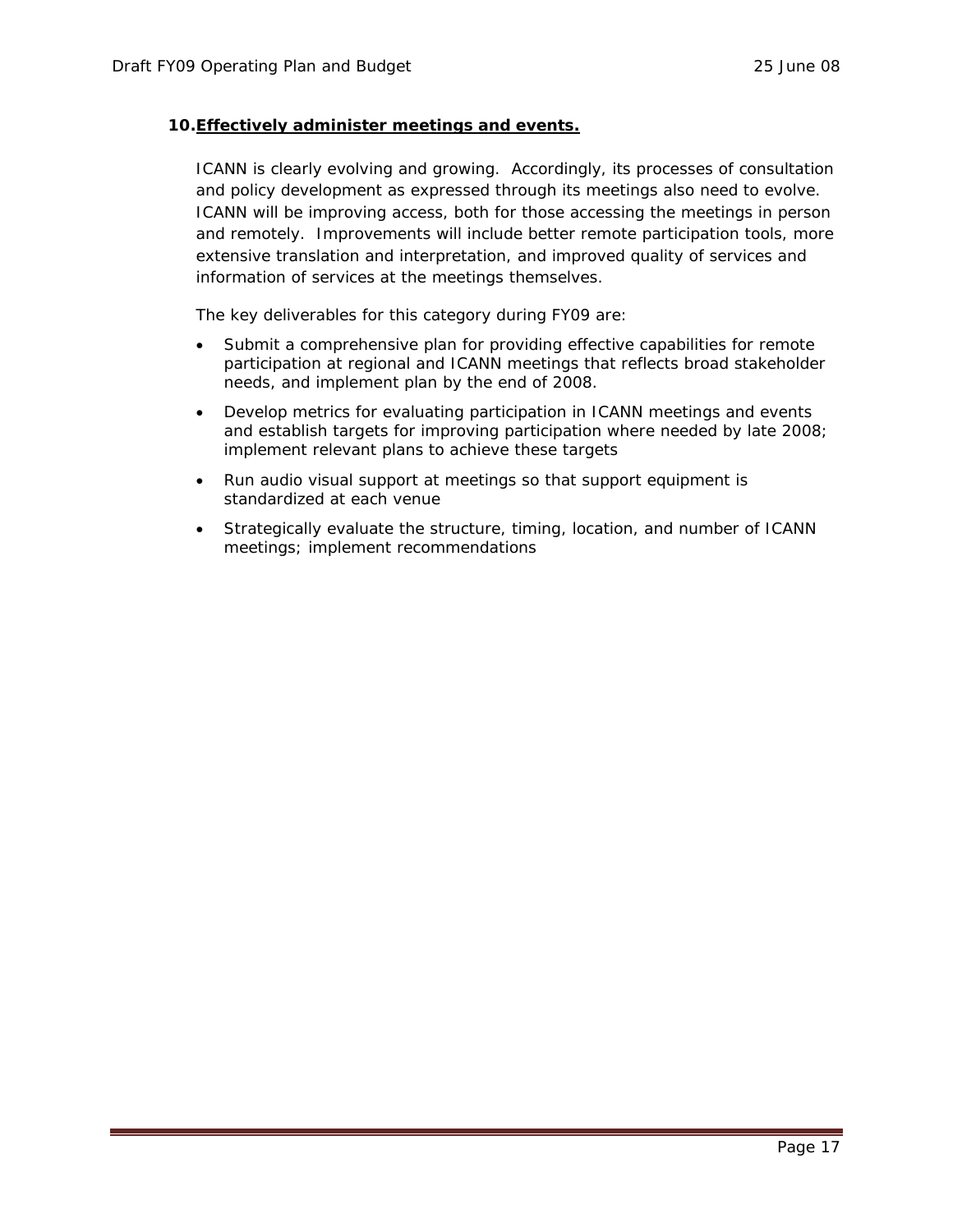## **V FY09 Budget**

### **ICANN FY09 Budget (in US Dollars)**

|                                          |                    |                            | <b>Variance</b> |            |
|------------------------------------------|--------------------|----------------------------|-----------------|------------|
|                                          | <b>FY09 Budget</b> | FY08 Budget                | Amount          | Percentage |
| <b>REVENUE</b>                           |                    |                            |                 |            |
| Registrar                                | 30,947,000         | 26,730,015                 | 4,216,985       | 15.78%     |
| Registry                                 | 25,104,000         | 19,652,139                 | 5,451,861       | 27.74%     |
| <b>RIR</b>                               | 823,000            | 823,000                    |                 | 0.00%      |
| ccTLD                                    | 2,300,000          | 1,800,000                  | 500,000         | 27.78%     |
| Other                                    | 1,500,000          | 1,347,500                  | 152,500         | 11.32%     |
| <b>Total Revenue</b>                     | 60,674,000<br>\$   | \$50,352,653               | 10,321,347      | 20.50%     |
| <b>EXPENSES</b>                          |                    |                            |                 |            |
| Personnel                                | 19,880,664         | 18,191,931                 | 1,688,733       | 9.28%      |
| <b>Travel &amp; Meetings</b>             | 12,481,605         | 8,110,922                  | 4,370,683       | 53.89%     |
| <b>Professional Services</b>             | 11,885,616         | 9,453,072                  | 2,432,544       | 25.73%     |
| Administration                           | 7,566,468          | 4,039,963                  | 3,526,505       | 87.29%     |
| <b>Operating Expenses</b>                | 51,814,353<br>\$   | $\overline{\$}$ 39,795,888 | 12,018,465      | 30.20%     |
|                                          |                    |                            |                 |            |
| <b>Non Cash Expenses</b>                 |                    |                            |                 |            |
| <b>Bad Debt Expense</b>                  | 1,200,000          | 980,103                    | 219,897         | 22.4%      |
| <b>Depreciation</b>                      | 865,000            | 96,000                     | 769,000         | 801.0%     |
|                                          | 2,065,000          | 1,076,103                  | 988,897         | 823.48%    |
| <b>Total Expenses</b>                    | 53,879,353<br>Ŝ.   | 40,871,991<br>\$           | 13,007,362      | 31.8%      |
| <b>Total Revenue Less Total Expenses</b> | \$<br>6,794,647    | \$<br>9,480,662            | (2,686,015)     | $-28.3%$   |
| <b>Contingency</b>                       | \$<br>3,250,000    | 1,748,829<br>\$            | 1,501,171       | 85.84%     |
| <b>Total Expenses w/ Contingency</b>     | 57,129,353<br>\$   | 42,620,820<br>\$           | 14,508,533      | 34.0%      |
| <b>Change in Net Assets</b>              | \$<br>3,544,647    | \$<br>7,731,833            | (4,187,186)     | $-54.16%$  |
| <b>Capital</b>                           | 3,660,000<br>\$    | 1,590,000<br>\$            | 2,070,000       | 130.19%    |
|                                          |                    |                            |                 |            |
| Impact on Reserve Fund                   |                    |                            |                 |            |
| Change in Net Assets                     | 3,544,647          | 7,731,833                  | (4, 187, 186)   | $-54.2%$   |
| Suggested addition to Reserve Fund       | 10,000,000         | 6,141,833                  | 3,858,167       | 62.8%      |

**Addition / (Shortfall)** (6,455,353) **\$ 1,590,000** (8,045,353) -506.0%

**Estimated Reserve Fund Balance** 36,276,480 **\$ 36,276,480 \$ 32,731,833** 3,544,647 10.8%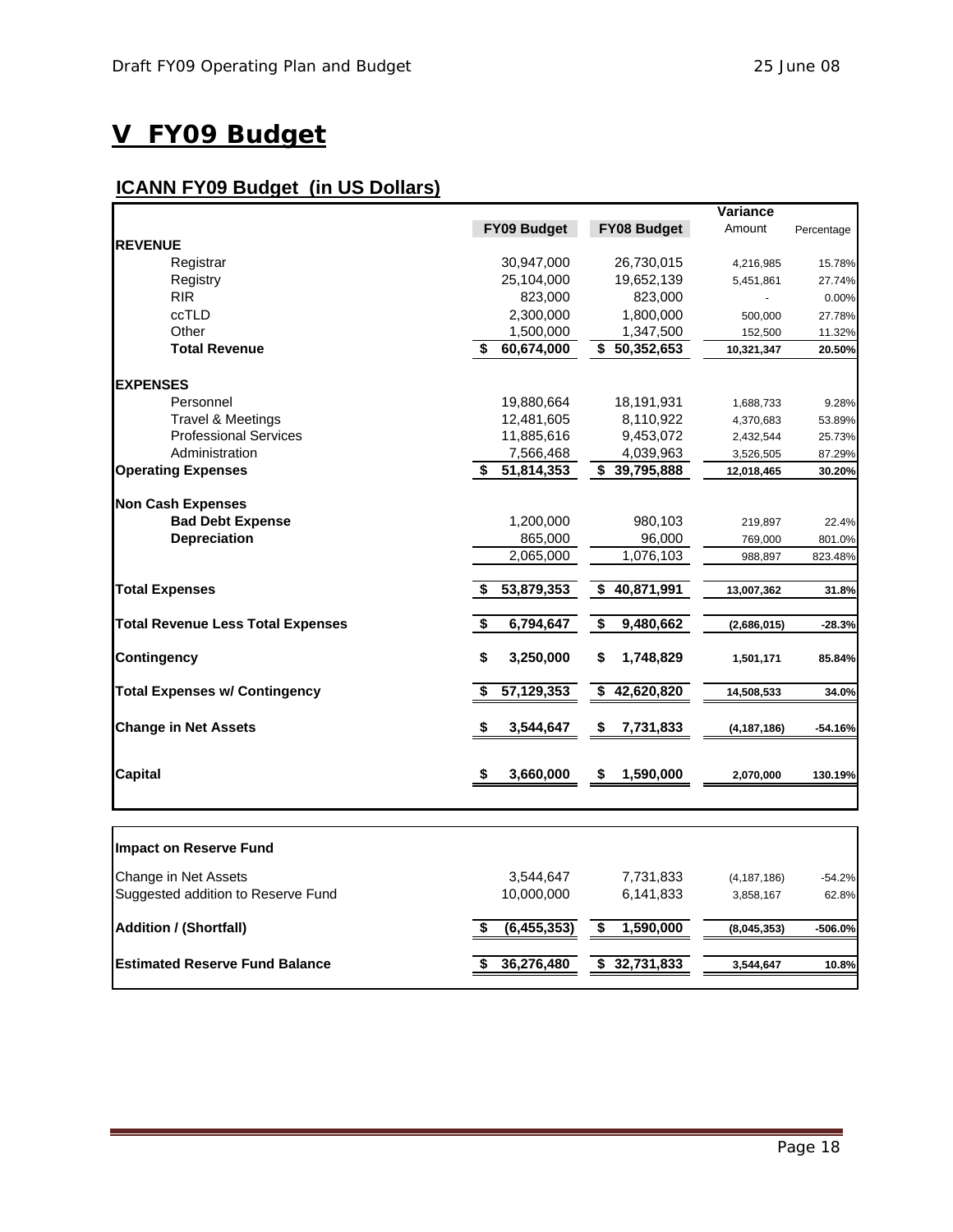### **Revenue (in US dollars)**

ICANN has a number of revenue sources reflecting the diversity of interests in its global mission. In addition to country code operators and Regional Internet Registries, registrants via registries and registrars, provide substantial funding for the coordination of a globally interoperable Internet through the work of ICANN.

|                       | <b>FY09 Budget</b> | <b>FY08 Budget</b> | <b>FY08 Forecast</b> |
|-----------------------|--------------------|--------------------|----------------------|
| <b>gTLD Registrar</b> | 30.9 million       | 26.7 million       | 28.0 million         |
| <b>gTLD Registry</b>  | 25.1 million       | 19.7 million       | 19.7 million         |
| RIR                   | 0.8 million        | 0.8 million        | 0.8 million          |
| <b>ccTLD</b>          | 2.3 million        | 1.8 million        | 1.3 million          |
| <b>Other</b>          | 1.5 million        | 1.3 million        | 1.2 million          |
|                       |                    |                    |                      |
| Total Revenue         | 60.7 million       | 50.3 million       | 51.0 million         |

Until the launch of the new gTLD program, which will be addressed in a separate new gTLD budget (see section VIII) at a later date, ICANN's revenue fee structure model in FY09 remains consistent with prior years. The estimated growth in FY09 revenue is based upon the increase in contracted gTLD registry fees and the overall steady growth of the domain name market. Revenue will be slightly reduced due to the expected elimination of the widespread use of the five day Add Grace Period (AGP) and this reduction is expected to be compensated for over time by the projected growth in DNS registrations.

### Registrar Fees.

Registrar fees consist of application fees, accreditation fees, variable fees and transaction fees.

- Application fees are set at \$2,500 and it is estimated that there will be 30 applications in FY09.
- The accreditation fees of \$3.6 million are based upon a fee of \$4,000 per year for each renewing registrar with 900 registrars renewing in FY09.
- The per-registrar variable fee of \$3.8 million is set at \$950,000 per quarter and is divided equally on a per-registrar basis over all registrars. The per-registrar fee is based upon the validated concept that ICANN expends the same amount of effort in providing services to a registrar regardless of the size of that registrar. Depending upon the registrar size and activity, some registrars will continue to be eligible for "forgiveness" of two thirds of the standard per registrar variable fee. The criteria for eligibility for partial forgiveness will be: 1) the registrar must have fewer than 350,000 gTLD names under its management; and 2) the registrar must not have more than 200 attempted adds per successful net add in any registry.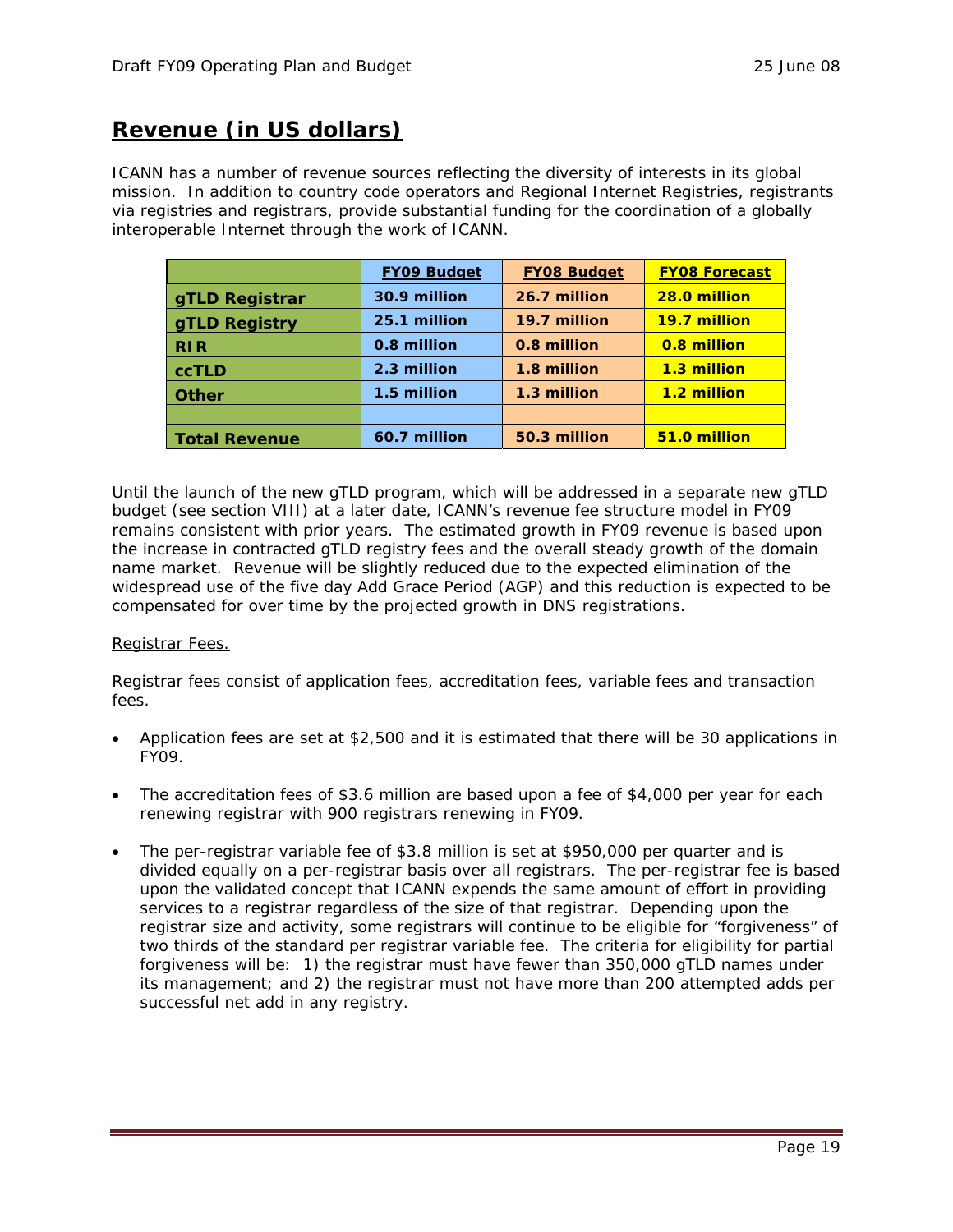• Registrar-Level Transaction Fees

In FY08, the per transaction-year rate was \$0.20 (or a 5 cent discount from the established \$0.25 rate). The FY09 budget assumes that the \$0.20 rate will continue for registrar transaction fees. As in past years, each transaction will be defined as one-year domain registration increment caused by a successful add renewal or transfer command. FY09 revenue is estimated to be \$23.4 million for registrar-level transaction fees.

Each "transaction" will continue to be defined as a one-year domain registration increment caused by a successful add, renewal or transfer command, but this year any domain names deleted during the AGP (if offered) will be included as transactions if they exceed the maximum of (i) 10% of that registrar's net new registrations in that month (defined as total new registrations less domains deleted during AGP), or (ii) fifty (50) domain names, whichever is greater. Therefore per-transaction fee will continue to be charged for each one-year increment of every transaction (e.g. at a \$0.20 fee level, the fee for a three-year renewal will be US \$0.60), and registrars will continue to have the option to "defer" payment of the fees for the years beyond one for each transaction.

#### Transaction Volume

Transaction volume of domain names continues to grow year over year. However, the rate of growth has slowed somewhat in FY08. Transaction volume is expected to be about 16% growth for the FY08 year. For FY09, the budget estimates a growth of 11.7% of transaction volume to 117.4 million transaction-years. (That assumption includes a one-time reduction in registration levels when domain tasting effectively ends.) The following chart shows the trend of transaction volume by registries over time.

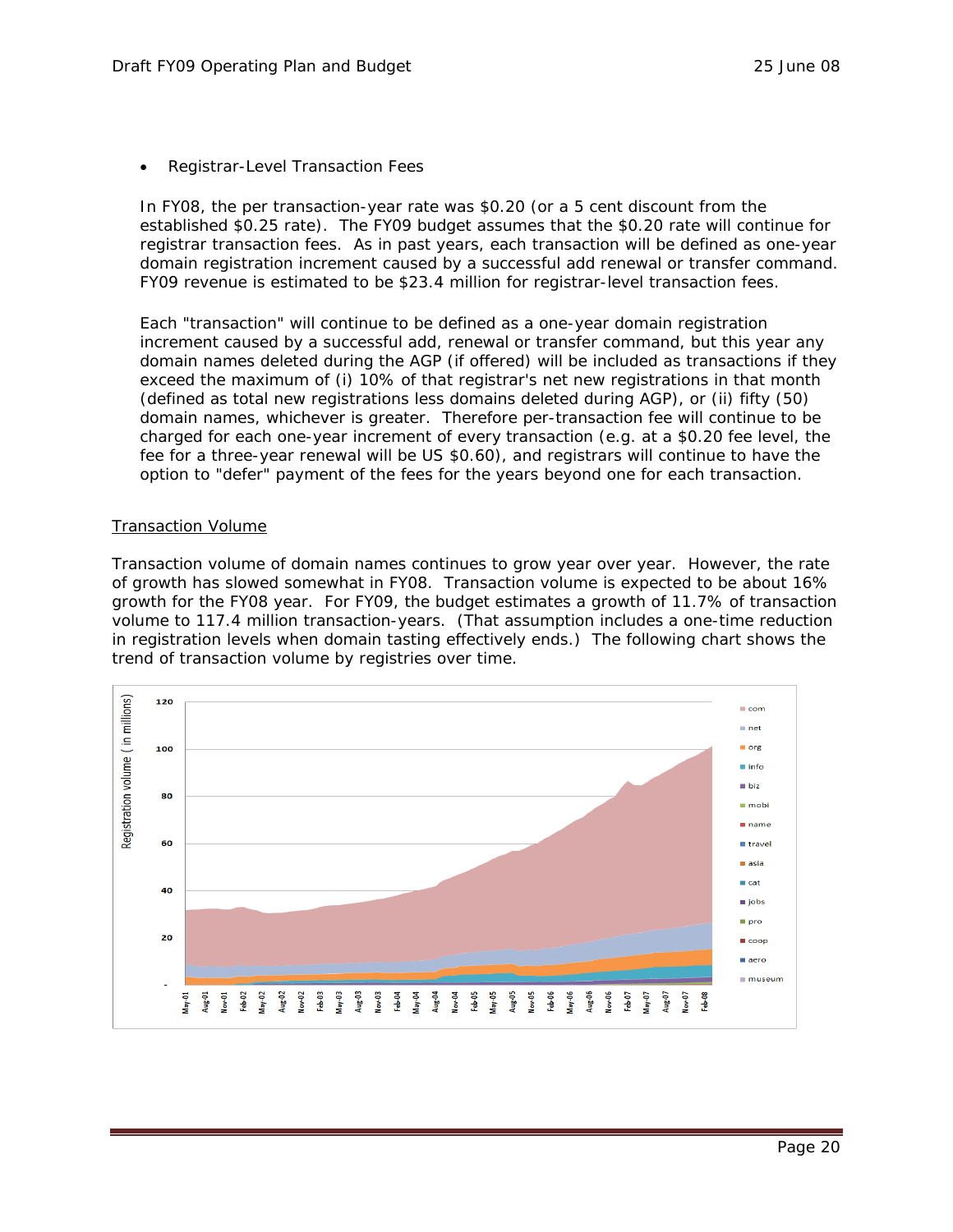### gTLD Registry Fees

These registry fees are determined by agreement terms with each of the gTLD registries. Many registry fees are tied to registration volume and the revenue planned is estimated using the projected growth rate described above. The VeriSign (.com) agreement provides for significant fixed fee revenue to ICANN. In FY08, the .com agreement provided \$2 million per quarter of fees. In FY09, the .com agreement steps up to \$3 million per quarter or \$12 million per year. Other fixed fee gTLD contracts include .cat, .jobs, .travel, .tel, .pro, .aero, .coop, and .museum.

Many gTLD registries provide revenue based upon transaction fees. The rates per transaction, the estimated volume in FY09, and the estimated revenue in FY09 are dependent upon the specific registry.

| <b>Registry Revenue</b> |                  |    |                         |                               |                  |              |
|-------------------------|------------------|----|-------------------------|-------------------------------|------------------|--------------|
| gTLD                    | <b>Fixed Fee</b> |    | Fee per<br><b>Trans</b> | <b>Trans</b><br><b>Volume</b> | <b>Trans Fee</b> | <b>Total</b> |
| .com                    | 12,000,000       |    |                         | 88,039,476                    |                  | 12,000,000   |
| .pro                    | 121,900          |    |                         | 6,283                         |                  | 121,900      |
| .tel                    | 50,000           |    |                         | n/a                           |                  | 50,000       |
| .aero                   | 5,000            |    |                         | 7,331                         |                  | 5,000        |
| .coop                   | 5,000            |    |                         | 3,510                         |                  | 5,000        |
| .museum                 | 500              |    |                         | n/a                           |                  | 500          |
| .cat                    | 10,000           | \$ | 1.00                    | 15,349                        | 15,349           | 25,349       |
| .jobs                   | 10,000           | \$ | 2.00                    | 19,374                        | 38,748           | 48,748       |
| .travel                 | 10,000           | \$ | 2.00                    | 38,225                        | 76,450           | 86,450       |
| .net                    |                  | \$ | 0.75                    | 13,168,080                    | 9,876,060        | 9,876,060    |
| .biz                    |                  | \$ | 0.15                    | 2,114,485                     | 317,173          | 317,173      |
| .info                   |                  | \$ | 0.15                    | 5,557,937                     | 833,691          | 833,691      |
| .name                   |                  | \$ | 0.15                    | 299,271                       | 44,891           | 44,891       |
| .org                    |                  | \$ | 0.15                    | 7,296,500                     | 1,094,475        | 1,094,475    |
| .mobi                   |                  | \$ | 0.75                    | 610,789                       | 458,092          | 458,092      |
| .asia                   |                  | \$ | 0.75                    | 182,862                       | 137,147          | 137,147      |
|                         |                  |    |                         |                               |                  |              |
|                         | 12,212,400       |    |                         | 117,359,472                   | 12,892,076       | 25,104,476   |

The following table captures the revenue provisions for the registries:

Note: \$0.15 was used in the calculation of revenue for .biz and .info, however the rates for these registries are scheduled to increase to \$0.20 per transaction year on 1 January 2009.

Note: The rate for .mobi is set as a fee based on average price of registrations for the quarter. It has approximated \$0.40 per transaction.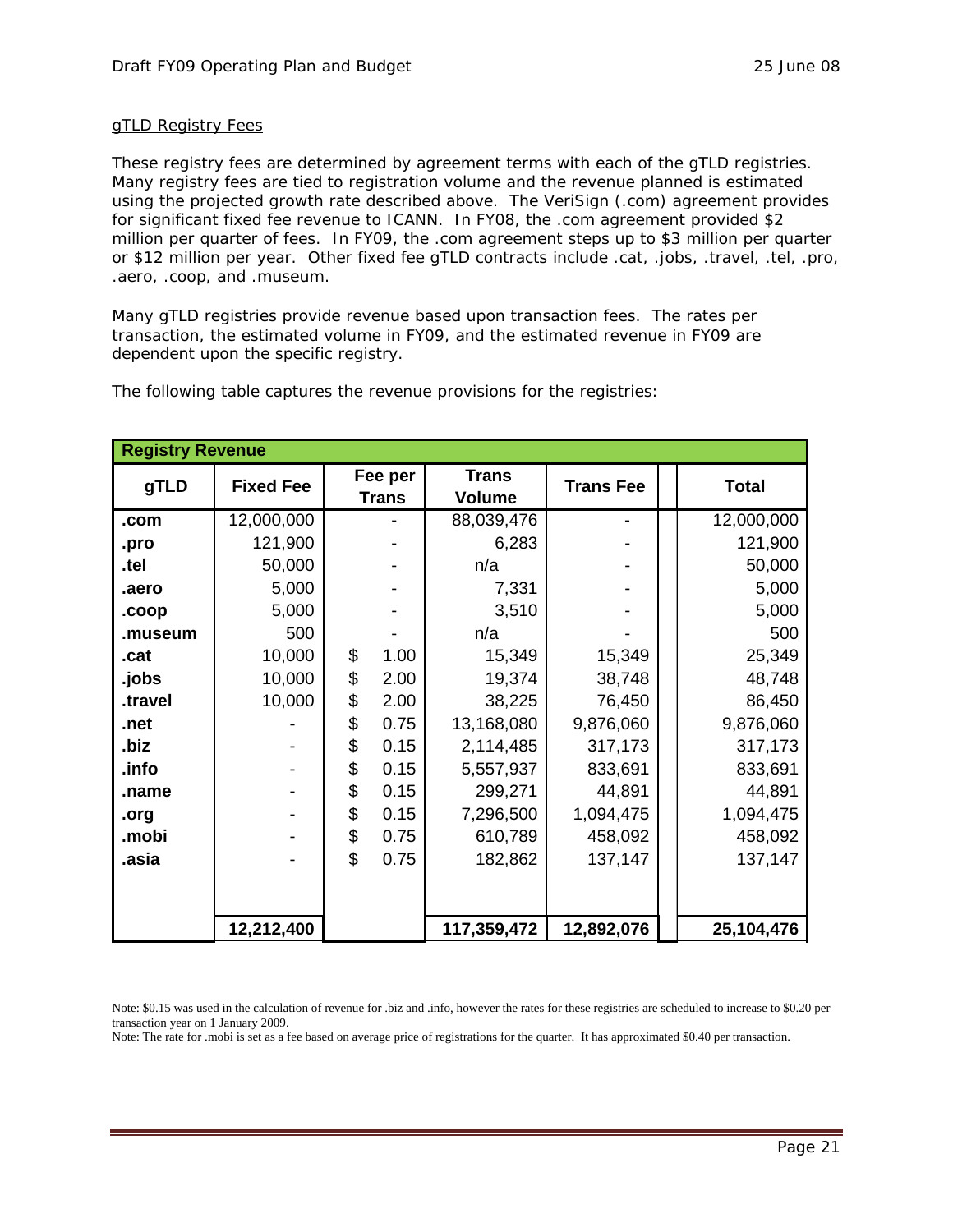### Regional Internet Registries (RIR) contributions

In FY08 the RIR's paid ICANN significant funds held in escrow equating to several years of intentions to contribute to ICANN's revenue. The RIR's have expressed an interest in continuing to contribute to ICANN at the same level as the FY08 commitment. This amounts to \$823,000 for FY09 as well. In addition, the RIR's provide funding to ASO meetings, staff support for the ASO and travel and attendance at the ICANN meetings.

#### ccTLD Contributions

Many ccTLDs have expressed support of the ICANN model and the understanding of the value that the ICANN model provides. There have also been expressions that a consistent structure by which the ccTLDs provide fees to ICANN must be developed. Mechanism for funding is determined by the ccTLDs, through the ccNSO. Many ccTLD's have agreements with ICANN including contracts, exchange of letters, or accountability frameworks. They can be seen on the world map here:

### http://www.icann.org/maps/cctld-agreements.htm

In addition, many ccTLD's without formal agreements with ICANN contribute to ICANN's revenues in order to demonstrate support for the ICANN process. Historical ccTLD contributions can be viewed by the world map as shown here:

http://www.icann.org/maps/cctld-contributions-0607.htm

### Other Sources of Revenue

ICANN's investment reserve fund that is Board restricted exceeds \$25 million. The interest and earnings on this fund and other working capital funds are estimated to provide \$1 million (4% per year) for FY09. These funds are invested conservatively based upon the investment policy approved by the Board during FY08.

Sponsorship revenue is estimated at \$500,000 per year. Sponsorships are available for companies wishing to contribute to the ICANN meeting experience. Sponsoring companies receive special services during an ICANN meeting, depending on the level of sponsorship.

The separate new gTLD budget will estimate revenue related to the launch of the new gTLDs. Revenues are expected to be significant for application fees, possibly auction fees, registry/registrar fees, and other types of fees. These fees will be described and estimated in the separate new gTLD budget document several months before the launch of the new gTLD program.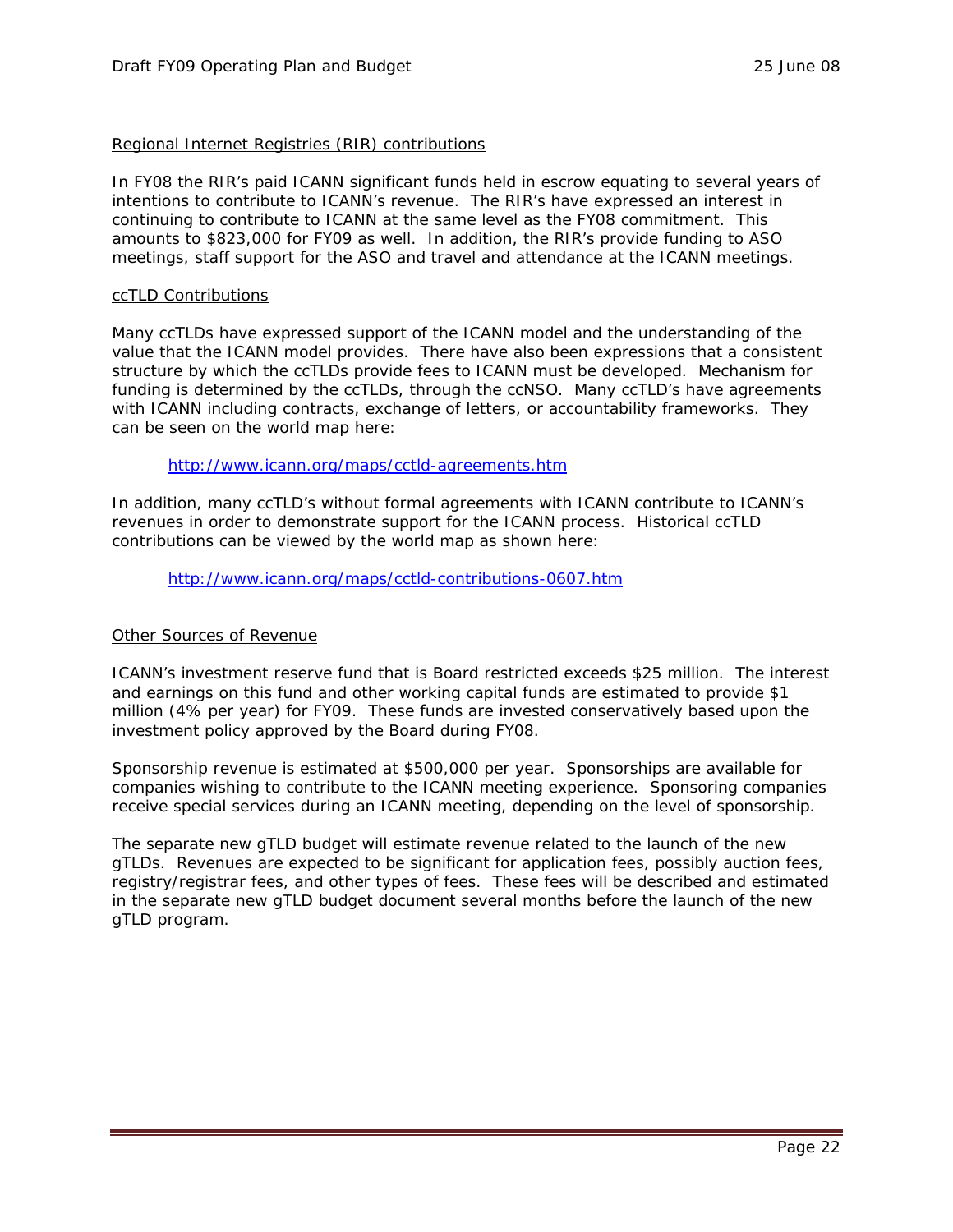### **Personnel Costs (in US dollars)**

|                  | <b>FY09 Budget</b> | <b>FY08 Budget</b> | <b>FY08 Forecast</b> |
|------------------|--------------------|--------------------|----------------------|
| <b>Personnel</b> | 19.9 million       | 18.2 million       | <b>16.3 million</b>  |

Personnel costs are estimated to reach nearly \$20 million in FY09. This includes the hiring of about 24 new staff to help ICANN deliver on this Operating Plan. Highlights of the new hires include:

- New gTLD. ICANN staff from several functions will be called to assist in the implementation of the new gTLD program. Several new positions are required to ensure that the new gTLD program continues on track. A gTLD Process Coordinator will manage the evaluation processes used for all new gTLD applications. An IDN Registry Manager will implement the "IDN ccTLD" delegation process (fast-track), if approved. Resources will be provided for applicant support and to manage complex aspects and communications of the evaluation process separately.
- Strengthen the IANA function and infrastructure. IT and other technical specialists at ICANN will be called on to assist in strengthening the IANA function services and ICANN's infrastructure especially in anticipation of the delegation of IDNs and other new gTLDs. In addition, an IANA Service Manager will be hired to oversee the IANA function infrastructure developers, Service Engineers, Software Project Manager, Systems Engineers and Stakeholder Relations Managers.
- Strengthen Contractual Compliance. Additional positions to enhance the compliance activities at ICANN including data analysis and reporting, increased auditing and follow-up activity, full implementation of escalation procedures, and a communications analyst to assess and publish constituent reports to inform the public regarding compliance activities.
- Broaden participation. To ensure that ICANN's multi stakeholder model is strengthened, regional liaisons in selected areas around the globe will be retained. Asia, in particular China, is identified as a critical region to which ICANN must reach out for increased participation. ICANN's commitment to operate in multiple languages is defined by a separable budget to ensure that the translation policy is carried out correctly and efficiently. The overall translation budget has been increased as well.
- Improve core operations. The balance of the new hires is to ensure that ICANN continues to operate well. This includes legal support, policy development, IT support, services support, and a full time staff to oversee and manage the organizational reviews.
- New gTLD separate budget. The New GTLD program is supported across many parts of ICANN today; many of the new hires for the FY09 budget are expected to be dedicated to this effort. In addition, approximately 13 new hire positions have already been identified as necessary when new gTLDs are actually delegated, subsequent to program launch. These positions will be included in the separate gTLD budget request described elsewhere in this document and thus are not included in this budget. These positions include the IANA function project specialists, information officer, policy support, regional liaisons, IT support, registry/registrar liaisons, and IDN managers.

Key assumptions used to calculate the costs of personnel in FY09, including the costs of the new hires, include: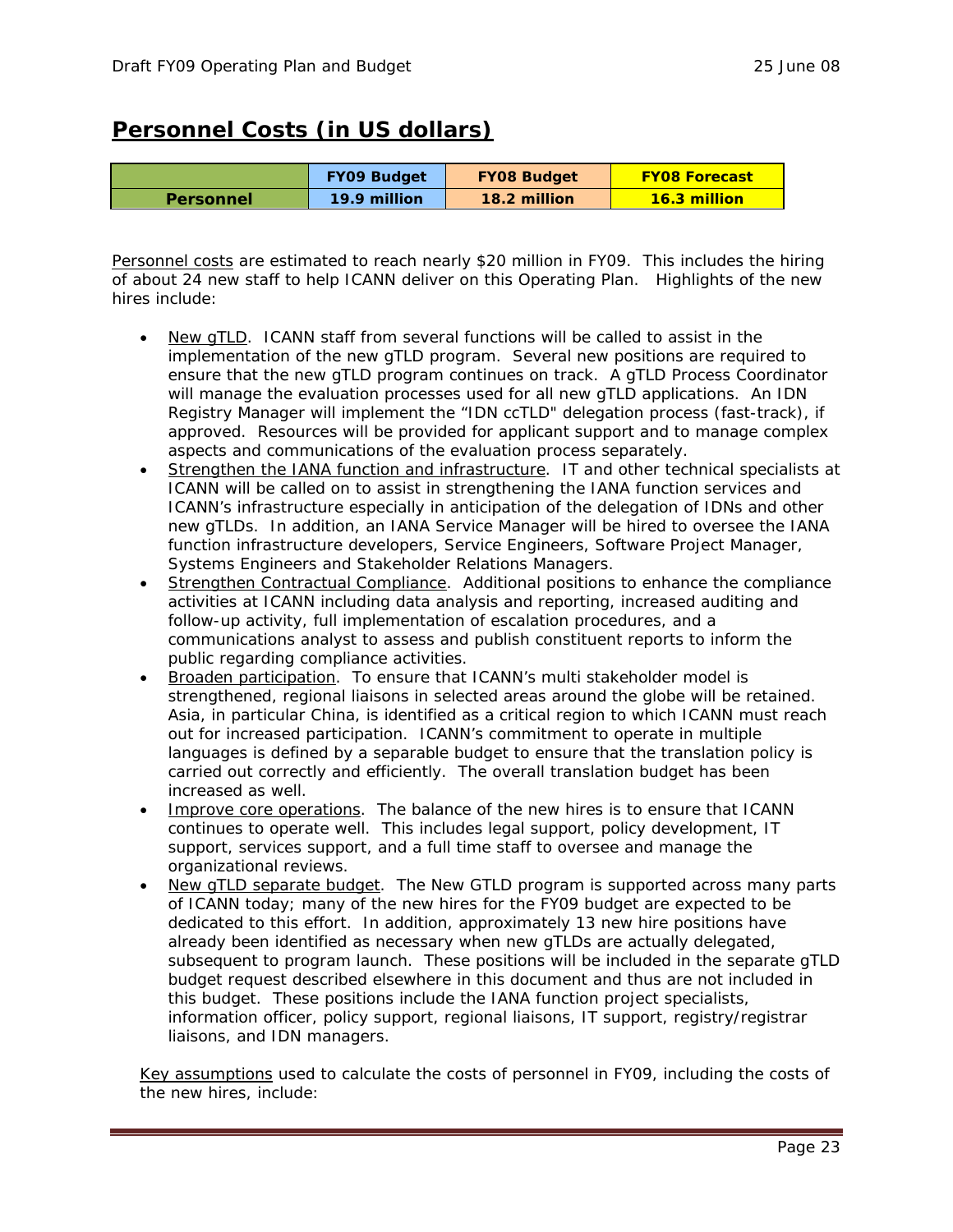- Compensation of new hires is assumed to be based upon estimated market rates and hidings throughout the fiscal year (average start date of 1 January 2009).
- Compensation for existing staff is assumed to increase by an average of 5% half way through the fiscal year; any actual compensation increase will be based on market reviews by independent reviewers.
- Other personnel costs (i.e., burden or fringe benefits) are approximately 36% of gross payroll for all staff. More specifically, the costs for the following are based upon the percentage of gross payroll:
	- o Recruiting fees of 15% of annual starting salary of new hires.
	- o Benefits for US based staff include:
		- Vacation expense of 2%. US based staff members accrue three weeks up to five years, thus it is assumed that two weeks are taken and one week is accrued.
		- **Pension expense of 13% on average.**
		- Workers compensation expense of 1% for statutorily required coverage.
		- **Payroll taxes of approximately 7%.**
	- o Benefit for non-US based staff members are based upon contract terms if available.
		- Australia based staff members are based upon 9% for pension, 6% for workers compensation, and 6% for payroll.
		- **Brussels based staff members are based upon 16% for holiday and** extra month compensation.
	- o As part of a Board-approved compensation program, staff is paid a bonus based on the achievement of specifically defined performance targets. The budget assumes a high percentage of bonuses are achieved, but actual payout of bonus is contingent upon completion of each individual's actual performance.
	- o Other staff benefits are based upon contract terms.

### **Meeting and Travel Costs (in US dollars)**

|                            | <b>FYO9</b>  | <b>FY08 Budget</b> | <b>FY08 Forecast</b> |
|----------------------------|--------------|--------------------|----------------------|
| <b>Travel and Meetings</b> | 12.5 million | 8.1 million        | 8.9 million          |

Travel costs at ICANN are primarily incurred for two purposes. One category of costs is for the ICANN meetings and regional meetings. This includes the costs of the venue and services required for the meetings as well as the airfare, lodging, and meals costs for staff, Board members, vendors, and representatives of constituencies who attend these meetings. The other category of travel costs is for required travel (outside of major ICANN meetings) by ICANN staff, Board, and others in order to execute ICANN's operations. For this budget year, the cost of ICANN staff traveling to ICANN meetings is planned at economy air rates to make travel more economical, and to help fund expanded community travel.

During FY08, the ICANN meetings function has assumed many of the tasks and associated costs historically borne by local hosts. This was to reduce the financial burden of the local hosts. This means that a typical ICANN meeting now costs \$2 million which includes the airfare, lodging, meals, and incidentals for Board, staff, vendors and selected constituency support. Other significant costs for ICANN meetings include: the venue costs, technical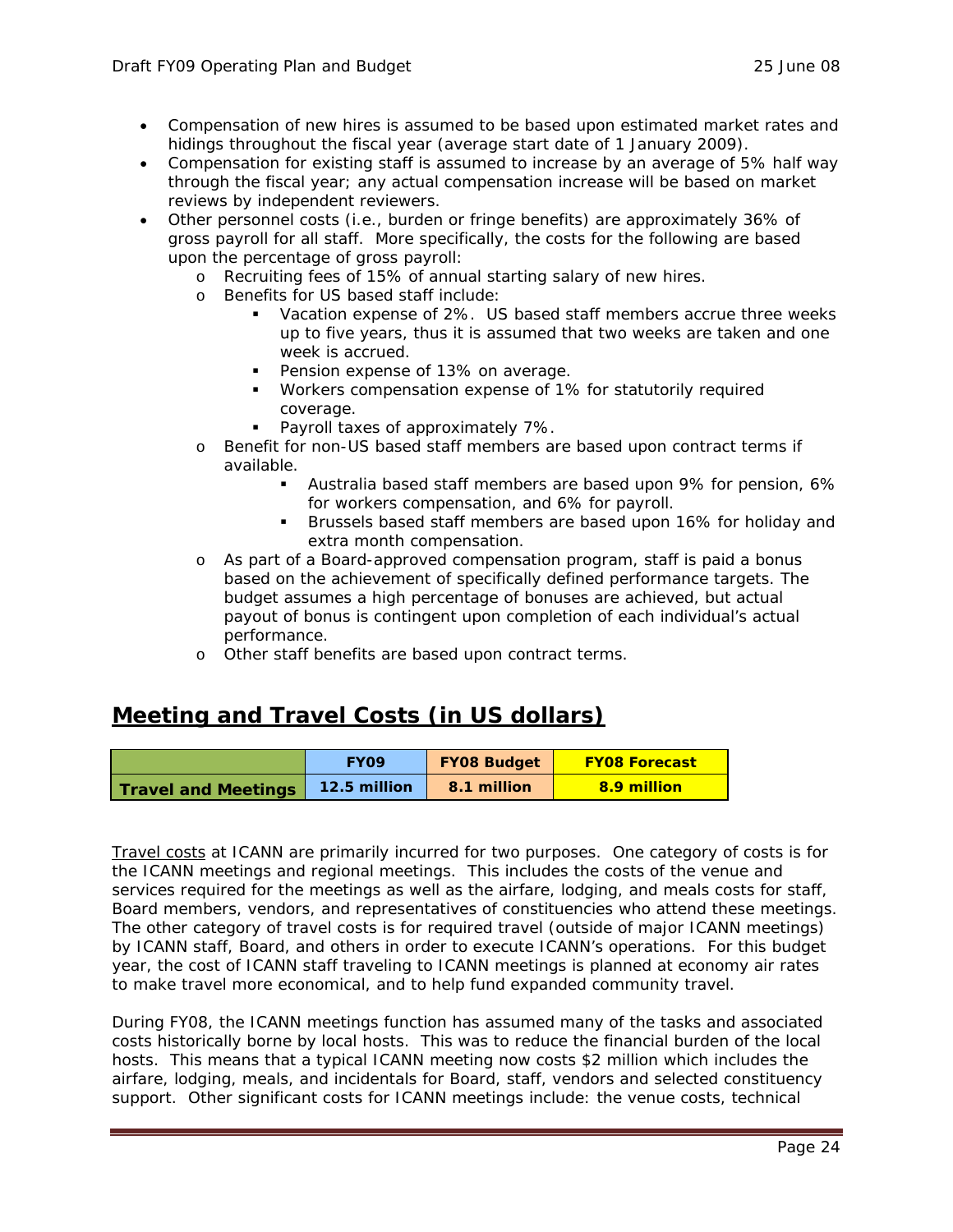support functions, audio visual services, interpretation, scribes, connectivity, pre-meeting trips and other support services/costs.

In addition, ICANN relies on travel to execute both its core daily activities and the special initiatives, and to visit stakeholders in various regions to engage locally as opposed to only enabling engagement by attending an ICANN meeting.

Travel support for constituencies is expected to expand in FY09 as was be put forth in the travel support approach posted for comment on  $2<sup>nd</sup>$  June 2008. Expanded constituency travel support is included in this budget.

A new meetings approach is being evaluated during FY09 including the consideration of changing the format, number and structure of meetings. The FY09 budget assumes that there will be little change to the current meetings approach, and that any changes would impact the FY10 budget.

### **Professional Services (in US dollars)**

|                                 | <b>EYO9</b>  | <b>FY08 Budget</b> | <b>FY08 Forecast</b> |
|---------------------------------|--------------|--------------------|----------------------|
| Professional<br><b>Services</b> | 11.9 million | 9.5 million        | <b>7.4 million</b>   |

Consultant costs continue as a significant expense (over \$7 million) at ICANN as one time projects need to be completed for the new gTLD and other initiatives are completed. In general, with relatively high start-up costs (long learning time) for new employees, ICANN continues to use outside consultants instead of staff unless there is a compelling long-term reason that a new staff function is required.

Translations and interpretation costs are estimated to exceed \$1 million based in comparison to about \$500,000 spent in FY08. The ICANN proposed translation policy can be viewed here:

http://www.icann.org/announcements/announcement-13feb08.htm

- Key assumptions in estimating the cost for the translation policy include:
	- o Most new documents translated into five languages (French, Spanish, Arabic, Russian, and Chinese) at an estimated cost of \$1.15 per word.
	- o Educational and informational material (currently around 10% of that material) translated into 10 languages (the five above plus typically Japanese, German, Korean, Italian, and Portuguese).
	- o Interpretation services provided at each of the three ICANN meetings as well as at some regional meetings.
	- o A translation coordinator will be required to ensure that the translation policy is implemented effectively and efficiently.

Legal costs are budgeted to be \$2.7 million largely based upon existing litigation, legal support of organizational initiatives, and the continued work required supporting the new gTLD launch as well as providing all other legal support services for baseline activities. The contingency budget is intended to cover any excess litigation costs that occur. The amount budgeted for legal costs is consistent with the FY08 costs.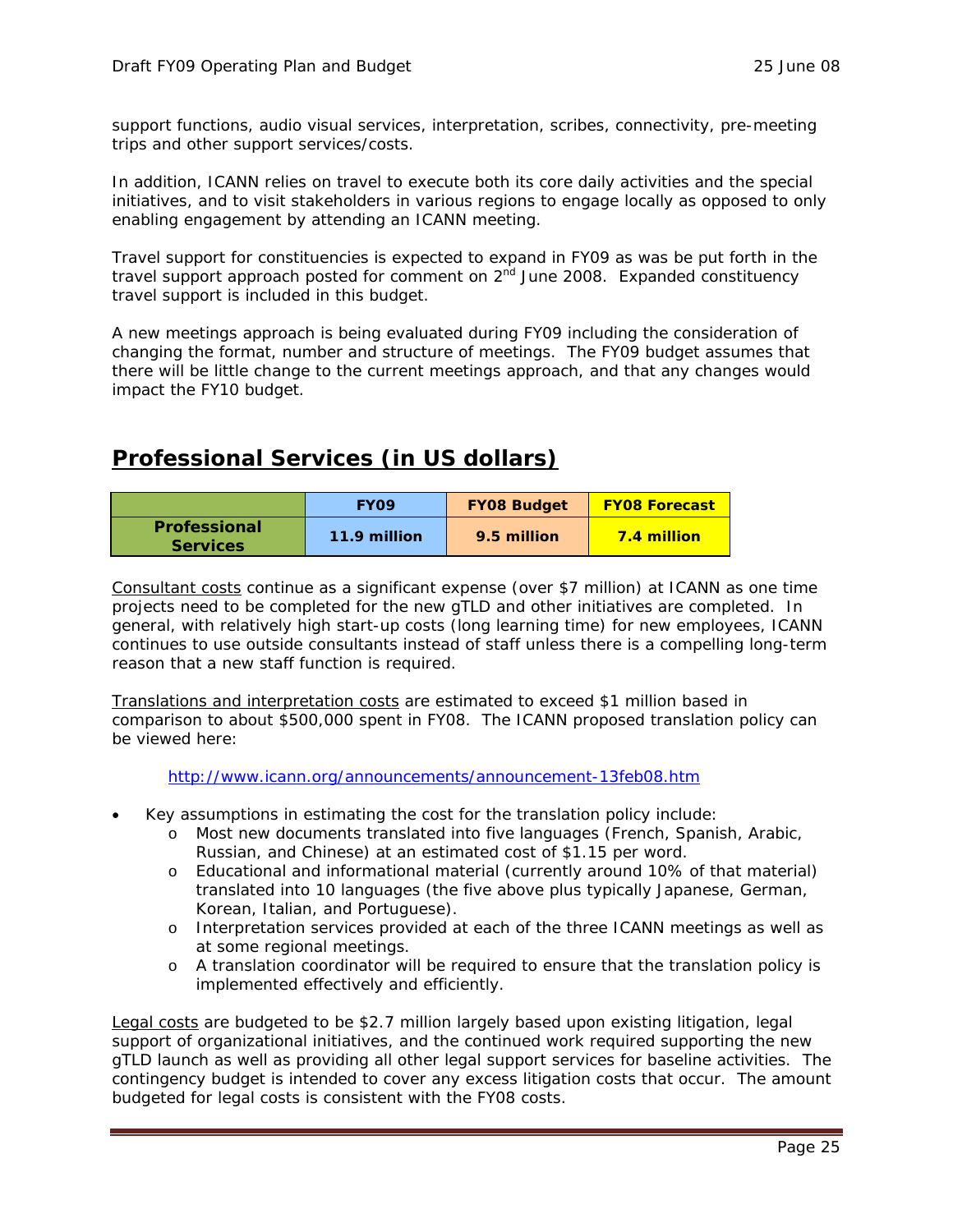Other professional services include costs for ordinary business activities for consultants such as for audits, tax services, specialists, and analysts.

### **Administrative costs (in US dollars)**

|                       | <b>FYO9</b> | <b>FY08 Budget</b> | <b>FY08 Forecast</b> |
|-----------------------|-------------|--------------------|----------------------|
| <b>Administration</b> | 7.6 million | 4.0 million        | 4.7 million          |

- IT related set up costs for each new hire are estimated at \$6,000, which includes a computer, monitor, phone, backup systems, licensed software, warranty, antitheft, and security protection.
- Rent assumes that ICANN operates out of Marina del Rey, Sydney, and Brussels. A small Washington D.C. rental space is assumed to be obtained during FY09.

| <b>Rent Expense</b> |           |
|---------------------|-----------|
| Marina Del Rey      | 840,000   |
| <b>Brussels</b>     | 300,000   |
| Sydney              | 240,000   |
| Washington D.C      | 300,000   |
| Parking             | 90,000    |
|                     | 1,770,000 |

- Business insurance for ICANN is assumed to be \$180,000 and remain flat for FY09.
- Network connectivity is nearly \$500,000.
- Other computer equipment is estimated at \$336,000.
- Telephone costs including cell phones is estimated at slightly over \$1 million.
- Board professional development costs are estimated at \$350,000.
- Staff training costs are estimated at nearly \$200,000.

### **Ombudsman**

Pursuant to the ICANN Bylaws at Article V, Section 1, Paragraph 4:

The annual budget for the Office of Ombudsman shall be established by the Board as part of the annual ICANN budget process. The Ombudsman shall submit a proposed budget to the President, and the President shall include that budget submission in its entirety and without change in the general ICANN budget recommended by the ICANN President to the Board. Nothing in this Article shall prevent the President from offering separate views on the substance, size, or other features of the Ombudsman's proposed budget to the Board.

### **Bad Debt Expense (in US dollars)**

|                         | <b>FYO9</b> | <b>FY08 Budget</b> | <b>FY08 Forecast</b> |
|-------------------------|-------------|--------------------|----------------------|
| <b>Bad Debt Expense</b> | 1.6 million | 1.0 million        | <b>1.0 million</b>   |

Bad debt expense is the estimate of billings that will not be collected, and is assumed to be 2% of all revenue. Recent efforts to bring registrars up to date in paying invoices has largely been successful, and this effort is now more routine.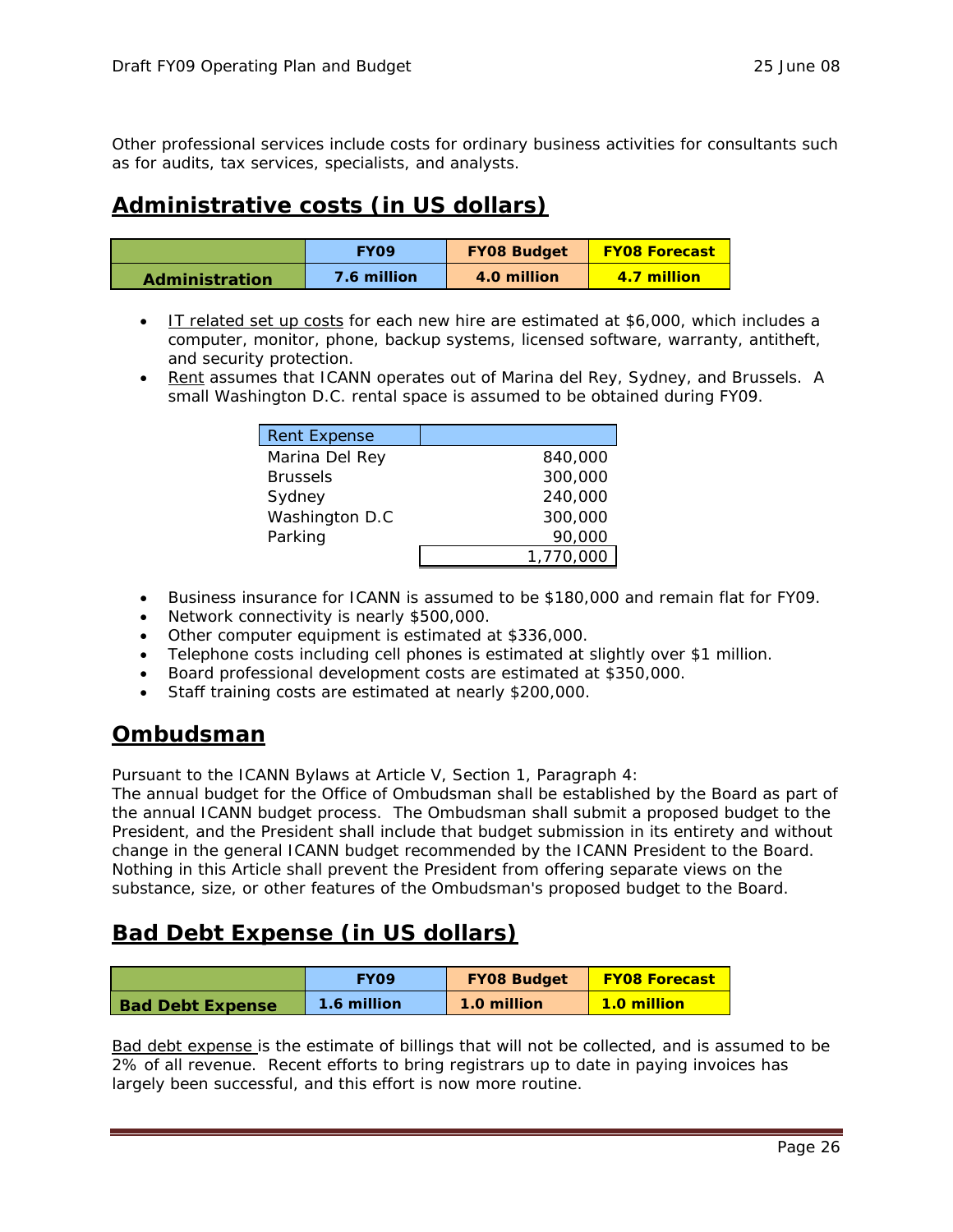### **Depreciation costs (in US dollars)**

|                     | <b>FYO9</b> | <b>FY08 Budget</b> | <b>FY08 Forecast</b> |
|---------------------|-------------|--------------------|----------------------|
| <b>Depreciation</b> | 0.9 million | 0.1 million        | 0.2 million          |

Depreciation costs are based on an asset's service life (three years for ICANN's most significant assets), and includes cost of capital purchased prior to FY09 plus the depreciation for new capital purchases during FY09.

### **Capital Costs (in US dollars)**

|                | <b>EVO9</b> | <b>FY08 Budget</b> | <b>FY08 Forecast</b> |  |
|----------------|-------------|--------------------|----------------------|--|
| <b>Capital</b> | 3.7 million | 1.6 million        | <b>1.1 million</b>   |  |

The capital budget for FY09 includes \$3.66 million for capital improvements. This is a significant increase over FY08 as ICANN prepares for the increased scaling and demands upon its infrastructure. It also includes some funds for the new gTLD application interface. Another list of capital budget items, which will be of a significant amount, will also be proposed in the separate new gTLD budget. The following table describes the capital budget for FY09:

### Capital Budget

| <b>Business Continuity and Disaster Recovery</b>            | \$1,155,000.00   |
|-------------------------------------------------------------|------------------|
| <b>IANA High Availability</b>                               | 150,000.00<br>\$ |
| <b>IANA Software systems</b>                                | \$<br>100,000.00 |
| IANA assignment and management of resources for .arpa, .int | \$<br>50,000.00  |
| Operational readiness for root zone automation              | \$<br>50,000.00  |
| Compliance system                                           | \$<br>75,000.00  |
| Remote Participation and Collaboration                      | \$<br>140,000.00 |
| New gTLD Application Interface                              | 150,000.00<br>\$ |
| <b>Financial Accounting System</b>                          | \$<br>150,000.00 |
| Infrastructure upgrades                                     | \$<br>505,000.00 |
| Security Improvements                                       | \$<br>150,000.00 |
| L-Root system improvements                                  | \$<br>630,000.00 |
| Operational software systems improvements                   | 255,000.00<br>\$ |
| Technical Laboratory build out                              | 100,000.00<br>\$ |
| Total                                                       | \$3,660,000.00   |

The IT improvements and replacement of obsolete systems will include provisions to ensure that ICANN is internally ready for IPv6 adoption. This also includes infrastructure upgrades necessary for high availability and stability of L Root services as well as ensuring IPv6 capability in ICANN's services.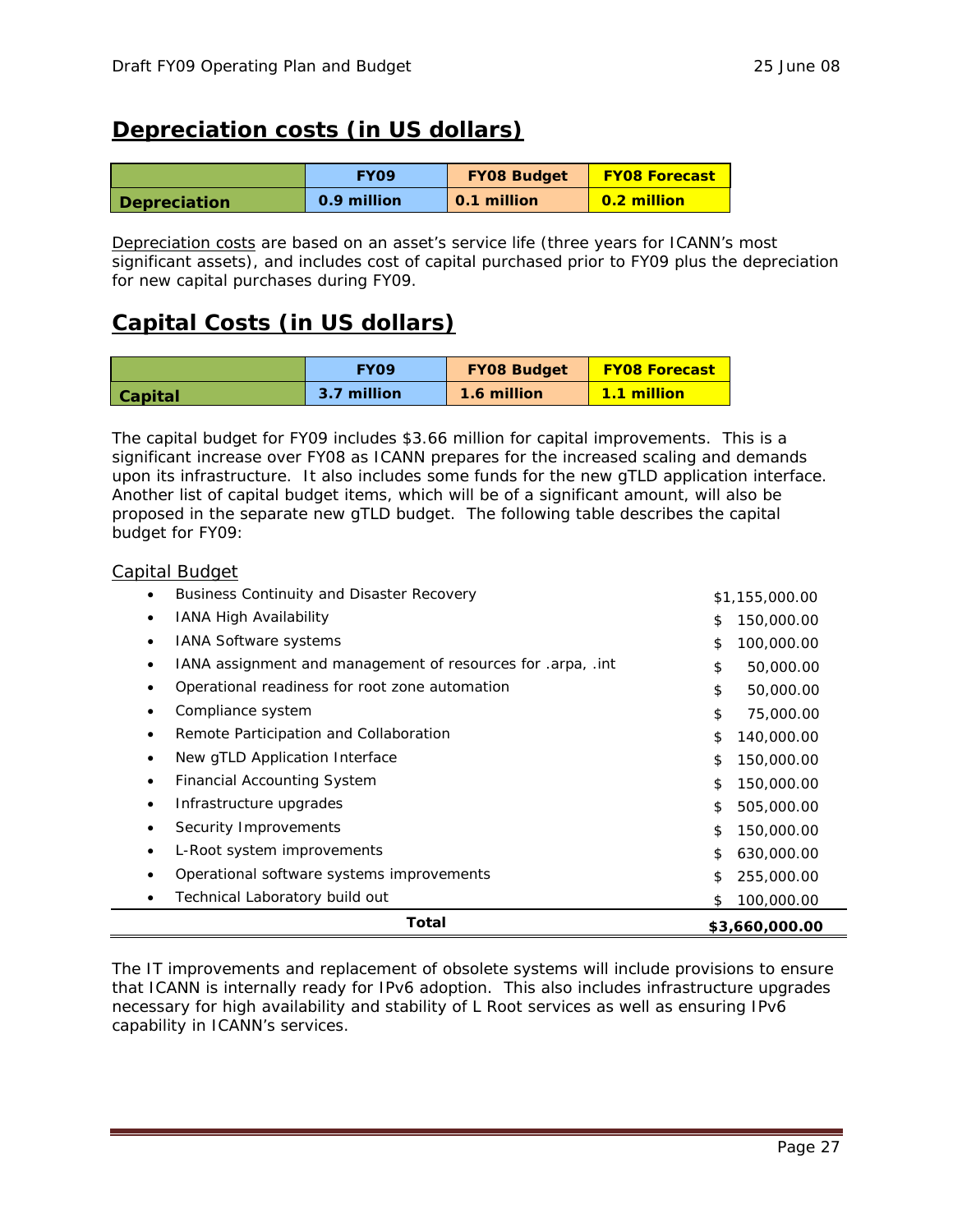### **Contingency (in US dollars)**

|                    | <b>EYO9</b> | <b>FY08 Budget</b> | <b>FY08 Forecast</b> |  |
|--------------------|-------------|--------------------|----------------------|--|
| <b>Contingency</b> | 3.3 million | 1.7 million        | n/a                  |  |

- Individual FY09 budget items were estimated based upon the most reliable information available. In order to allow for the possibility of costs exceeding original estimates, an overall contingency of \$3.3 million is included in the budget.
- A formal contingency was identified in the FY08 budget as well. At that time, ICANN management committed to spend money in accordance with the base budget and spend money from the contingency only if truly necessary. FY08 projections show that little, if any, of that contingency will actually be spent.
- Board compensation. The contingency budget has been increased to ensure that there are adequate resources set aside in the event that planned studies and consultations result in a recommendation for ICANN to begin compensating Board Directors and Liaisons for the significant amounts of time they devote to ICANN matters. Any such compensation program would only be adopted subsequent to community consultation and a Bylaws amendment (http://www.icann.org/general/bylaws.htm - VI-22). (The Bylaws currently require that Directors and Liaisons be reimbursed for expenses they incur in performing their duties, but prohibit compensation to Directors for their services.)
- Litigation. The contingency budget is being established in part to accommodate any excess substantial litigation costs that occur.
- Currency Exchange Risk: The continuing weakening of the US dollar vis-à-vis other currencies caused erosion of purchasing power for ICANN in FY08. As ICANN's costs are being increasingly incurred in non-US currencies, some contingency is set aside for currency exchange risk. Key currency exchange rates used in the FY09 Operating Plan and Budget are:

| <b>Non-US Currency</b> | <b>Currency Exchange Rate</b>    |  |  |
|------------------------|----------------------------------|--|--|
| Euro                   | 1.54 US\$ per Euro               |  |  |
| Canadian Dollar        | 0.998 US\$ per Canadian dollar   |  |  |
| Australian Dollar      | 0.947 Australian dollar per US\$ |  |  |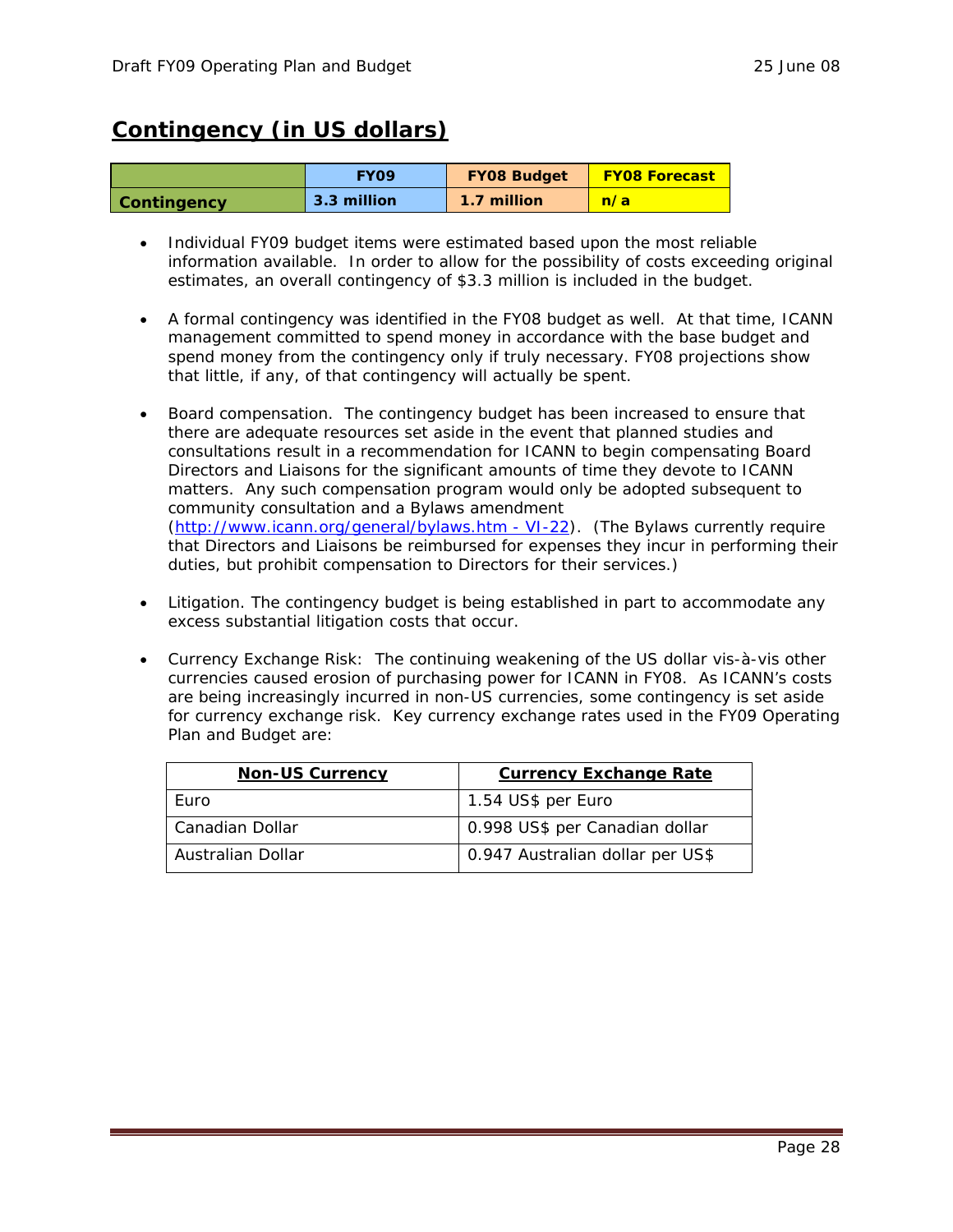## **VI Contribution to Reserve Fund**

ICANN's strategic plan calls for the full funding of a financial reserve equivalent to one year's operating expenses within three to five years. It is intended to reach this goal by contributing US\$10 to US\$15 million per year to the reserve fund. The FY09 Operating Plan and Budget assumes that approximately US\$3.5 million will be added to the reserve fund in FY09. The one-time new gTLD program costs are the primary reason for a reserve contribution below the target. This budget approach seems to balance competing priorities including the necessary funding for key FY09 initiatives, avoiding fee increases, and continuing to grow the reserve fund though at a more modest level.

When the new TLD program is launched, it is expected that some portion of the recovered historical costs included in application fees will be used to increase the reserve fund. This will be made clear in the separate new gTLD budget.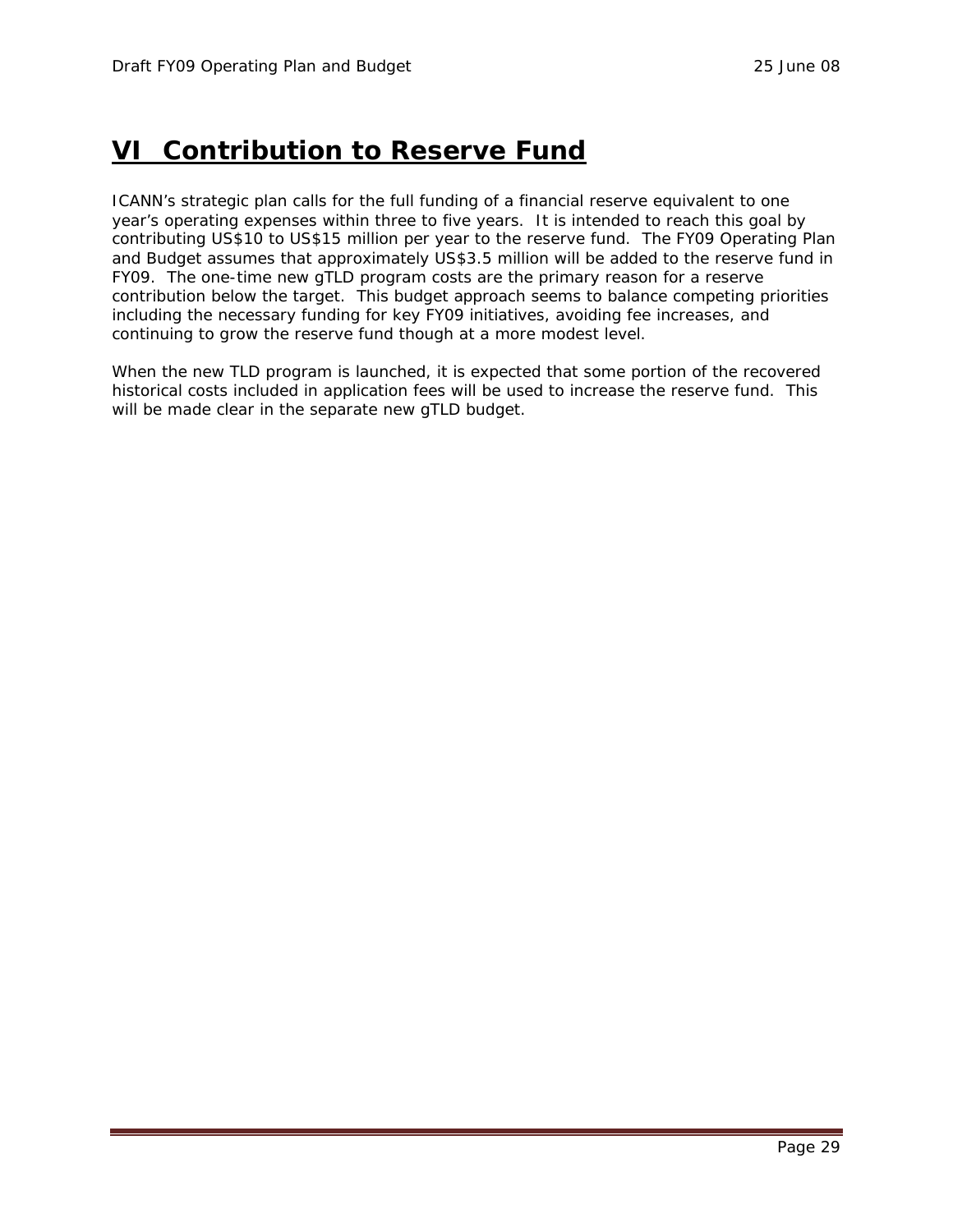## **VII New gTLD program – Separate Budget to be approved**

The implementation of policy recommendations and development of the processes for the introduction of new gTLDs is moving forward with a collaborative effort among ICANN staff, outside consultants, and the community.

### Budget Approach for new gTLDs

The elements of new gTLD expenses include the following:

- Costs associated with developing the implementation process
- Systems and staff build-out necessary to start the application process
- Costs of processing applications, and scaling systems and staff to the flow of incoming applications
- Providing services (say, through the IANA function and registry liaison) to newly delegated registries

New gTLDs are anticipated to provide two primary sources of ICANN revenue:

- Application processing fees
- Registry fees associated with the ongoing operations of new TLDs

This budget does not attempt to forecast all of these expense and revenue elements. Hence, a separate budget will be proposed in the future. The timing for taking the first applications is uncertain, and even a relatively short time variance could have a material impact on ICANN's budget. Additionally, while there has been good progress in many aspects of new gTLD implementation planning, some key elements that affect cost have yet to be determined.

The separate budget has two components:

- 1. The revenues and cost associated with the application and evaluation process. This is essentially a zero-sum situation as it is intended that costs are offset by application fee revenue in the long-term. However, there is significant uncertainty regarding timing and cash-flow of this budget segment. That uncertainty will start to be resolved as the new gTLD launch window approaches.
- 2. Operational support for new gTLDs. Due to uncertain demand and the timing, the requirement for services (and associated costs) such as: root zone delegation activities, the registry services evaluation process, and legal support of contract negotiation, will not be resolved until the process launch is imminent.

To deal with this uncertainty, ICANN staff will propose a separate gTLD budget amendment approximately 90 days prior to the application process launch. The separate budget amendment will include substantial revenue and cost amounts. Consistent with GNSO policy recommendations, the net impact of the new gTLD program will be "revenue / cost neutral". That is, expenditures should largely be covered by revenue received from the application fees. This budget will also discuss use of new revenue proceeds.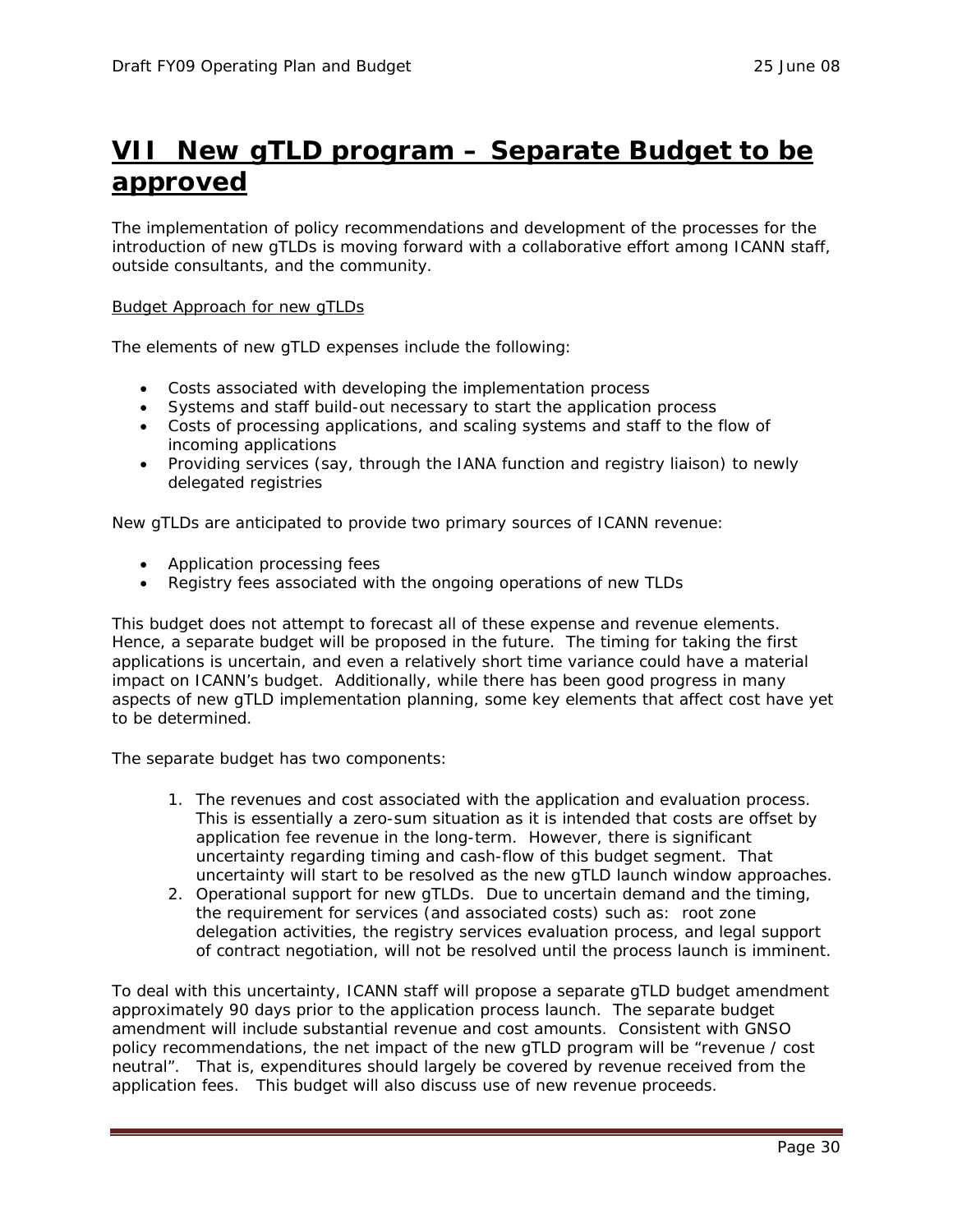However, there are some expenses that are certain to occur in FY09 as ICANN prepares for the new gTLD process. These include professional services fees for some aspects of process development, operational staff build-up (IANA, legal, registry/registrar support) and computer systems. Since these expenses are certain, they are directly included in the FY09 budget.

Although not possible to state an exact figure for new gTLD applications yet, the new gTLD process costs are intended to be fully self-funded and off-set by the application fees. In addition, the new gTLD separate budget will provide revenue to offset and recover costs spent previously such as implementation costs. The new gTLD program overall (including that expensed prior to the separate new gTLD budget) is revenue cost neutral.

Costs to be recouped include implementation development costs, costs related to running the application process and a risk premium in legal, operational, and technical areas. Over time, as the ICANN community builds experience with the program, fees will be tuned to address efficiencies or unanticipated costs, and actual experience with potential risks.

The start-up costs may include, but are not limited to: staffing the new gTLD office and other departments with incremental costs incurred related to the new gTLDs, professional services fees associated with Request for Proposal development and dispute resolution process development, algorithm provider, interface development, a portion of IDN development cost, and technical, business, and financials review conducted by ICANN staff and outside service providers.

The FY09 budget proposes \$8.6 million in direct implementation / start-up costs associated with the new gTLD program. Another element of cost in the FY09 budget is setting up a communication strategy, through the efforts of ICANN staff and international public relations firms. The need for an effective new gTLD communication strategy was identified by the GNSO. The communications strategy will focus on global outreach prior to the posting of the draft and final documents describing the new gTLD timing and application round process (the "RFP"). There will also be costs associated with translating communications as is appropriate.

The draft RFP is in preparation and will be posted for public comments. The public comments will be taken into account in developing the final RFP, which will be posted prior to ICANN accepting applications.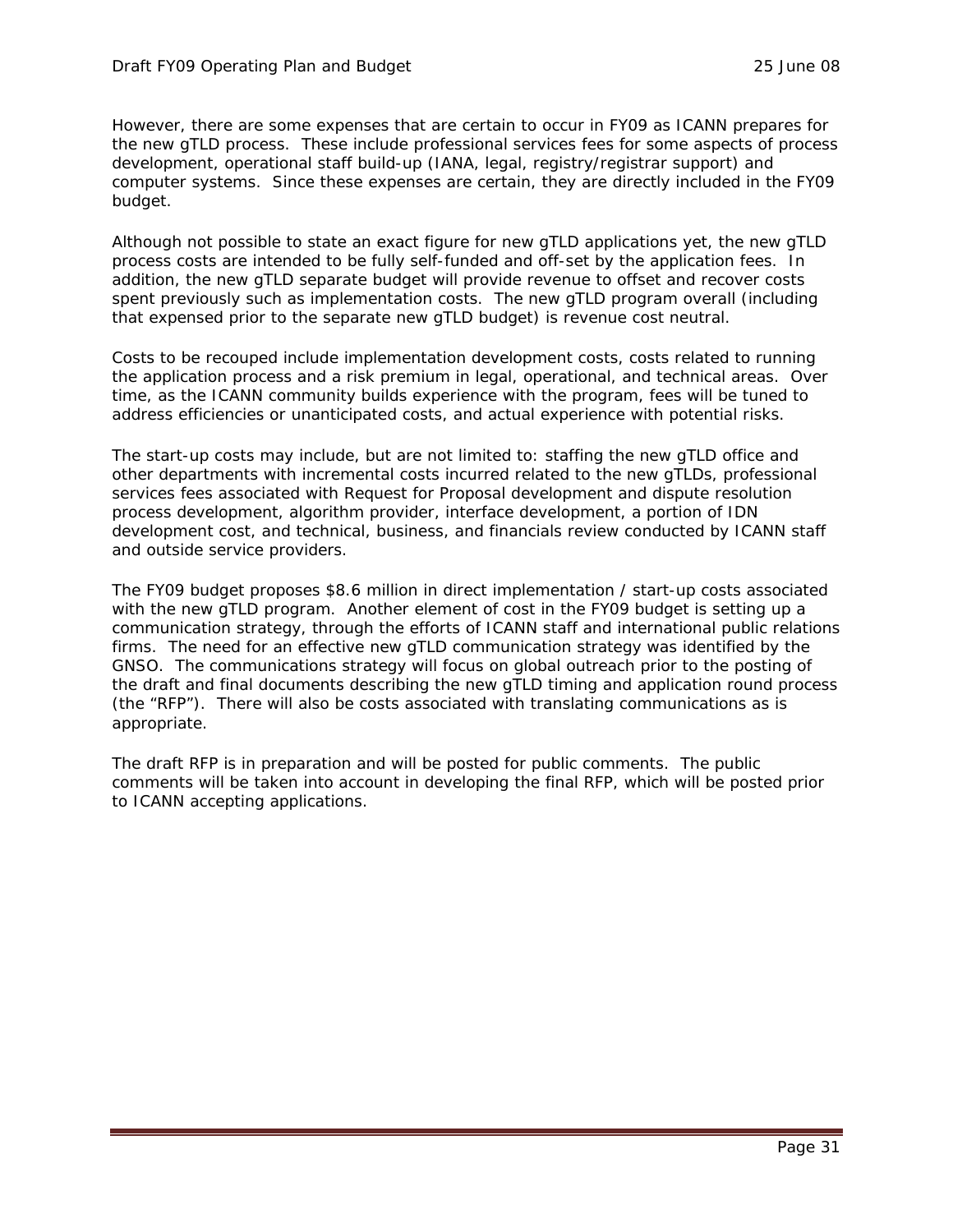## **Appendix A: List of Organizational Initiatives**

### **1. Complete new gTLD policy implementation**

Design and create processes for new TLD applications and readiness for ICANN operational requirements in supporting new TLDs:

- Design and implement a dispute resolution process identify expectations/deviations to the agreement
- Create an RFP development and integration includes the business and technical criteria and process
- Complete and document comparative evaluation
- Implement string (gTLD) criteria and process
- Implement string (gTLD) confusion criteria
- Establish algorithm (DNS Stability)
- **Conduct Auction**
- Develop program cost and fees development
- Design and implement contractual process
- Write all communications materials such as factsheets, website content, internal and external reports; make presentations; assist in writing and coordinating releases and counter information; manage global communications matrix notifications coordination
- Perform economic Independent study

### **2. Progress on IDN activities**

IDN work related to new gTLDs and country code use of IDNs technical coordination/implementation.

- Support and coordinate regional interests in implementing IDN TLDs
- Support the IDN technical tests in wiki (launch new languages/sunset existing languages)
- Establish whether it is possible to develop a technical stable method for implementation of aliasing at the top level
- Provide expertise and policy support to GNSO and ccNSO leadership efforts to carefully consider policy implications and implementation and develop Framework for new IDNs.
- Develop and implement process to support registries in implementation of IDN Guidelines requirements
- Provide regional outreach and training
- Facilitate policy discussion and possible implementation of ccNSO fast track
- Implement possible changes in the IANA processes for managing TLDs (IDN specifics)
- Develop and implement the IANA registry for the IDNA protocol (per RFC anticipated request)
- Support finalization of the protocol revision, and support the implementation of the new protocol for both registries and application developers
- Revise the IDN guidelines in coordination with IDN TLD registries, as necessary following the revision of the IDNA protocol

### **3. Strengthen the IANA function and infrastructure**

The IANA function will move from a stakeholder relations orientation to a services orientation, while preserving the element of close stakeholder relations that have enabled the IANA team to create trust among affected communities. Refocusing our efforts this way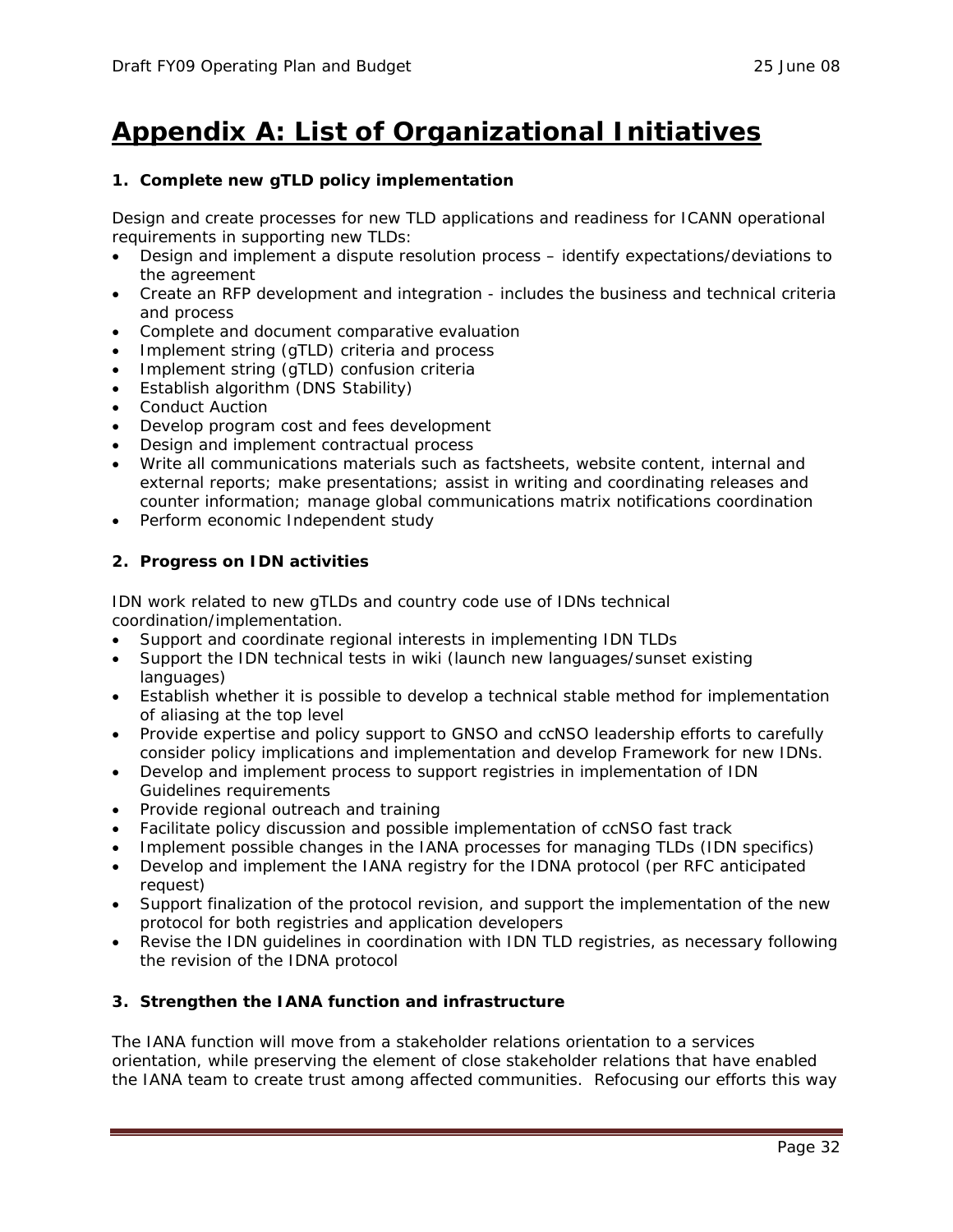will allow us to ensure that services and systems infrastructure are robust enough and sufficient for the increasing demands in the coming year and onward.

ICANN will continue the process of automating many of the IANA function administrative processes, including:

- Submission and processing of requests for root zone changes
- Protocol and parameter requests
- Reporting of performance metrics

ICANN will adjust staffing needs and resources accordingly as key administrative and processing activities are partially or fully automated.

### **4. Broaden participation**

Continue to look for ways to deepen and broaden direct and remote participation around the globe as part of strengthening ICANN's global operations and engagement. Such initiatives include building on ICANN's regional engagement by establishing ICANN's presence in the Asia and subcontinent region, translations of materials, and better engage and support those respective regions as part of strengthening ICANN's multistakeholder model globally. Also expand focus on business development for businesses.

- Facilitate ICANN's participation in various international fora and regional Internet meetings in order to further ICANN's priority to broaden participation by globalizing operations and internationalizing the ICANN interface by engaging those stakeholders
- Further ICANN's priority to strengthen ICANN"s multi-stakeholder model to manage increasing demands and changing needs, including strengthening institutional accountability, by engaging in the output of the President's Strategy Committee (PSC) and discussion of the PSC recommendations
- Hire and establish regional liaison positions in Asia
- Further ICANN's priority to globalize its interface and maintain engagement in the international arena, including partnering with respective international and regional organization
- Maintain ICANN's independent role in the Internet environment and participation in the Internet governance related discussions, including the Internet Governance Forum.
- Organize and host a targeted regional events on topics of importance to the region (IDNs, Security, IPV6, gTLDs, etc), including in Asia, to further understanding of the issues
- Sustain ICANN's priority to support the stability and interoperability of the Internet by developing advanced educational materials and to provide capacity building for ccTLDs
- Strengthen document translation, and real–time translation at meetings, including transcription in English
- Build upon and strengthen the Fellowship Program

### **5. Expand contractual compliance activities**

The budget provides resources for ICANN to significantly augment contractual compliance actions, including the system for auditing registry and registrar performance for compliance by all parties to such agreements. An effective compliance program protects peer and client members of the Internet community by ensuring consistency of conduct across the registrar and registry communities. ICANN published its compliance program at http://www.icann.org/compliance/ .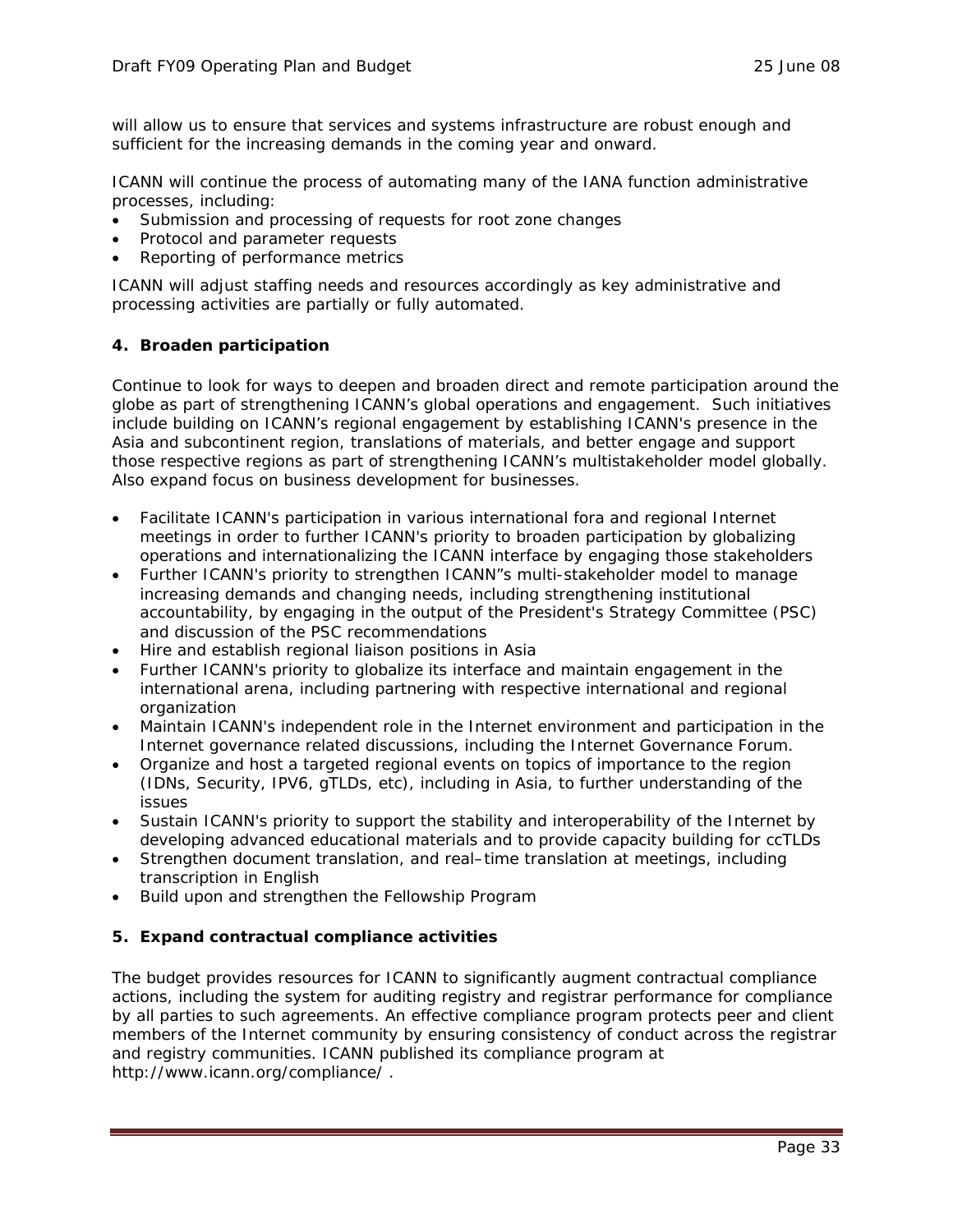The compliance program builds upon existing, constructive relationships with the registrar and registry communities. The elements of the program consist of:

Technical and non-technical audit functions to review, on a regular basis, registry/registrar operations to ensure compliance with contracts and appropriate standards.

- Improve statistical tracking and analysis of registrant and user complaints/comments regarding specific registries/registrars
- Rapid follow-up on specific instances of non-compliant behavior. Working constructively with registries and registrars to implement and complete corrective action plans
- Continued implementation of a planned escalation of actions and associated cure periods, including legal and specific performance remedies, in order to correct ongoing harm and to ensure legitimacy for the compliance function
- Publish a monthly Compliance Newsletter
- Continue efforts to amend the Registrar Accreditation Agreement to better define acceptable forms of operation

#### **6. Build out Registry/Registrar support**

Continue to expand registry and registrar services via communication, outreach, geographical coverage and RSTEP.

- Enhance ability to work globally & foster marketplace growth in other regions
- Participate in DNS community worships and meetings
- Enlarge reporting to enhance stakeholder relations
- Expand executive outreach to registrars
- Increase site visits to registrars and registries
- Implement Registry Failover Plan including live testing with a registry or registries
- Develop and maintain robust procedures to protect registrants against the impact of business failure or registrar termination
- Maintain registrar data to preserve choice and protect registrants
- Coordination and support to the accreditation process and a wide range of initiatives within the Registrar Liaison unit
- Facilitate Outreach Events Regional Gatherings
- Retention of Auction Services Provider

#### **7. Further develop policy processes**

Complete organizational reviews and implement recommendations;

ASO, ccNSO, At Large, SSAC and RRSAC, as well as the following:

- Implement Board Governance Committee (BGC) Working Group (WG) recommendations regarding WGs and PDP structure as directed by ICANN Board. Effort expected to result in more efficient and effective policy process with increased involvement by all aspects of GNSO community.
- In support of GNSO Council PDP efforts, conduct WHOIS PDP PROJECT/costing analysis to identify potential study areas of Whois activities throughout the Internet community.
- After cost study analysis conduct actual Whois studies as directed by GNSO Council.
- Consistent with BGC WG reform recommendations,
	- o Create mechanism for regularly informing GNSO leadership of developing industry issues/trends that will help them proactively identify important policy issues
	- o Develop knowledge & skills training curriculum for GNSO leadership to improve skills of existing leaders, inform new leaders and develop future leaders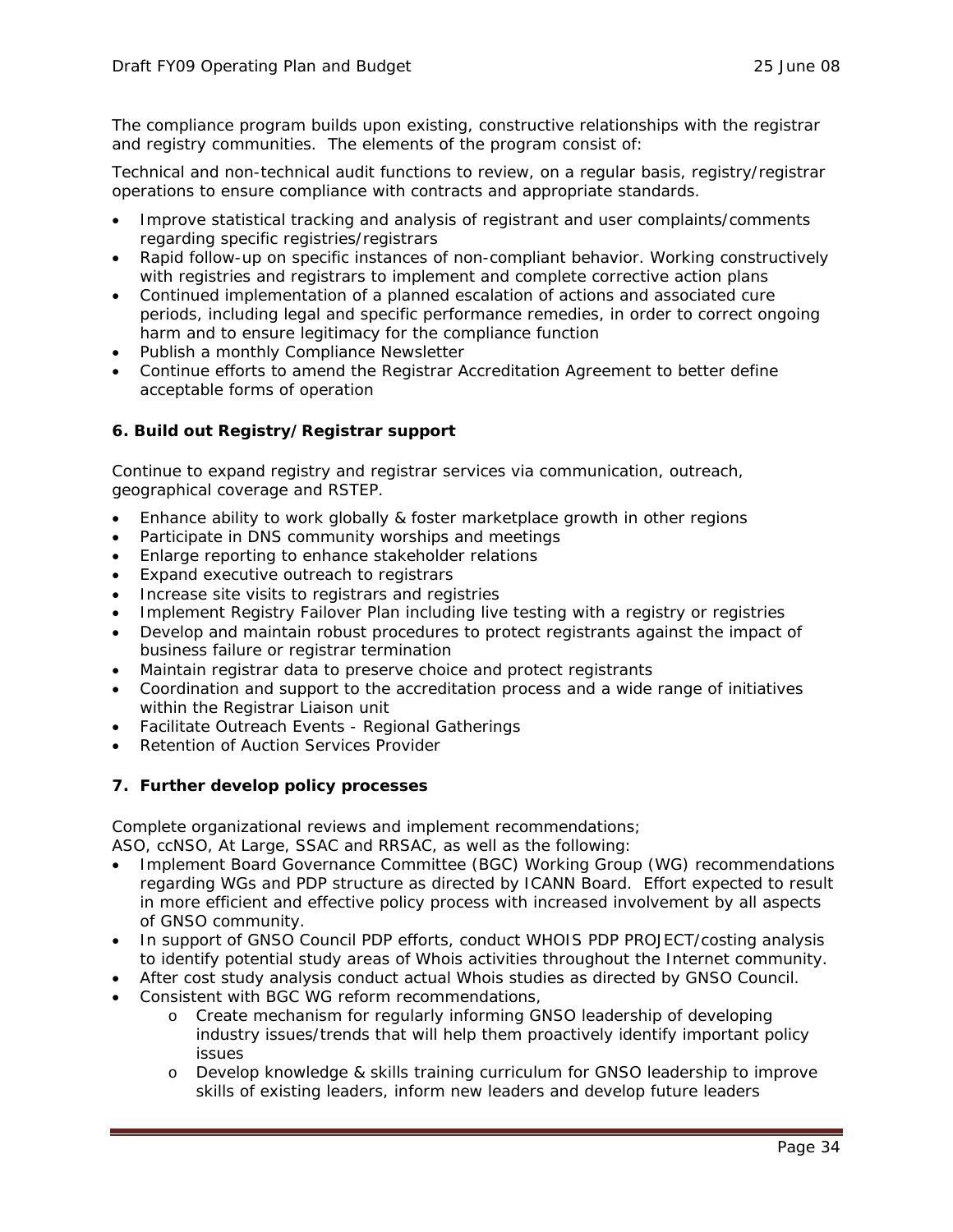- o Identify and develop new website and other communications tools to improve community communications (transparency) regarding policy processes
- o Enhance development activities and increase community participation in those activities
- Evaluate the success of Domain Tasting Policy Efforts adopted by GNSO Council and ICANN Board by collecting data and issuing reports as directed
- Implement NomCom improvements arising from independent study
- Conduct GNSO teleconferences to maximize stakeholder participation in existing council meetings and to drive more efficient policy development efforts in new working group policy Framework
- Implement improvement recommendations of other completed reviews

### **8. Carry out security initiatives**

- Conduct Strategic Planning Efforts related to ICANN & Internet Security as directed in the 2009-2011 Strategic Plan
	- o Establish strategic plan on ICANN's roles and strategic relationships for more effective contribution to efforts to make the Internet a more secure environment
	- o Explicitly identify ICANN objectives for security to address concerns within the DNS and addressing communities
		- Integrate efforts of SSAC into overall ICANN plans
	- o Conduct stakeholder analysis within and outside ICANN community and identify of potential partners for key ICANN efforts
	- o Establish action plans for ICANN leadership/Board approval to conduct activities supporting ICANN strategic and operational plans to include scope, costs and deliverables as directed by 2008-2011 Strategic Plan
	- o Enumerate specific initiatives with partners actions necessary to achieve identified objectives to include:
	- o Continued ICANN engagement in Internet community efforts to deal with abuse of the addressing system and to combat phishing and other malicious activity
		- Ensuring new security considerations related to gTLD/IDN implementation are identified and addressed
- Continue to Improve ICANN Internal Security Programs as directed in the 2009-2011 Strategic Plan
	- o Establish and execute ICANN security plans and ensure confidence in ICANN operations (as directed in Strategic Plan).
	- o Build on early 2008 vulnerability assessment and draft Security Plan to ensure a more comprehensive/detailed security plan focused on prioritized risks
		- Ensure ICANN security plans and processes address personnel and physical security
	- o Plan for and initiate conduct of security auditing of ICANN security plan and processes
	- o Improve L- root and IANA DNS-related operations from security perspective based upon a review and implementation of best practices. Ensure review findings and recommend actions are integrated into overall ICANN security plan.
		- Establish processes for and execute one drill involving ICANN L-root and/or DSN operations as a basis for leadership in fostering exercise programs in ICANN's broader communities as well as to improve the state of its own security/resiliency.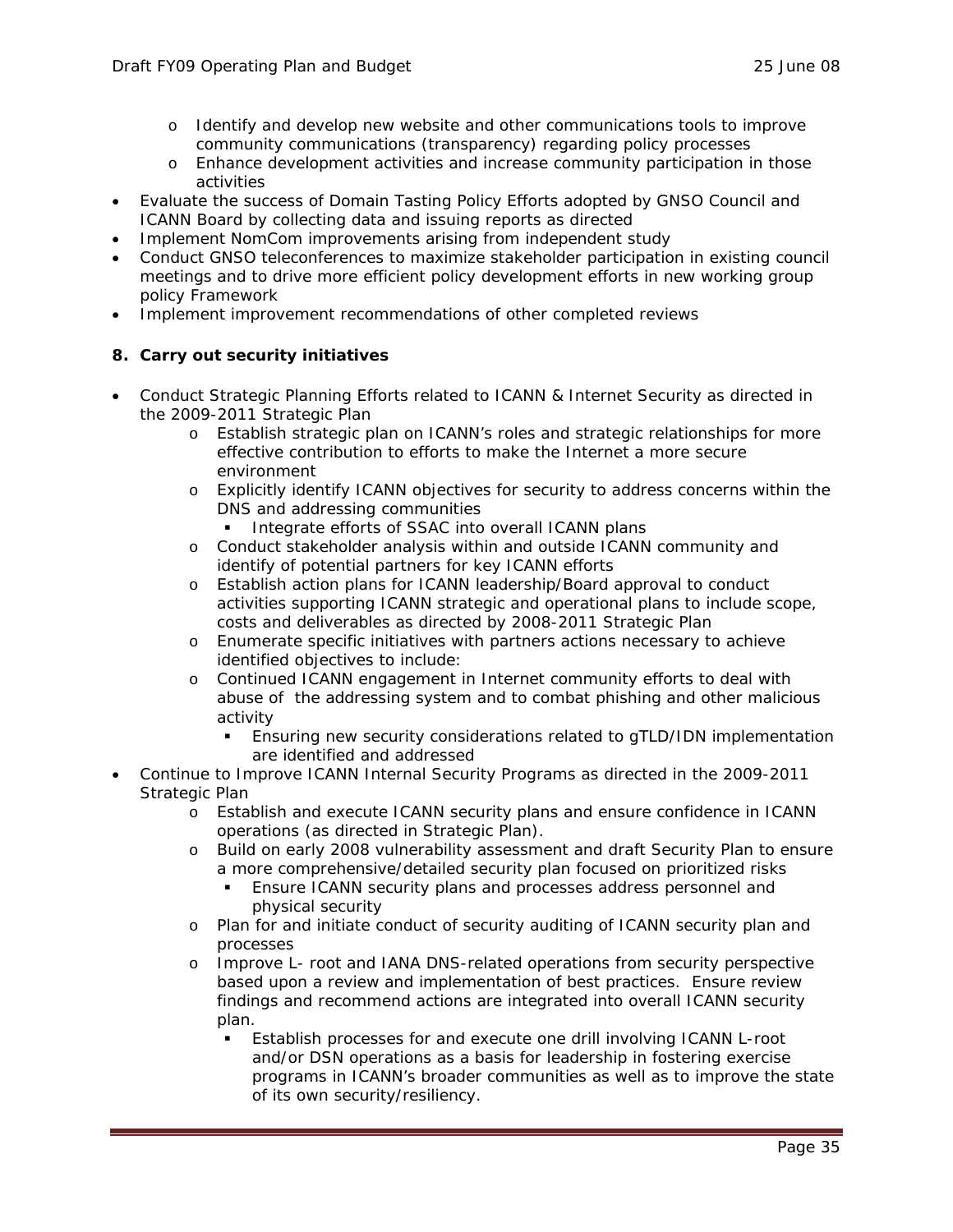- Utilize Jan 08 gTLD failover as model/point of departure for planning. Utilize the effort to improve the planned TLD training/exercise environment during its development.
- o Work with IANA and others supporting the implementation of DNSSec at the DNS root
- Establish collaboration within ICANN community to make the DNS more robust against sophisticated attacks as directed in the 2008-2011 Strategic Plan
	- o Engage the DNS community to establish holistic risk landscape of DNS operations as a basis for long-term planning to pursue a multi-stakeholder, Internet community strategy to manage identified risks
	- o Initiate the conduct of an annual DNS Security symposium to enhance dialogue and collaborative planning to identify and address key risks posed to the security, stability and resiliency in the DNS
- Establish Capacity Building Program for Improved Security and Resiliency in DNS **Operations** 
	- o Establish mechanisms within the DNS operational community to discuss, coordinate and distribute best practices to enhance security
		- Identify approaches for increased ICANN engagement on enabling cooperative action by ICANN registry and registrar community in mitigating malicious activity, especially in eradicating BOTNETs and mitigating DDOS related to fast flux
	- o Establish assistance/training program for capacity building with DNS operator community focused initially on ccTLDs addressing strategic plan call for a "program in partnership with regional ccTLD organizations and other relevant bodies for working with ccTLD operators in developing countries on security & stability issues."
	- o Build on planned joint ICANN/ISOC training programs and recent Asia Pacific TLD Association Attack and Disaster Response Planning program.
	- o Refine dedicated programs to assist with managerial level practices in risk assessment and continuity planning
	- o Establish training on advanced threats, processes and technologies for security (such as Anycasting and DNSSec) as part of these efforts
	- o Establish training/exercise environment focused on TLD operations to include a mobile threat/response training including attack stimulus, simulation capability, presentation / graphical display capability
	- o Extend more fully to engaging gTLD registry/registrar community going forward
- Enable ICANN Global Partnerships Team to effectively engage in regional and global dialogues related to emerging Internet issues relevant to ICANN's mandate, including Internet Security
	- o Support and enhance ICANN activities at the global and regional levels to ensure understanding and collaboration on ICANN Internet -related roles, objectives and activities
	- o Ensure close ICANN collaboration with key partners in support of joint efforts identified in strategic plan on ICANN's roles related to Internet security

### **9. Make administrative improvements**

- Enhance ICANN's presence in Washington by establishing a full time office there in order to further ICANN's priority to broaden participation and interface by engaging stakeholders.
- Provide secretariat to support ICANN Board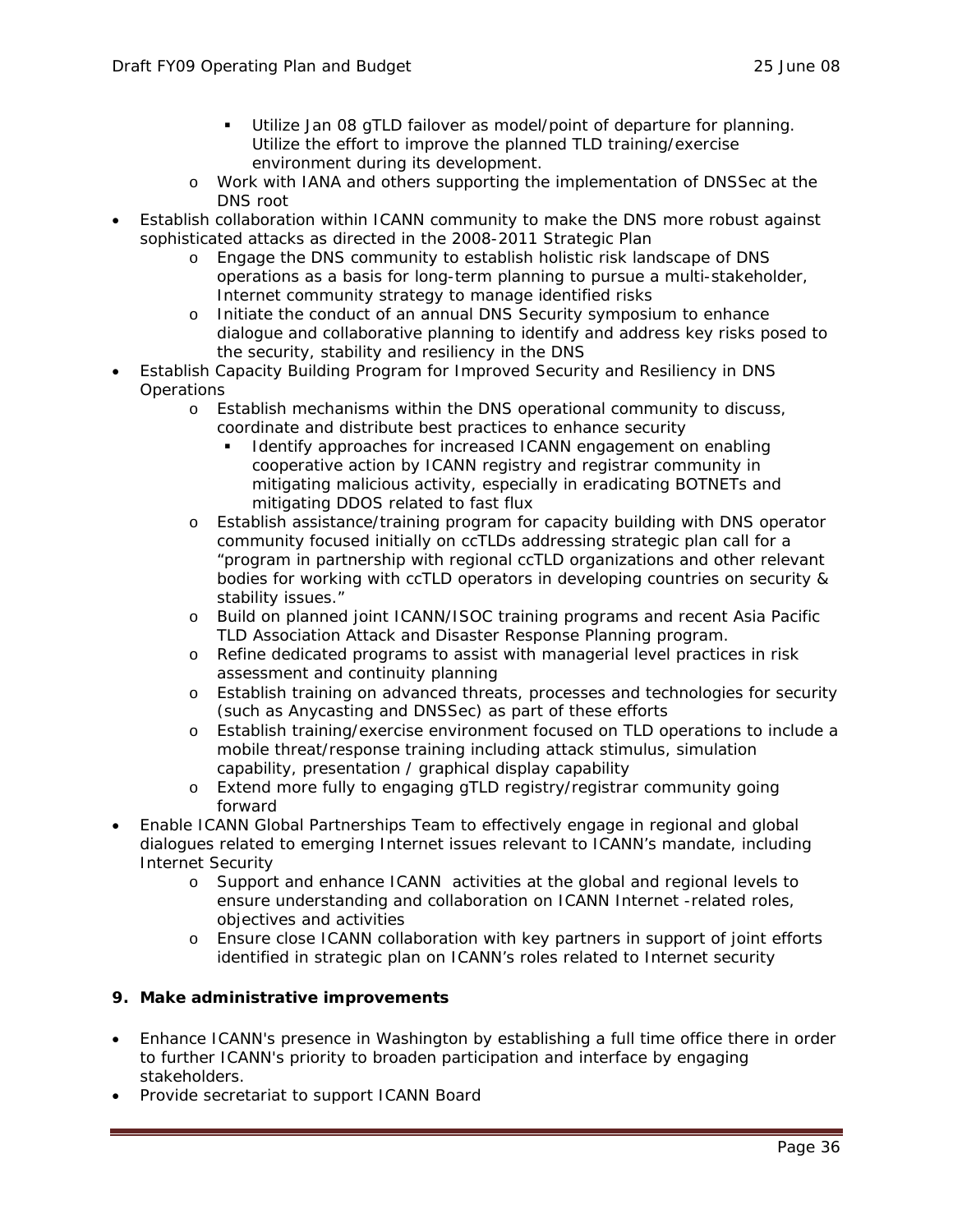- Strengthen on-boarding of incoming ICANN Board members
- Enhance quality and frequency of reporting to Board and public
- Enhance remote participation with enhancement of tools phone system
- Support the ICANN priority of post JPA transition by providing information, education and materials to the regions regarding the status of and process for post JPA / transition and the creation of a roadmap for ICANN's post JPA operations
- Continue to build and strengthen security as a core part of mission
- Produce the materials for information purposes, access and clarity
- Administrate the improvements and utilization of JPA transition consultation
- Research and possible conversion to a new financial accounting system

### **10. Effectively administer meetings and events**

- Provide planning and support for ICANN's meetings and events, including:
	- o Conduct ICANN's thrice-annual meetings
	- o Conduct Board retreats
	- o Conduct regional meetings
- Evaluate strategically the structure, timing, location, and number of meetings
- Conduct regional registry/registrar meetings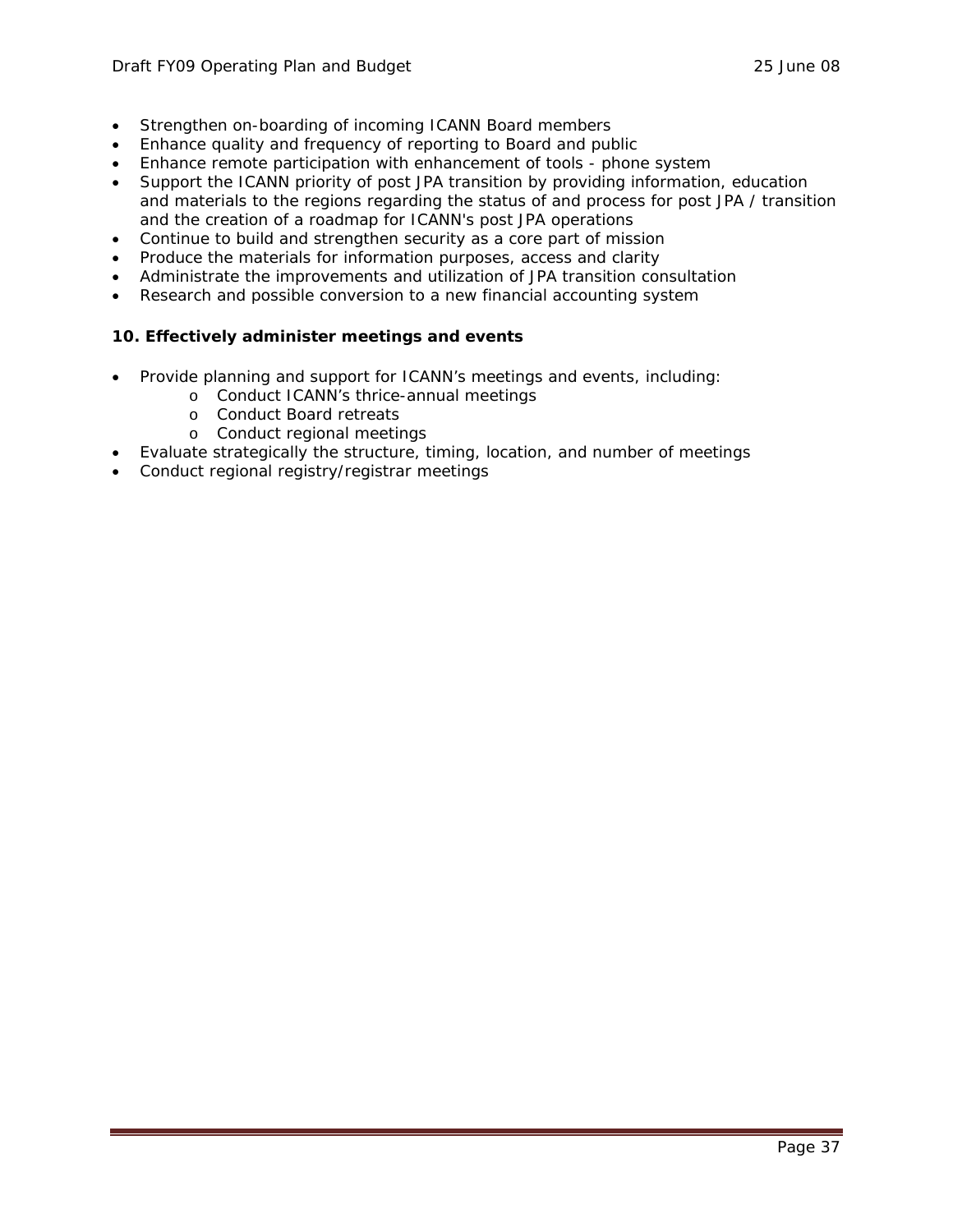## **Appendix B: Strategic Plan Highlights**

| <b>Strategic Priority</b>                                                                               | Three year deliverables                                                                                                                                                                                                                                                                                 |
|---------------------------------------------------------------------------------------------------------|---------------------------------------------------------------------------------------------------------------------------------------------------------------------------------------------------------------------------------------------------------------------------------------------------------|
| 1. Implement IDNs<br>and new gTLDs                                                                      | a. Complete the policy process for IDN ccTLDs associated with the ISO<br>3166-1 two-letter codes (IDNC) domains within this plan period, and<br>support the fast track process with a goal to get first country code IDNCs in<br>the root by late 2008/early 2009.                                      |
|                                                                                                         | b. Implement the first of the new gTLD strings in the root by late<br>2008/early 2009.                                                                                                                                                                                                                  |
|                                                                                                         | c. Ensure processes for approving and implementing new gTLDs (including<br>management of objections) are routine and run according to a published<br>process map with predictable time frames that are acceptable to the<br>community by 2010.                                                          |
| 2. Enhance security<br>and stability of the<br>Internet's unique<br>identifiers                         | a. By late 2008, deliver a plan that sets out ICANN's role in Internet<br>security; identify appropriate partners and commence joint work by early<br>2009 at the latest. Define ICANN's role so that scope, costs and<br>deliverables are well understood and agreed to by community and the<br>Board. |
|                                                                                                         | b. Complete and implement ICANN's own security plan by the end of 2008<br>and conduct a successful audit by the end of 2009.                                                                                                                                                                            |
|                                                                                                         | c. In consultation with stakeholders be prepared to digitally sign the root<br>using DNSSEC technology by late 2008.                                                                                                                                                                                    |
|                                                                                                         | d. Establish a program in partnership with regional ccTLD organizations and<br>other relevant bodies for working with ccTLD operators in developing<br>countries on security and stability issues by early 2009.                                                                                        |
|                                                                                                         | e. Work with the ICANN community to ensure the DNS remains robust in<br>the face of more sophisticated attacks over the life of the plan, with ICANN<br>contributing broadly to this goal.                                                                                                              |
| 3. Monitor the<br>depletion of IPv4<br>address space and<br>provide leadership<br>towards IPv6 adoption | a. Work with the NRO and the RIRs to determine the mix of monitoring and<br>policies appropriate for the imminent depletion of IPv4 addresses globally<br>and within each region, with a goal to describe policies and approaches by<br>the end of 2008.                                                |
|                                                                                                         | b. Provide leadership regarding IPv6 adoption, including making all ICANN<br>services available via IPv6 by the mid- 2009 (with many services<br>transitioned earlier).                                                                                                                                 |
|                                                                                                         | c. Identify major technical and market gaps in networking hardware and<br>software standing in the way of IPv6 adoption during the life of this plan.                                                                                                                                                   |
|                                                                                                         | d. Encourage a production-level solution to IPv6 roll-out by persuading<br>some major Internet services to become fully available via IPv6 (such as a<br>search or other consumer service) by the end of this plan period.                                                                              |
| 4. Maintain and<br>enhance confidence in<br>the gTLD marketplace                                        | a. Continue compliance work to ensure all registries and registrars are in<br>full compliance and successfully completing audits by the end of this plan<br>period (and non-compliant registries and registrars have been                                                                               |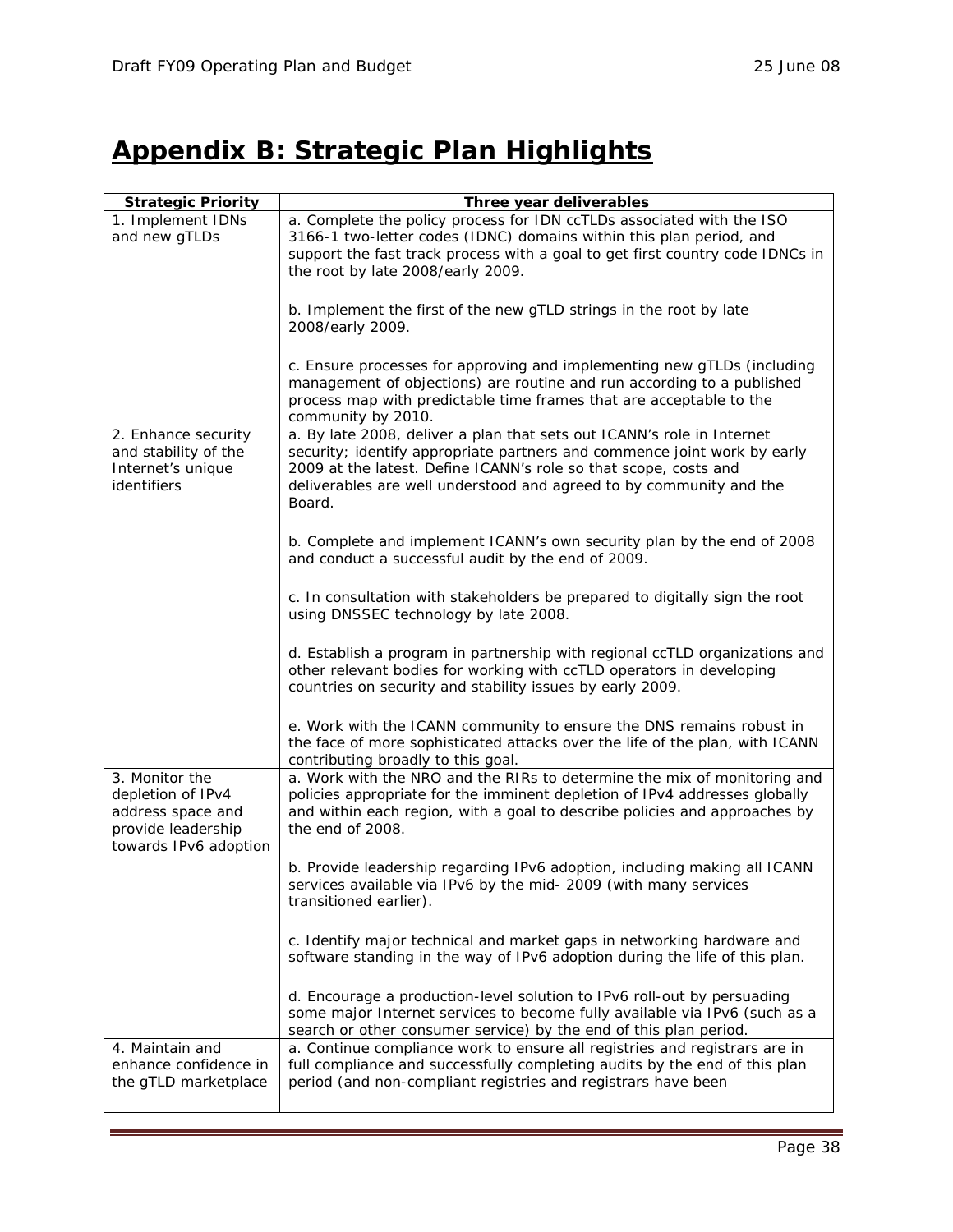|                                                             | deregistered).                                                                                                                                          |
|-------------------------------------------------------------|---------------------------------------------------------------------------------------------------------------------------------------------------------|
|                                                             |                                                                                                                                                         |
|                                                             | b. Have all Registrars in data escrow compliance by the end of 2008.                                                                                    |
|                                                             | c. Increase the global diversity of registries and registrars over this plan                                                                            |
|                                                             | period, with a goal to contract with at least 50 entities outside North<br>America during this plan period.                                             |
| 5. Strive for                                               | a. Maintain IANA service level during the life of the plan, including                                                                                   |
| excellence in core<br>operations                            | managing increasing workload coming from new gTLDs and IDNs                                                                                             |
|                                                             | b. Maintain service levels for gTLD registry and registrar tasks during the                                                                             |
|                                                             | life of the plan, including managing increasing workload coming from new<br>gTLDs and IDNs.                                                             |
| 6. Strengthen                                               | a. Develop metrics for evaluating participation in ICANN and establish                                                                                  |
| ICANN's multi-<br>stakeholder model to<br>manage increasing | targets for improving participation where needed by late 2008; implement<br>plans to achieve these targets over the remainder of the life of this plan. |
| demands and                                                 | b. Fully implement an agreed translation policy by the end of this planning                                                                             |
| changing needs                                              | period.                                                                                                                                                 |
|                                                             |                                                                                                                                                         |
|                                                             | c. Complete reviews according to schedule and implement changes.                                                                                        |
|                                                             | d. Design and implement a development program for ICANN participants by                                                                                 |
|                                                             | late 2008; train 20 community members for volunteer leadership positions<br>by the end of 2009.                                                         |
|                                                             |                                                                                                                                                         |
|                                                             | e. Develop the ability to work globally (including the availability of all                                                                              |
|                                                             | relevant business information and processes) in the languages indentified                                                                               |
| 7. Strengthen                                               | by the translation policy by the end of 2010.<br>a. Pursue transition to private sector led coordination of ICANN's mission                             |
| accountability and                                          | and enhance globalization during the life of this plan.                                                                                                 |
| governance                                                  |                                                                                                                                                         |
|                                                             | b. Complete successful annual audits of accountability and transparency<br>during the life of this plan.                                                |
|                                                             |                                                                                                                                                         |
|                                                             | c. Participate in IGF during the life of this plan.                                                                                                     |
| 8. Ensure financial                                         | a. Fully fund a financial reserve equivalent to one year's operating                                                                                    |
| stability and<br>responsibility                             | expenses within three to five years.                                                                                                                    |
|                                                             | b. By the end of 2008, determine the viability of alternate revenue sources,                                                                            |
|                                                             | including auctions of resources where appropriate, changing revenue mix,                                                                                |
|                                                             | and any other avenues the community may evaluate.                                                                                                       |
|                                                             | c. Develop financial plans-revenue and expense - and long-term volume                                                                                   |
|                                                             | projections to manage a variety of scenarios resulting from the introduction                                                                            |
|                                                             | of new gTLDs and IDNs by late 2008, and initially as part of the FY09<br>budgeting/planning process.                                                    |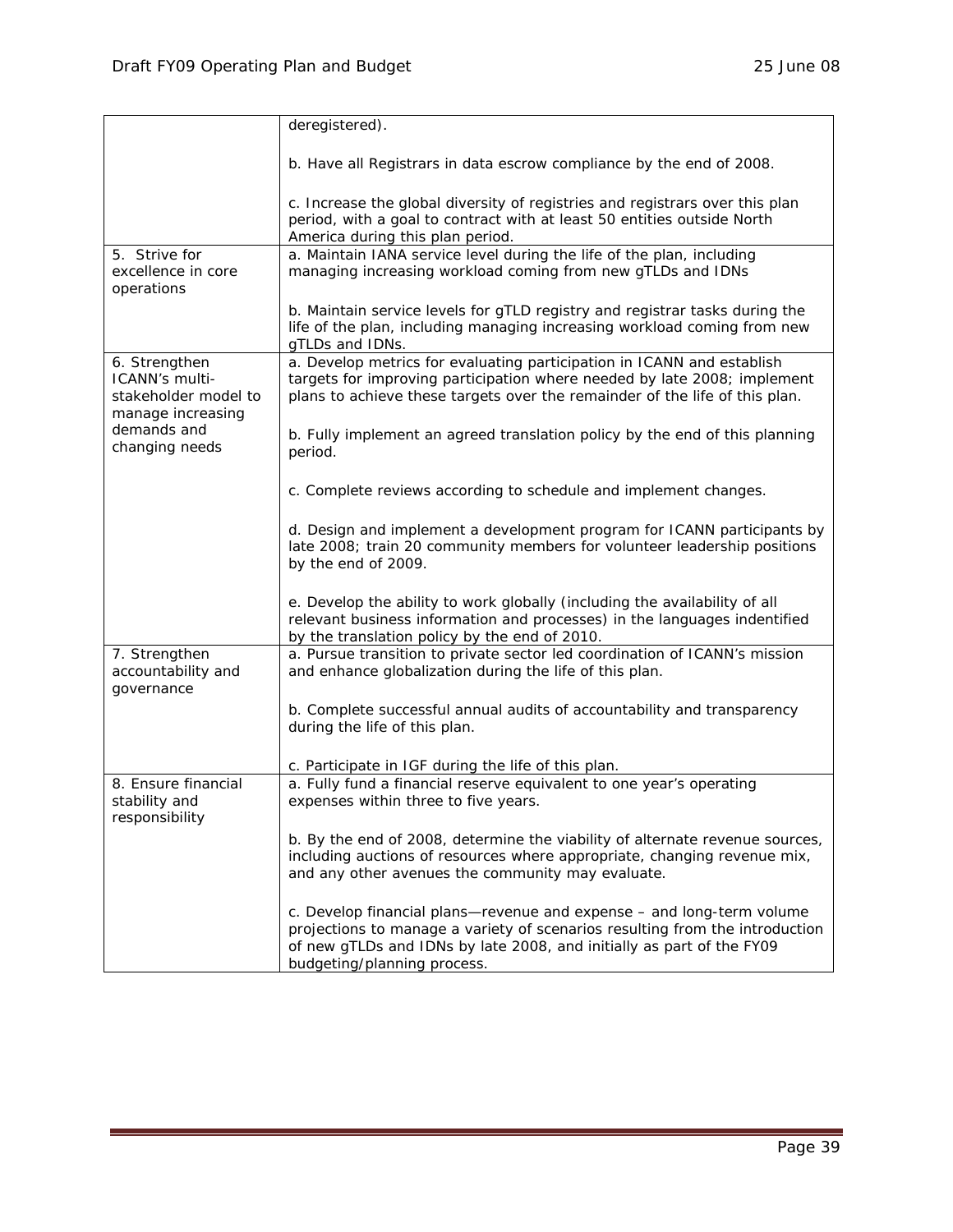## **Appendix C: Cash Flow Budget**

| <b>Cash Flow Budget (In US Dollars)</b>                                                                                   |                                       |
|---------------------------------------------------------------------------------------------------------------------------|---------------------------------------|
| <b>Change in Net Assets</b>                                                                                               | \$<br>3,544,647                       |
| Add back Non Cash Expenses<br><b>Bad Debt Expense</b><br>Depreciation                                                     | 1,200,000<br>865,000<br>2,065,000     |
| Less: Capital Costs                                                                                                       | (3,660,000)                           |
| Net Increase (Decrease) in Cash                                                                                           | 1,949,647                             |
| Board Designated Reserve Fund, beginning balance<br>Working Capital, beginning balance<br>Net Increase (Decrease) in Cash | 25,568,000<br>19,744,000<br>1,949,647 |
| Cash and Cash Equivalent, End of Period                                                                                   | 47,261,647                            |

| <b>Cash Flow Budget (In EURO)</b>                                                                                         |   |                                       |
|---------------------------------------------------------------------------------------------------------------------------|---|---------------------------------------|
| <b>Change in Net Assets</b>                                                                                               | € | 2,305,084                             |
| Add back Non Cash Expenses<br><b>Bad Debt Expense</b><br>Depreciation                                                     |   | 780,360<br>562,510<br>1,342,870       |
| Less: Capital Costs                                                                                                       |   | 2,380,098                             |
| Net Increase (Decrease) in Cash                                                                                           | € | 1,267,856                             |
| Board Designated Reserve Fund, beginning balance<br>Working Capital, beginning balance<br>Net Increase (Decrease) in Cash |   | 16,626,870<br>12,839,523<br>1,267,856 |
| <b>Cash and Cash Equivalent, End of Period</b>                                                                            | € | 30,734,249                            |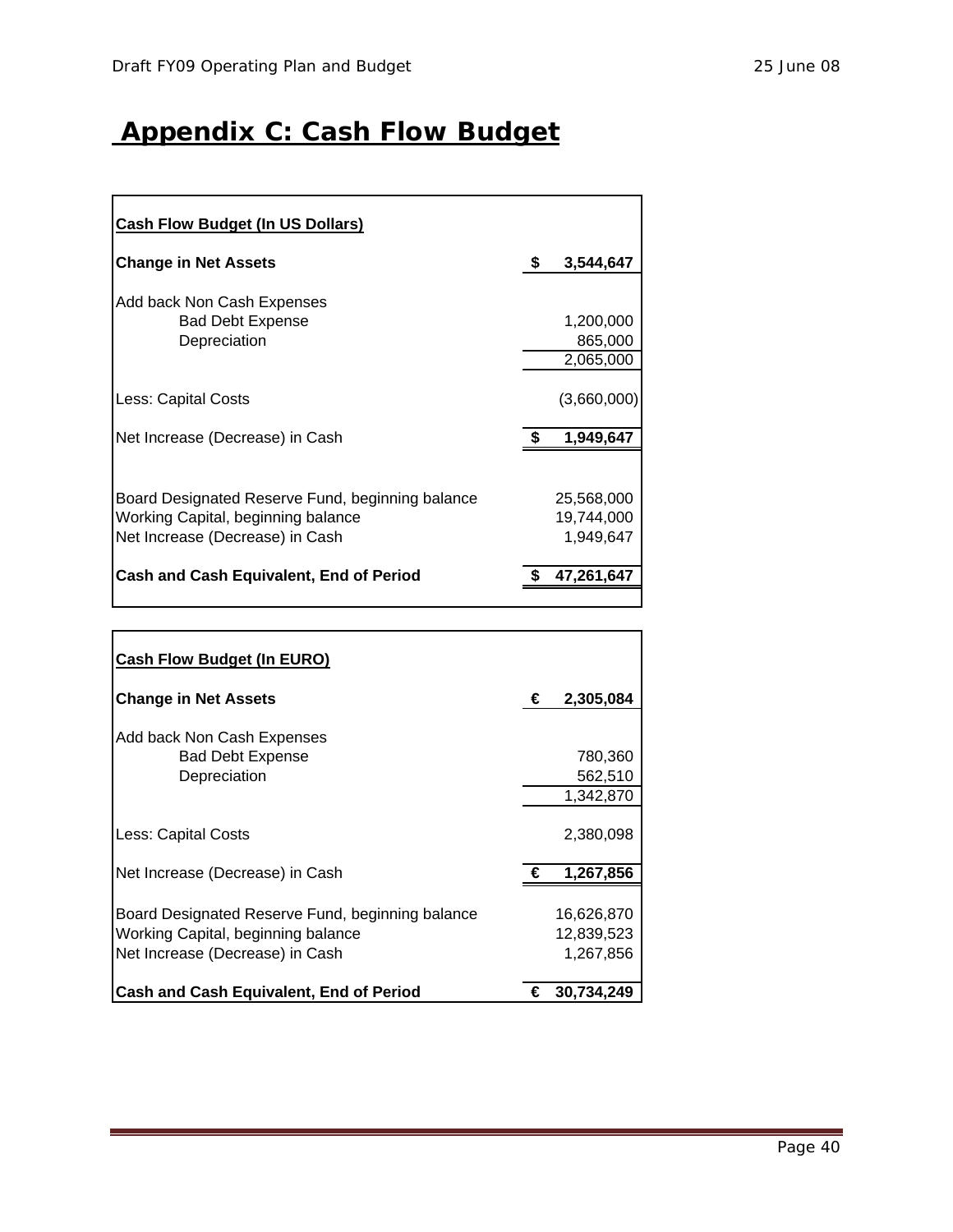## **Appendix D: Historical Financials**

|                                          | <b>FY 2006</b> |               |               | FY 2007       |               | <b>FY 2008</b>                 | FY 2009       |
|------------------------------------------|----------------|---------------|---------------|---------------|---------------|--------------------------------|---------------|
|                                          | <b>BUDGET</b>  | <b>ACTUAL</b> | <b>BUDGET</b> | <b>ACTUAL</b> | <b>BUDGET</b> | <b>FORECAST</b>                | <b>BUDGET</b> |
| <b>REVENUE</b>                           |                |               |               |               |               |                                |               |
| Registrar                                | 16,452,000     | 5,946,759     | 19,147,000    | 15,046,548    | 26,730,000    | 28,478,000                     | 30,947,000    |
| Registry                                 | 5,724,000      | 22,008,523    | 14,032,000    | 25,864,130    | 19,652,000    | 20,051,000                     | 25,104,000    |
| <b>RIR</b>                               | 823,000        | 823,000       | 823,000       | 823,000       | 823,000       | 823,000                        | 823,000       |
| ccTLD                                    | 1,022,000      | 934,553       | 1,500,000     | 1,277,231     | 1,800,000     | 1,132,000                      | 2,300,000     |
| Other                                    | 35,000         | 108,168       | 40,000        | 460,177       | 1,348,000     | 1,660,000                      | 1,500,000     |
| <b>Total Revenue</b>                     | \$24,056,000   | \$29,821,003  | \$35,542,000  | \$43,471,086  | \$50,353,000  | \$52,144,000                   | \$60,674,000  |
|                                          |                |               |               |               |               |                                |               |
| <b>EXPENSES</b>                          |                |               |               |               |               |                                |               |
| Personnel                                | 8,312,000      | 7,382,054     | 13,264,000    | 13,783,662    | 18,191,931    | 17,362,536                     | 19,880,664    |
| Travel & Meetings                        | 5,665,000      | 3,798,284     | 7,404,000     | 6,203,443     | 8,110,922     | 8,836,274                      | 12,481,605    |
| <b>Professional Services</b>             | 4,200,000      | 4,232,869     | 6,731,000     | 5,864,072     | 9,453,072     | 9,560,141                      | 11,885,616    |
| Administration                           | 4,219,000      | 2,207,231     | 3,256,000     | 3,079,171     | 4,039,963     | 3,995,721                      | 7,566,468     |
| <b>Operating Expenses</b>                | \$22,396,000   | \$17,620,438  | \$30,655,000  | \$28,930,348  | \$39,795,888  | \$39,754,672                   | \$51,814,353  |
|                                          |                |               |               |               |               |                                |               |
| <b>Non Cash Expenses</b>                 |                |               |               |               |               |                                |               |
| <b>Bad Debt Expense</b>                  | 500,000        | 2,026,424     | 1,560,000     | (2, 428, 594) | 980,103       | 1,539,448                      | 1,200,000     |
| Depreciation                             |                |               |               | 139,647       | 96,000        | 217,830                        | 865,000       |
|                                          | 500,000        | 2,026,424     | 1,560,000     | (2, 288, 947) | 1,076,103     | 1,757,278                      | 2,065,000     |
| <b>Total Expenses</b>                    | \$22,896,000   | \$19,646,862  | \$32,215,000  | \$26,641,401  | \$40,871,991  | \$41,511,950                   | \$53,879,353  |
|                                          |                |               |               |               |               |                                |               |
| <b>Total Revenue Less Total Expenses</b> | \$1,160,000    | \$10,174,141  | \$3,327,000   | \$16,829,685  | \$9,481,009   | \$10,632,050                   | \$6,794,647   |
|                                          |                |               |               |               |               |                                |               |
| Contingency                              | \$             | \$            | \$            | \$            | \$1,748,829   | \$<br>$\overline{\phantom{0}}$ | \$3,250,000   |
| Total Expenses w/ Contingency            | \$22,896,000   | \$19,646,862  | \$32,215,000  | \$26,641,401  | \$42,620,820  | \$41,511,950                   | \$57,129,353  |
|                                          |                |               |               |               |               |                                |               |
|                                          |                |               |               |               |               |                                |               |
| <b>Change to Net Assets</b>              | \$1,160,000    | \$10,174,141  | \$3,327,000   | \$16,829,685  | \$6,141,833   | \$10,306,400                   | \$3,544,647   |
|                                          |                |               |               |               |               |                                |               |
|                                          |                |               |               |               |               |                                |               |
| Capital                                  | \$592,000      | \$935,755     | \$510,000     | \$1,095,735   | \$1,591,000   | \$1,000,000                    | \$3,660,000   |

### **ICANN Financials for Fiscal Year 2006 thru 2009** (in US dollars)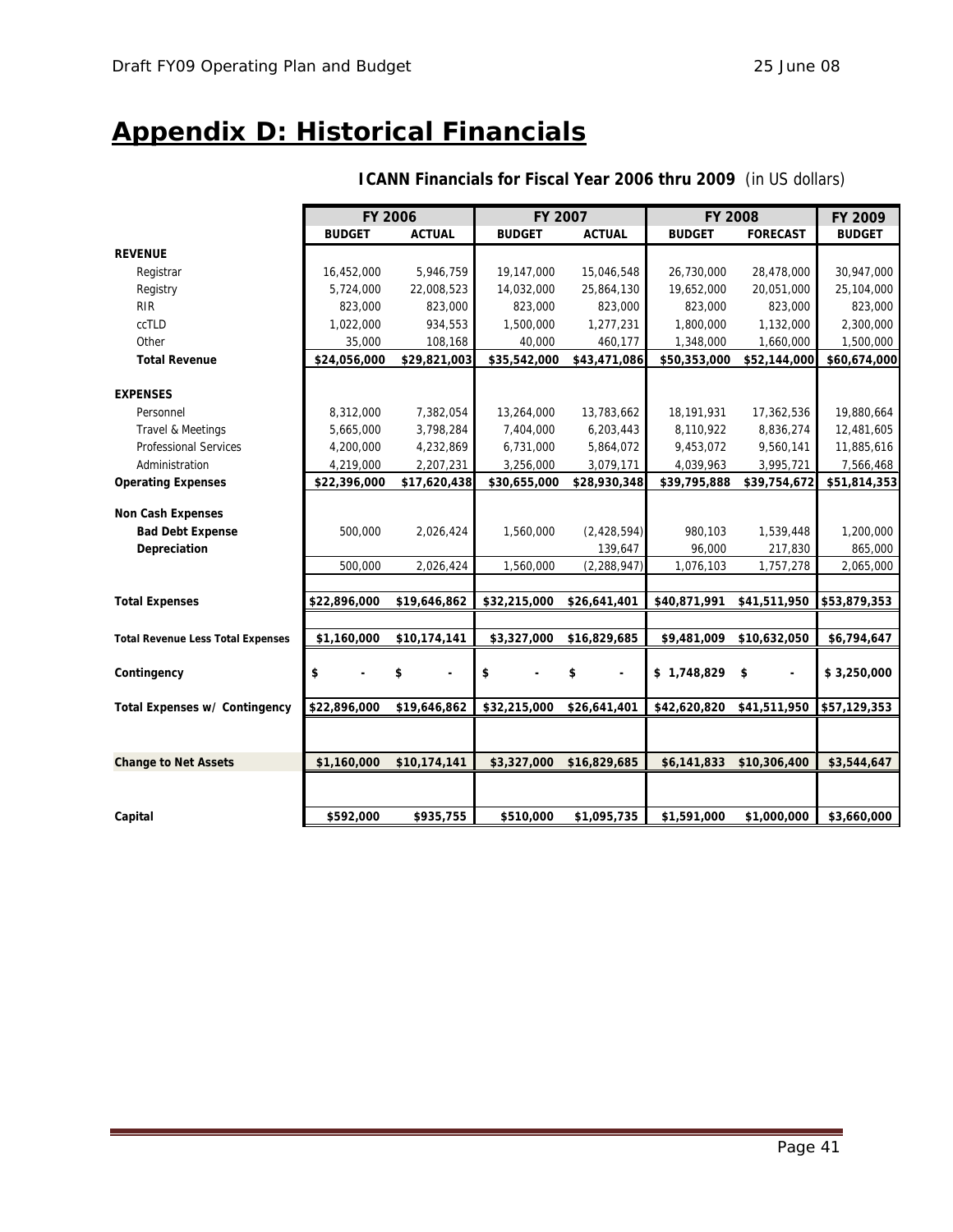## **Appendix E: Euro Presentation of FY09 Budget and Historical Financials**

For the first time the FY09 budget and historical financials are presented in Euro. Although ICANN's approved budget, accounting records and contracts are denominated in US\$, these reports are presented in Euro to reflect the increasing focus of ICANN to be responsive to an international community. Note: The amounts were converted into Euro using the following conversion factors:

FY06: 0.822 Euro per US Dollar FY07: 0.767 Euro per US Dollar FY08: 0.684 Euro per US Dollar FY09: 0.620 Euro per US Dollar

### **ICANN FY09 Budget (in EURO)**

|                                          |                 | 0.65030<br>0.68352 |             | Variance   |
|------------------------------------------|-----------------|--------------------|-------------|------------|
|                                          | FY09 Budget     | <b>FY08 Budget</b> | Amount      | Percentage |
| <b>REVENUE</b>                           |                 |                    |             |            |
| Registrar                                | 20,124,834      | 18,270,500         | 1,854,334   | 10.15%     |
| Registry                                 | 16,325,131      | 13,432,630         | 2,892,501   | 21.53%     |
| <b>RIR</b>                               | 535,197         | 562,537            | (27, 340)   | $-4.86%$   |
| ccTLD                                    | 1,495,690       | 1,230,336          | 265,354     | 21.57%     |
| Other                                    | 975,450         | 921,043            | 54,407      | 5.91%      |
| <b>Total Revenue</b>                     | € 39,456,302    | € 34,417,046       | 5,039,256   | 14.64%     |
| <b>EXPENSES</b>                          |                 |                    |             |            |
| Personnel                                | 12,928,396      | 12,434,549         | 493,847     | 3.97%      |
| Travel & Meetings                        | 8,116,788       | 5,543,977          | 2,572,811   | 46.41%     |
| <b>Professional Services</b>             | 7,729,216       | 6,461,364          | 1,267,852   | 19.62%     |
| Administration                           | 4,920,474       | 2,761,396          | 2,159,078   | 78.19%     |
| <b>Operating Expenses</b>                | € 33,694,874    | € 27,201,286       | 6,493,588   | 23.87%     |
| <b>Non Cash Expenses</b>                 |                 |                    |             |            |
| <b>Bad Debt Expense</b>                  | 780,360         | 669,920            | 110,440     | 16.5%      |
| <b>Depreciation</b>                      | 562,510         | 65,618             | 496,892     | 757.3%     |
|                                          | 1,342,870       | 735,538            | 607,332     | 773.74%    |
| <b>Total Expenses</b>                    | 35,037,744<br>€ | € 27,936,824       | 7,100,920   | 25.4%      |
| <b>Total Revenue Less Total Expenses</b> | 4,418,558<br>€  | 6,480,222<br>€     | (2,061,664) | $-31.8%$   |
| <b>Contingency</b>                       | 2,113,475<br>€  | 1,195,360<br>€     | 918,115     | 76.81%     |
| <b>Total Expenses w/ Contingency</b>     | 37,151,219<br>€ | € 29,132,184       | 8,019,035   | 27.5%      |
| <b>Change in Net Assets</b>              | 2,305,084<br>€  | €<br>5,284,862     | (2,979,778) | $-56.38%$  |
| <b>Capital</b>                           | 2,380,098<br>€  | 1,086,797<br>€     | 1,293,301   | 119.00%    |
|                                          |                 |                    |             |            |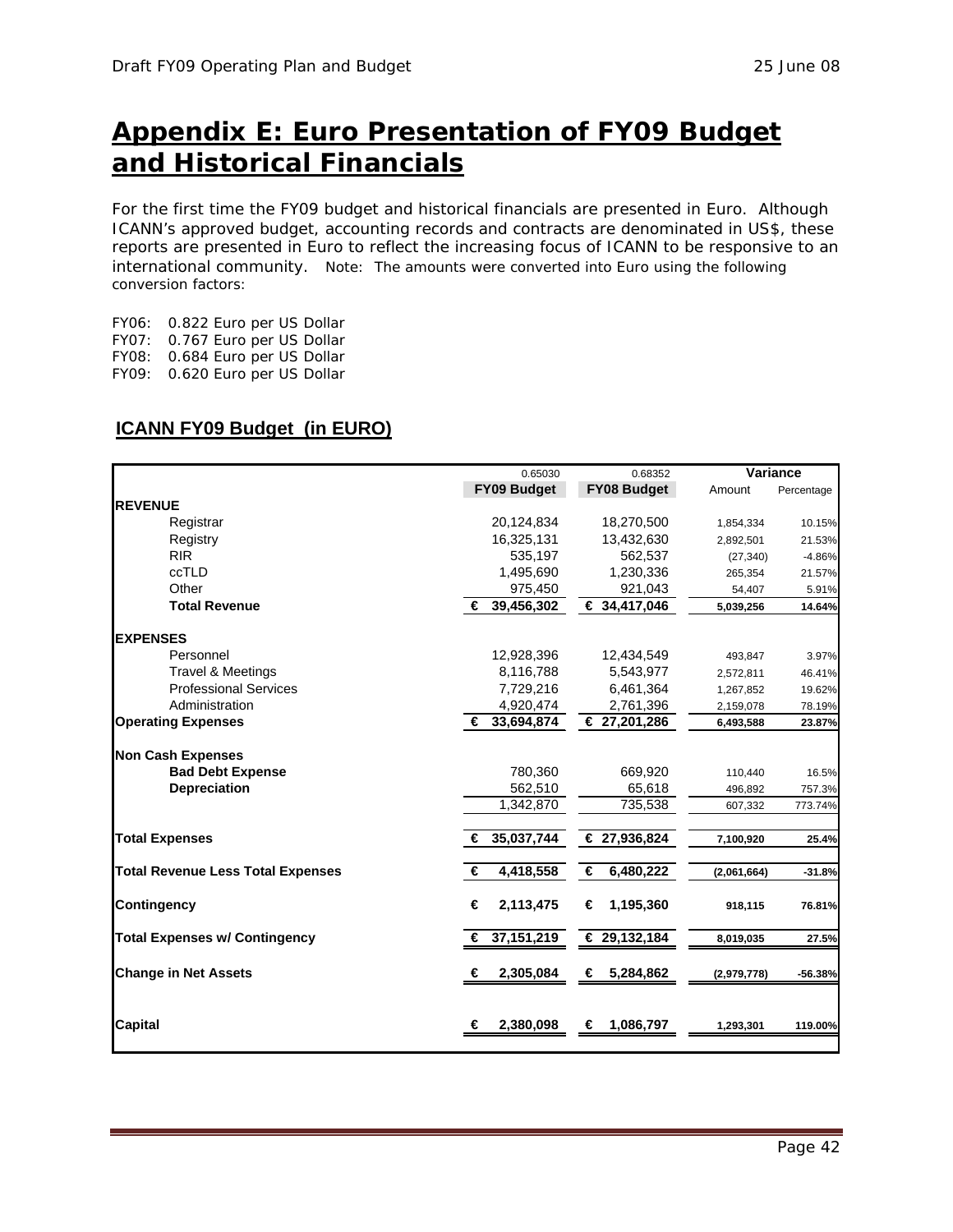| Average for fiscal year (OANDA):             | 0.82228        |                     | 0.76655                       |               | 0.68352        | 0.6503<br>*rate at 06/16/08 |                |
|----------------------------------------------|----------------|---------------------|-------------------------------|---------------|----------------|-----------------------------|----------------|
|                                              | FY 2006        |                     |                               | FY 2007       |                | <b>FY 2008</b>              | FY 2009        |
|                                              | <b>BUDGET</b>  | <b>ACTUAL</b>       | <b>BUDGET</b>                 | <b>ACTUAL</b> | <b>BUDGET</b>  | <b>FORECAST</b>             | <b>BUDGET</b>  |
| <b>REVENUE</b>                               |                |                     |                               |               |                |                             |                |
| Registrar                                    | 13,528,151     | 4,889,901           | 14,677,133                    | 11,533,931    | 18,270,490     | 19,465,283                  | 20,124,834     |
| Registry                                     | 4,706,731      | 18,097,168          | 10,756,230                    | 19,826,149    | 13,432,535     | 13,705,260                  | 16,325,131     |
| <b>RIR</b>                                   | 676,736        | 676,736             | 630,871                       | 630,871       | 562,537        | 562,537                     | 535,197        |
| ccTLD                                        | 840,370        | 768,464             | 1,149,825                     | 979,061       | 1,230,336      | 773,745                     | 1,495,690      |
| Other                                        | 28,780         | 88,945              | 30,662                        | 352,748       | 921,385        | 1,134,643                   | 975,450        |
| <b>Total Revenue</b>                         | € 19,780,768   | € 24,521,214        | € 27,244,721                  | € 33,322,760  | € 34,417,283   | € 35,641,468                | € 39,456,302   |
| <b>EXPENSES</b>                              |                |                     |                               |               |                |                             |                |
| Personnel                                    | 6,834,791      | 6,070,115           | 10,167,519                    | 10,565,866    | 12,434,549     | 11,867,641                  | 12,928,396     |
| Travel & Meetings                            | 4,658,216      | 3,123,253           | 5,675,536                     | 4,755,249     | 5,543,977      | 6,039,770                   | 8,116,788      |
| <b>Professional Services</b>                 | 3,453,576      | 3,480,604           | 5,159,648                     | 4,495,104     | 6,461,364      | 6,534,548                   | 7,729,216      |
| Administration                               | 3,469,199      | 1,814,962           | 2,495,887                     | 2,360,339     | 2,761,396      | 2,731,155                   | 4,920,474      |
| <b>Operating Expenses</b>                    | € 18,415,782   | € 14,488,934        | € 23,498,590                  | € 22,176,558  | € 27,201,286   | € 27,173,114                | € 33,694,874   |
|                                              |                |                     |                               |               |                |                             |                |
| Non Cash Expenses<br><b>Bad Debt Expense</b> | 411,140        | 1,666,288           | 1,195,818                     | (1,861,639)   | 669,920        | 1,052,243                   | 780,360        |
| Depreciation                                 |                |                     |                               | 107,046       | 65,618         | 148,891                     | 562,510        |
|                                              | 411,140        | 1,666,288           | 1,195,818                     | (1, 754, 593) | 735,538        | 1,201,134                   | 1,342,870      |
|                                              |                |                     |                               |               |                |                             |                |
| <b>Total Expenses</b>                        | € 18,826,922   | € 16,155,222        | € 24,694,408                  | € 20,421,965  | € 27,936,824   | € 28,374,248                | € 35,037,744   |
|                                              |                |                     |                               |               |                |                             |                |
| <b>Total Revenue Less Total Expenses</b>     | €<br>953,846   | 8,365,992<br>€      | €<br>2,550,313                | € 12,900,795  | €<br>6,480,459 | 7,267,220<br>€              | €<br>4,418,558 |
|                                              | €<br>$\sim$    | €                   |                               | €             |                | €                           |                |
| Contingency                                  |                |                     | €<br>$\overline{\phantom{0}}$ |               | € 1,195,360    |                             | € 2,113,475    |
| Total Expenses w/ Contingency                | € 18,826,922   | € 16,155,222        | € 24,694,408                  | € 20,421,965  | € 29,132,184   | € 28,374,248                | € 37,151,219   |
|                                              |                |                     |                               |               |                |                             |                |
| <b>Change to Net Assets</b>                  | €              | 953,845 € 8,365,993 | €<br>2,550,312                | € 12,900,795  | €4,198,066     | € 7,044,631                 | € 2,305,084    |
|                                              |                |                     |                               |               |                |                             |                |
| Capital                                      | €<br>486,790 € | 769,453             | €<br>390,941                  | 839,936<br>€  | €<br>1,087,480 | €<br>683,520                | €<br>2,380,098 |

### **ICANN Financials for Fiscal Year 2006 thru 2009** (in EURO)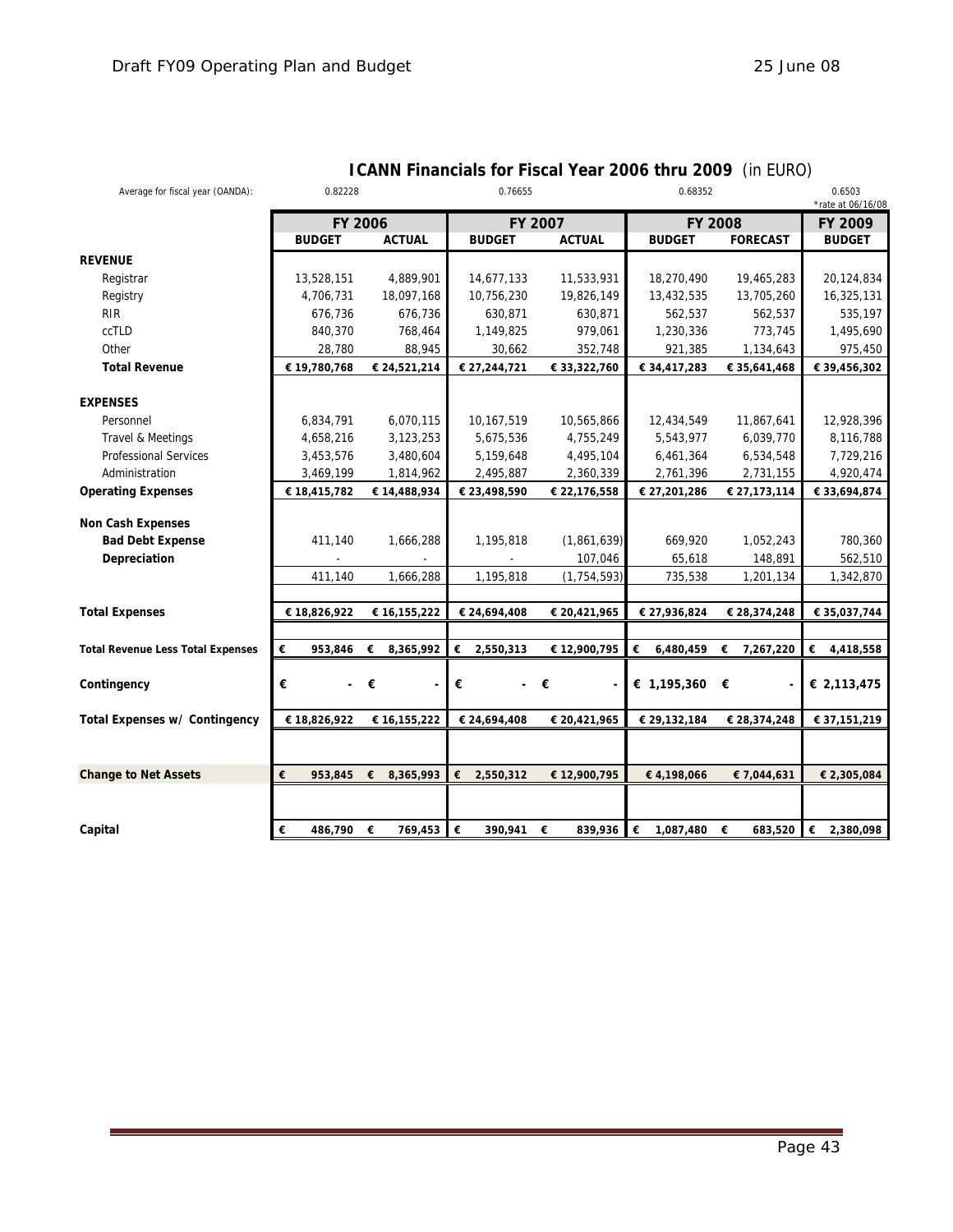## **Appendix F: Framework (New Delhi) compared to draft budget (17 May)**

In February 2008, the Initial Consultation: Fiscal Year 2009 Operating Plan and Budget Framework presented in New Delhi used 18 categories to show the key initiatives of the Operating Plan. The following table shows how the numbers evolved into the draft budget (17 May) based upon the additional bottom up efforts and community feedback.

| <b>Framework Key Initiatives Categories</b> | <b>FY09</b><br><b>Framework</b><br>(New Delhi) | <b>FY09 Budget Draft</b><br>$(17$ May) |
|---------------------------------------------|------------------------------------------------|----------------------------------------|
| 01 - IDN Activities                         | 2,111,000                                      | 1,543,060                              |
| 02 - New gTLD implementation                | 8,547,000                                      | 7,083,813                              |
| 03 - Operational systems for new gTLDs      | 3,670,000                                      |                                        |
|                                             | 14,328,000                                     | 8,626,873                              |
|                                             |                                                |                                        |
| 04 - Compliance Activities                  | 1,397,000                                      | 2,000,640                              |
| 05 - Registry/registrar support             | 1,180,000                                      | 1,567,380                              |
| 06 - Global interface                       | 3,176,000                                      | 3,411,123                              |
| 07 - Organizational Reviews                 | 788,000                                        | 1,292,278                              |
| 08 - Organizational Improvement             | 1,103,000                                      | 1,331,478                              |
| 09 - Policy Development Support             | 420,000                                        | 659,380                                |
| 10 - Registrar data escrow                  | 783,000                                        | 738,000                                |
| 11 - Security Initiatives, including DNSSEC | 1,595,000                                      | 2,328,090                              |
| 12 - Transcription and translation          | 1,050,000                                      | 646,590                                |
| 13 - Technical work/leadership              | 420,000                                        | 569,900                                |
| 14 - IANA improvements                      | 849,000                                        | 1,223,879                              |
| 15 - Broaden Participation                  | 1,753,000                                      | 1,818,480                              |
| 16 - Operational systems and infrastructure | 860,000                                        | 1,264,800                              |
| 17 - Meetings and events                    | 3,663,000                                      | 4,150,279                              |
| 18 - Administrative improvement             | 856,000                                        | 273,000                                |
|                                             | 19,893,000                                     | 23,275,296                             |
|                                             |                                                |                                        |
| 00 - Baseline                               | 22,910,000                                     | 22,577,184                             |
|                                             |                                                |                                        |
| <b>Grand Total</b>                          | 57,131,000                                     | 54,479,353                             |

In addition to updating the estimated amounts, the draft budget (17 May) aggregates certain initiative based on feedback to make the presentation simpler and more natural. For example, the Framework's categories of the IANA function improvements and following table shows how the Operational systems and infrastructure are grouped into the draft budget.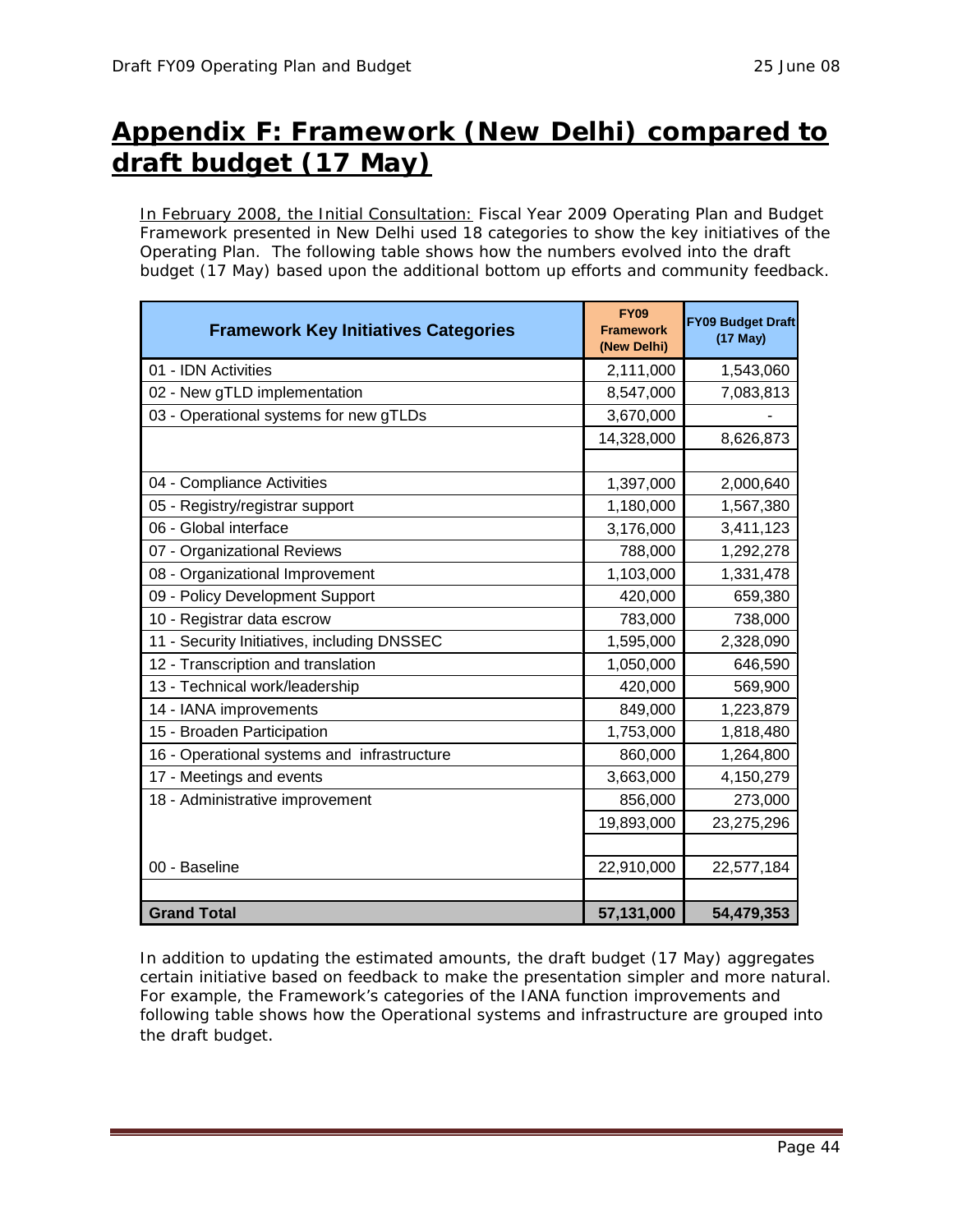| <b>Comparison of Key Initiatives Categories</b>      | <b>FY09</b><br><b>Framework</b><br>(New Delhi) | <b>FY09 Budget</b><br>Draft (17 May) |
|------------------------------------------------------|------------------------------------------------|--------------------------------------|
| 02 - New gTLD implementation                         | 8,547,000                                      | 7,083,813                            |
| 03 - Operational systems for new gTLDs               | 3,670,000                                      |                                      |
| 01 - Complete new gTLD Policy implementation         | 12,217,000                                     | 7,083,813                            |
|                                                      |                                                |                                      |
| 01 - IDN Activities                                  | 2,111,000                                      | 1,543,060                            |
| 02 - Progress on IDN Activities                      | 2,111,000                                      | 1,543,060                            |
|                                                      |                                                |                                      |
| 14 - IANA improvements                               | 849,000                                        | 1,223,879                            |
| 16 - Operational systems and infrastructure          | 860,000                                        | 1,264,800                            |
| 03 - Strengthen the IANA function and infrastructure | 1,709,000                                      | 2,488,679                            |
|                                                      |                                                |                                      |
| 06 - Global interface                                | 3,176,000                                      | 3,411,123                            |
| 12 - Transcription and translation                   | 1,050,000                                      | 646,590                              |
| 15 - Broaden Participation                           | 1,753,000                                      | 1,818,480                            |
| 04 - Broaden Participation                           | 5,979,000                                      | 5,876,193                            |
| 04 - Compliance Activities                           | 1,397,000                                      | 2,000,640                            |
| 05 - Expand Contractual Compliance activities        | 1,397,000                                      | 2,000,640                            |
|                                                      |                                                |                                      |
| 05 - Registry/registrar support                      | 1,180,000                                      | 1,567,380                            |
| 10 - Registrar data escrow                           | 783,000                                        | 738,000                              |
| 06 - Build out registry/registrar support            | 1,963,000                                      | 2,305,380                            |
|                                                      |                                                |                                      |
| 07 - Organizational Reviews                          | 788,000                                        | 1,292,278                            |
| 08 - Organizational Improvement                      | 1,103,000                                      | 1,331,478                            |
| 09 - Policy Development Support                      | 420,000                                        | 659,380                              |
| 07 - Further develop Policy Processes                | 2,311,000                                      | 3,283,136                            |
|                                                      |                                                |                                      |
| 11 - Security Initiatives, including DNSSEC          | 1,595,000                                      | 2,328,090                            |
| 13 - Technical work/leadership                       | 420,000                                        | 569,900                              |
| 08 - Carry out Security Initiatives                  | 2,015,000                                      | 2,897,990                            |
|                                                      |                                                |                                      |
| 18 - Administrative improvement                      | 856,000                                        | 273,000                              |
| 09 - Administrative improvement                      | 856,000                                        | 273,000                              |
| 17 - Meetings and events                             | 3,663,000                                      | 4,150,279                            |
| 10 - Meetings and events                             | 3,663,000                                      | 4,150,279                            |
|                                                      |                                                |                                      |
| 00 - Baseline                                        | 22,910,000                                     | 22,577,184                           |
| 00 - Baseline                                        | 22,910,000                                     | 22,577,184                           |
|                                                      |                                                |                                      |
| <b>Grand Total</b>                                   | 57,131,000                                     | 54,479,353                           |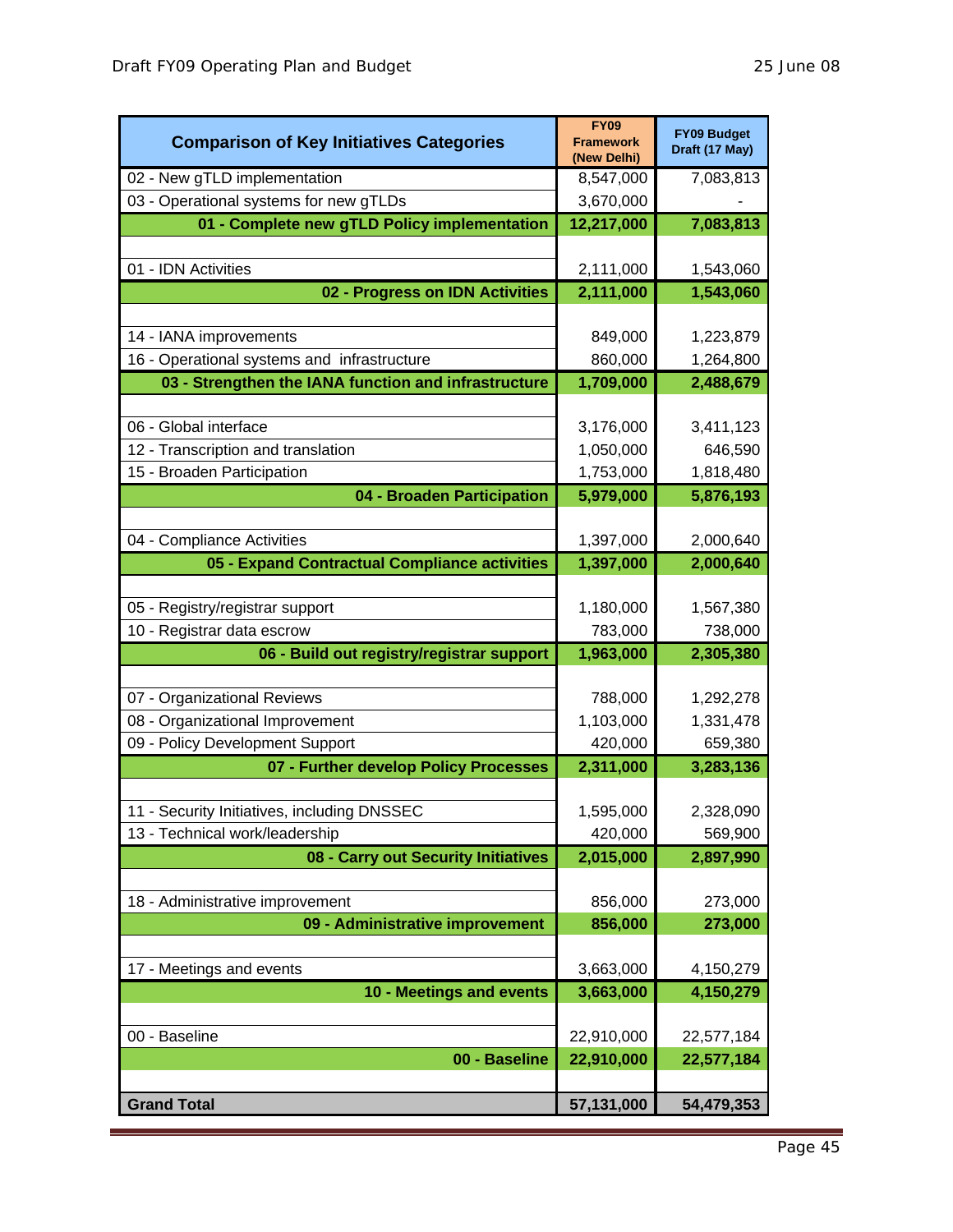This table shows the result as aggregated in the ten business initiatives in the draft Budget (17 May).

| <b>Draft Business Initiatives Categories</b>         | <b>FY09</b><br><b>Framework</b><br>(New Delhi) | <b>FY09 Budget Draft</b><br>$(17$ May) |
|------------------------------------------------------|------------------------------------------------|----------------------------------------|
| 01 - Complete new gTLD Policy implementation         | 12,217,000                                     | 7,083,813                              |
| 02 - Progress on IDN Activities                      | 2,111,000                                      | 1,543,060                              |
| 03 - Strengthen the IANA function and infrastructure | 1,709,000                                      | 2,488,679                              |
| 04 - Broaden Participation                           | 5,979,000                                      | 5,876,193                              |
| 05 - Expand Contractual Compliance activities        | 1,397,000                                      | 2,000,640                              |
| 06 - Build out registry/registrar support            | 1,963,000                                      | 2,305,380                              |
| 07 - Further develop Policy Processes                | 2,311,000                                      | 3,283,136                              |
| 08 - Carry out Security Initiatives                  | 2,015,000                                      | 2,897,990                              |
| 09 - Administrative improvement                      | 856,000                                        | 273,000                                |
| 10 - Meetings and events                             | 3,663,000                                      | 4,150,279                              |
| 00 - Baseline                                        | 22,910,000                                     | 22,577,184                             |
|                                                      |                                                |                                        |
| <b>Grand Total</b>                                   | 57,131,000                                     | 54,479,353                             |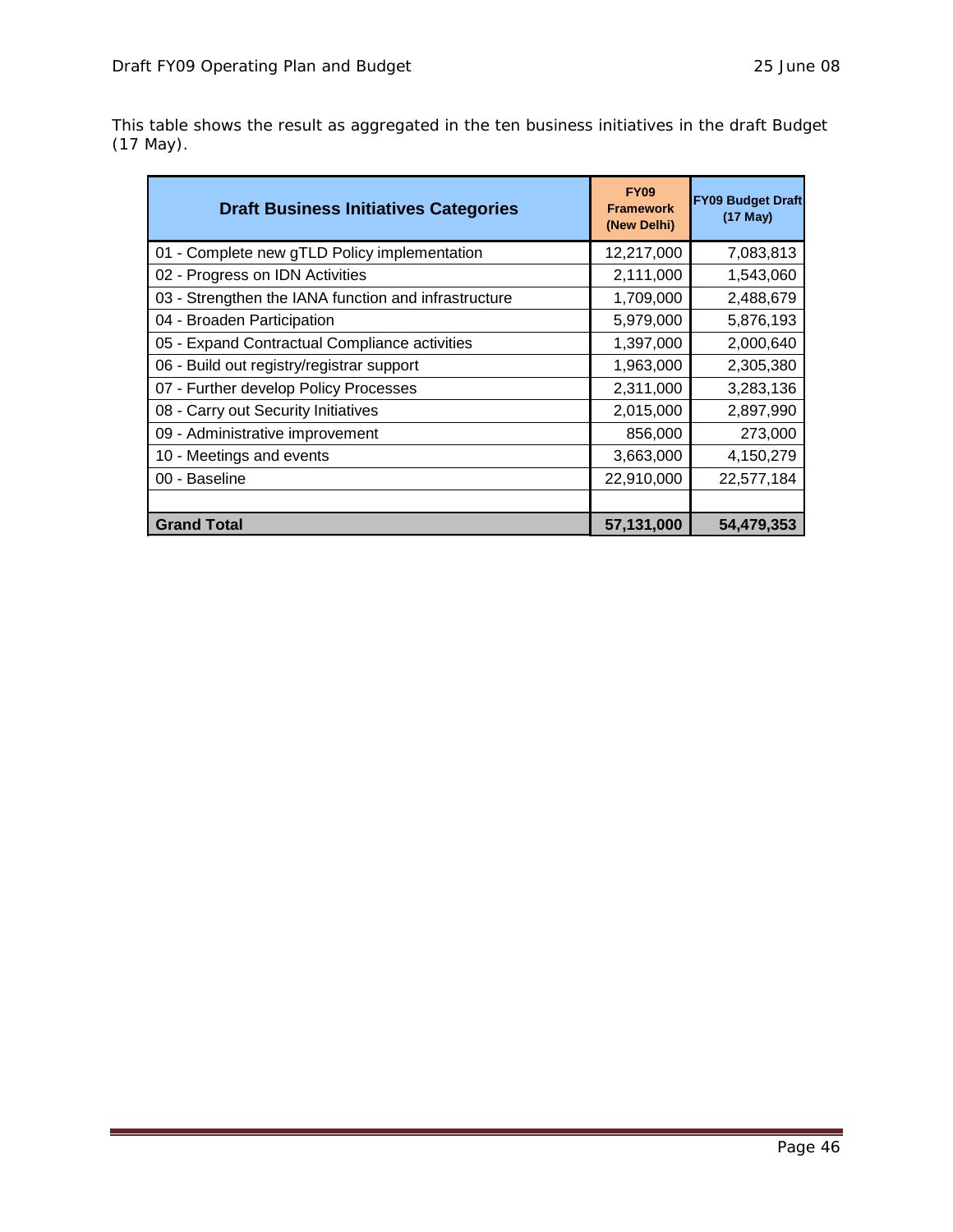## **Appendix G: Three Year Revenue and Expense Model**

When the Initial FY09 Budget Framework was presented in New Delhi, a three-year revenue and expense model was presented for discussion. At that time, it was anticipated that this forecast could be refined in the time frame for the Draft Operating Plan and Budget. Many of the key variables remain under discussion, so this was not possible. Instead, a more detailed three-year forecast will be put forward at the time the new gTLD budget is separately presented. This appendix restates the information presented at New Delhi.

As discussed in Delhi, there are many questions/issues yet to be determined. Some questions that need to be answered are:

- What is a reliable forecast for the number of TLDs that will be applied for, and how will this grow over time?
- What are the fee models for the new registries?
- What are reasonable operating costs for these registries? How do these costs scale with different volumes?
- What kind of organizational risks need to be considered in setting application fees or operating fees?
- With all of these questions, the three-year projection isn't really a forecast. There are too many open questions. However, it does provide a model that may be useful in testing answers to these questions, and thinking about a future where ICANN has much more operational responsibility and requirement than it does today.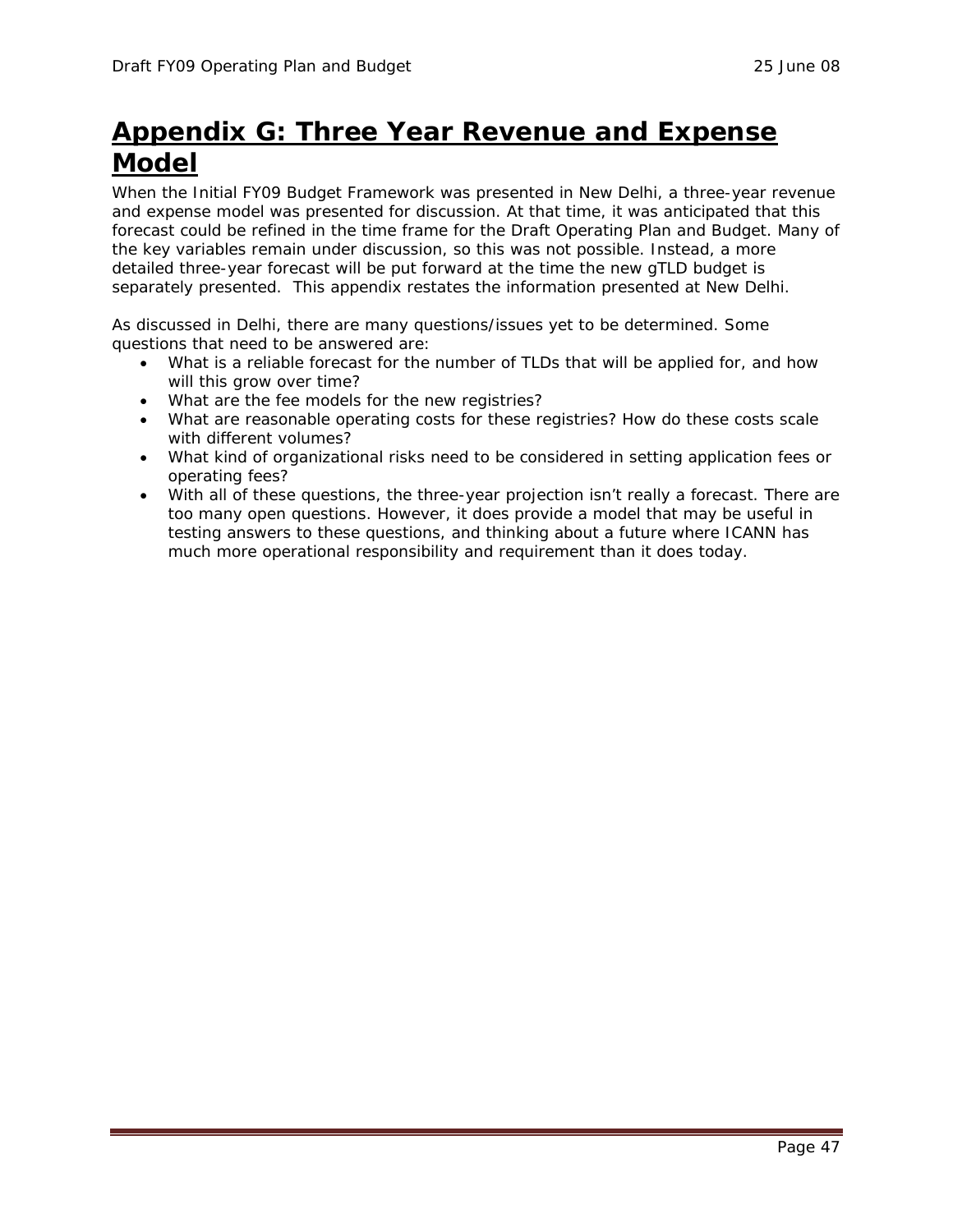| <b>Three Year Forecast</b>           | FY 2009    | FY 2010     | FY 2011      |
|--------------------------------------|------------|-------------|--------------|
|                                      |            |             |              |
| gTID application revenues less costs |            |             |              |
|                                      |            |             |              |
| Registry                             | 25,104,000 | 25,857,000  | 26,633,000   |
| Resistrar                            | 30,547,000 | 31,463,000  | 32,407,000   |
| R.I.R                                | 823,000    | 848,000     | 873,000      |
| ccTLD                                | 2,300,000  | 2,369,000   | 2,440,000    |
| Contributions                        | 500,000    | 515,000     | 530,000      |
| Investment                           | 2,000,000  | 2,060,000   | 2,122,000    |
| <b>Other Revenue</b>                 | 405,000    | 6,885,000   | 29,565,000   |
| <b>Potential Fee Reduction</b>       |            | (3,000,000) | (23,000,000) |
|                                      |            |             |              |
| <b>Total Revenue</b>                 | 61,679,000 | 66,997,000  | 71,570,000   |
|                                      |            |             |              |
| Personnel                            | 21,161,000 | 22,304,000  | 24,083,000   |
| Board and public meetings            | 5,675,000  | 5,845,000   | 6,020,000    |
| Other travel and meetings            | 3,988,000  | 4,129,000   | 4,314,000    |
| <b>Professional services</b>         | 18,973,000 | 13,372,000  | 16,173,000   |
| Administration                       | 4,245,000  | 4,005,000   | 4,371,000    |
|                                      |            |             |              |
| <b>Total Operating Expenses</b>      | 54,042,000 | 49,655,000  | 54,961,000   |
|                                      |            |             |              |
| <b>Depreciation Expenses</b>         | 1,596,000  | 1,626,000   | 1,657,000    |
| <b>Bad Debt Expenses</b>             | 1,490,000  | 1,535,000   | 1,581,000    |
|                                      |            |             |              |
| <b>Total Expenses</b>                | 57,128,000 | 52,816,000  | 58,199,000   |
|                                      |            |             |              |
| Increase (decrease) in Reserve Fund  | 4,551,000  | 14,181,000  | 13,371,000   |

Some of the assumptions made to generate the three-year model include:

- Applications for 100, 300 and 500 new TLDs, in fiscal years 2009, 2010, and 2011 (respectively).
- A small number of registries begin operations at the end of fiscal year 2009, and further registries attaining operations and revenue at a pace consistent with the experience learned in the sTLD process.
- Modest expense growth in the daily expenses portion of ICANN's budget. A drop in new gTLD expenses in fiscal year 2010 (based on the ramp of start-up costs in fiscal year 2009 dropping off in FY2010), and a formulaic increase based on operating expenses per registry thereafter.
- Average revenue (to ICANN) of \$106K per registry.
- As volumes grow in fiscal year 2011, reduction in overall fees consistent with ICANN's operating expense and reserve fund requirements.

For all of the reasons cited above, this projection is a model for teasing out assumptions and *not* a forecast.

**Summary: The forecast revenues, expenses and cash flows on a multi year basis will be provided as part of the separate new gTLD budget.**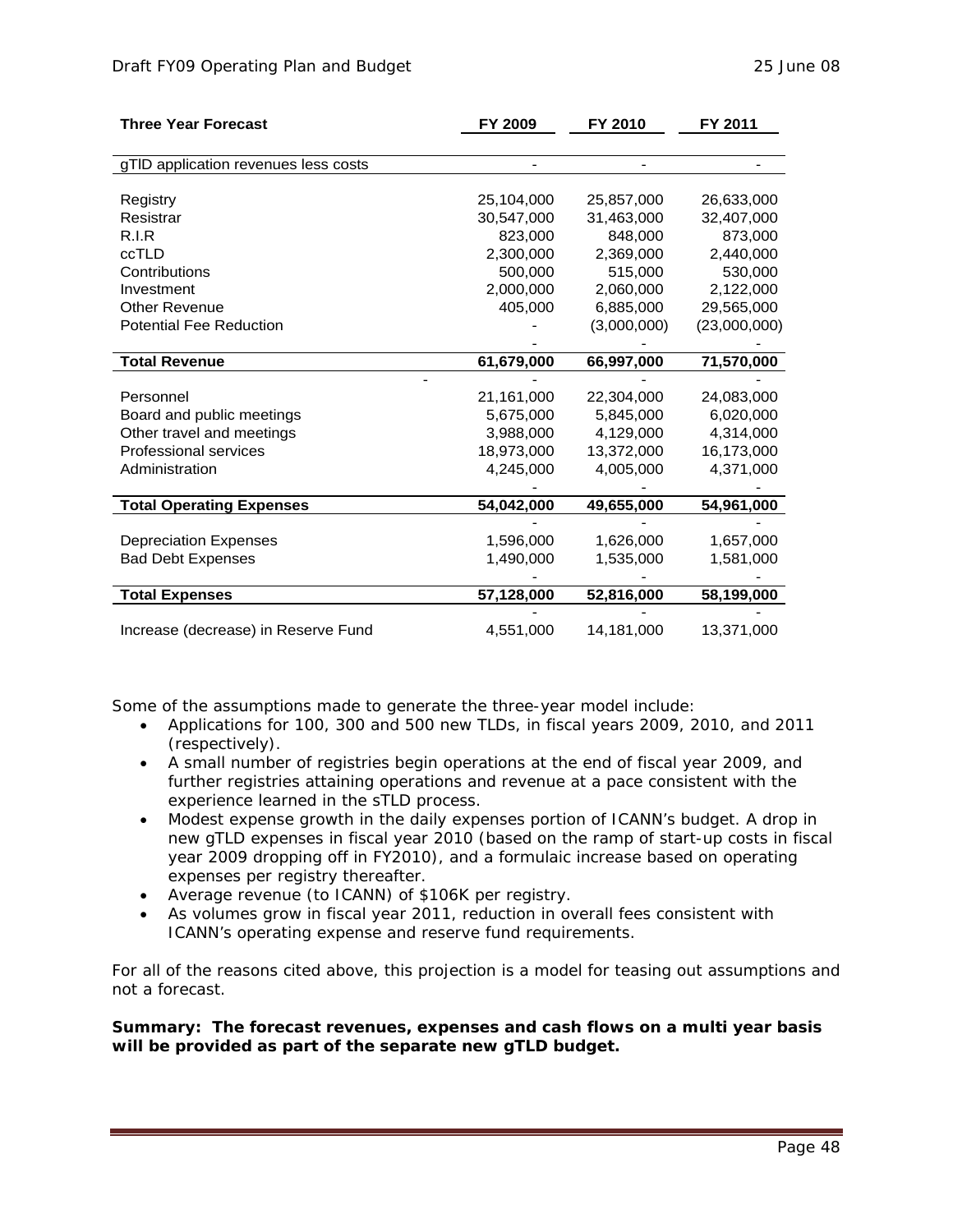## **Appendix H: High Level Spending Analyses**

The ICANN budget is directly tied to our 2008-2011 Strategic Plan and the corresponding enclosed Operating Plan, and it is anticipated that all of the core baseline activities and identified Organizational Initiatives can be accomplished with this proposed budget.

- revenues of about \$60.7MM
- total expenses (including depreciation, allowances and contingency) of \$57.1MM
- contribution to reserve of about \$3.5MM
- capital budget allocation of \$3.6 MM



#### **FY09 Budget - Spending by Strategic Priority (in US dollars)**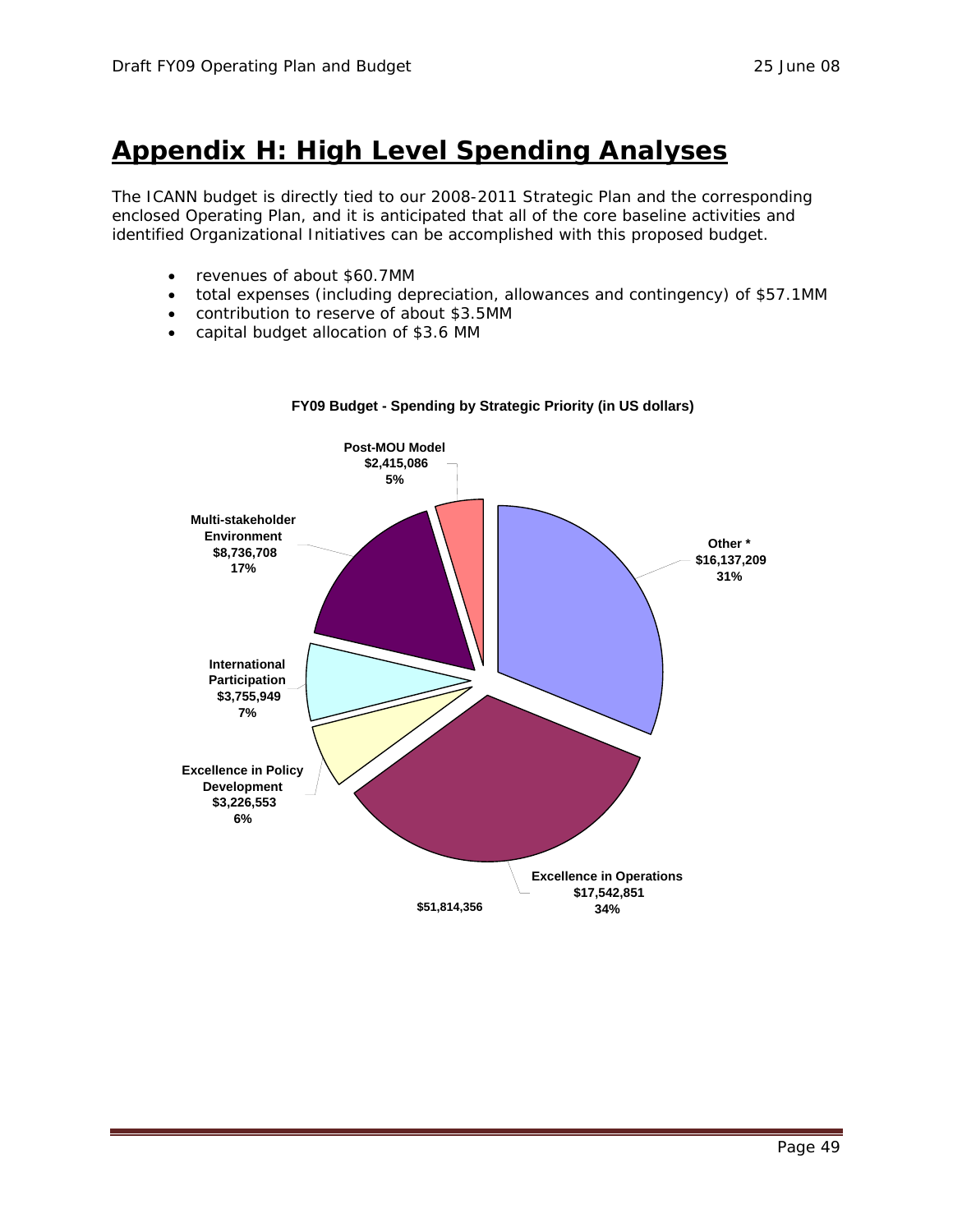

#### **FY08 Budget - Spending by Strategic Priority (in US dollars)**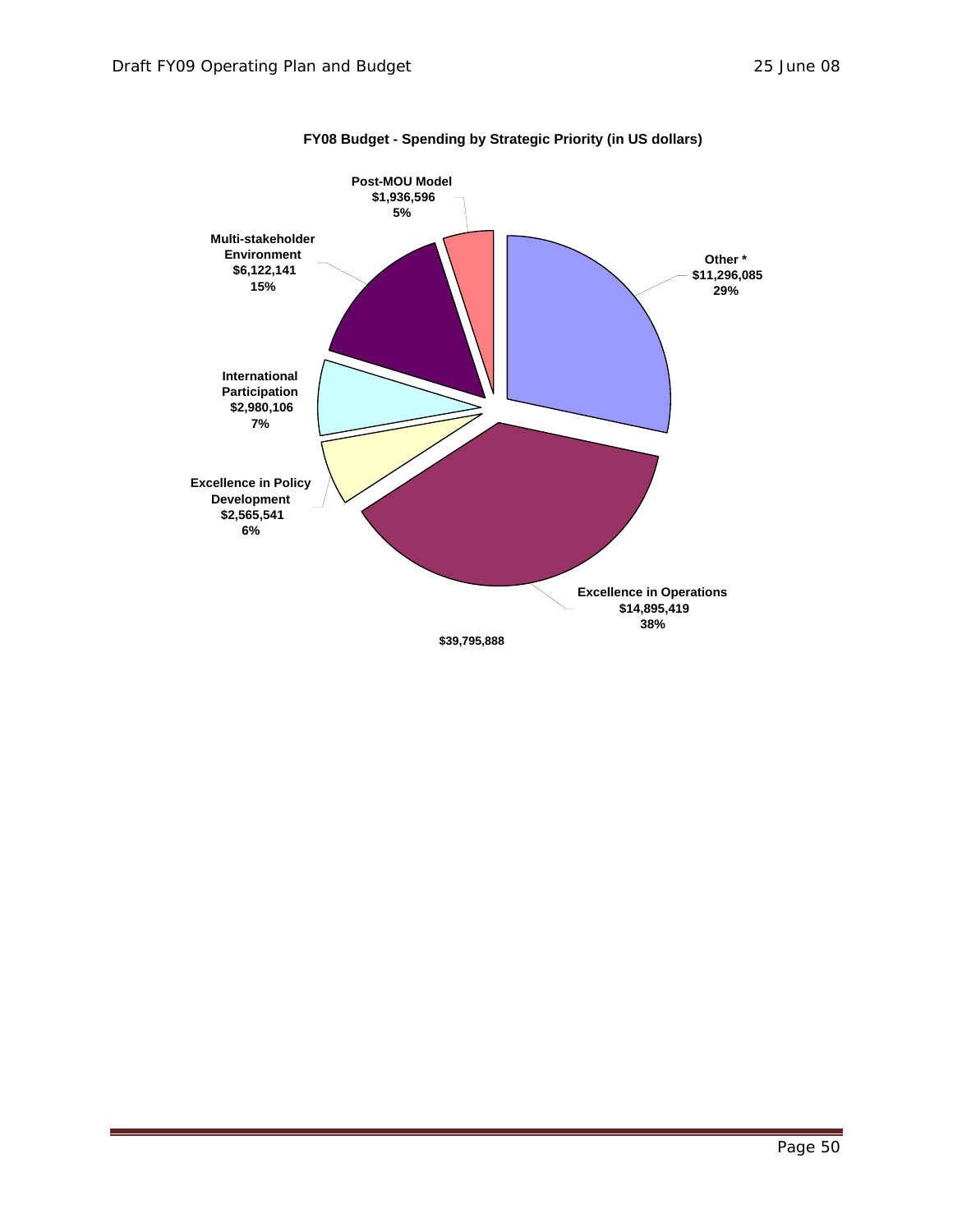

**FY09 Budget - Allocation by Principle (in US dollars)**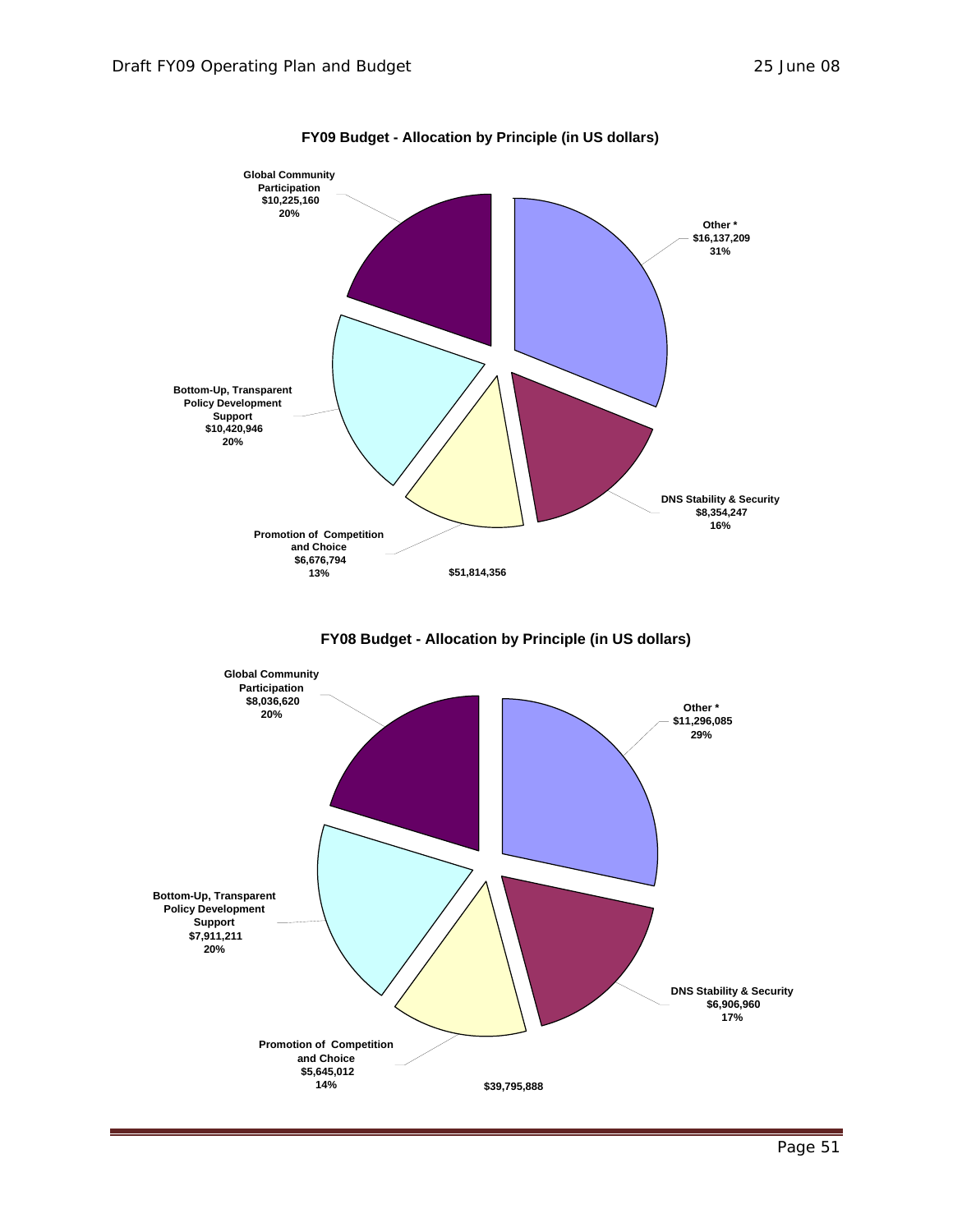As compared to FY08, the total expense budget, including contingency, is projected to increase from \$42.6MM to \$57.1MM (34% increase). Operating expenses (excluding contingency, depreciation, and bad debt) are projected to increase from \$39.8MM to \$51.8MM, (or 30% increase).





Uses of those revenues include:

- Expense: \$53.9 MM
- Capital Expenditures: \$3.6MM
- Contingency: \$3.3MM
- Contribution to Strategic Reserves: \$3.5MM

Additional details regarding uses of revenue, with respect to expenses, are described by: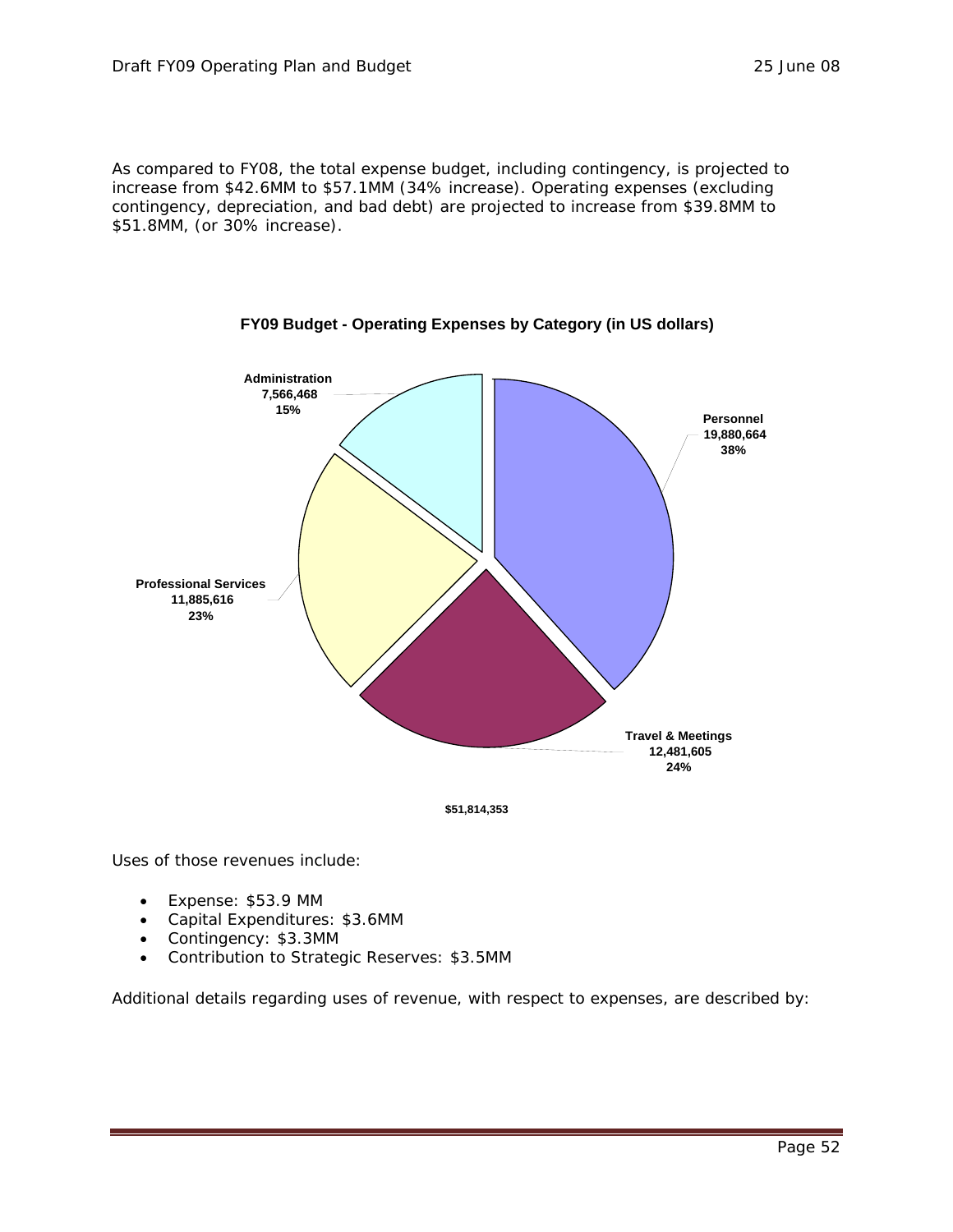

**FY08 Budget - Operating Expenses by Category (in US dollars)**

As described above, sources of ICANN revenue continue to evolve and increased diversification is sought. This budget's revenue sources are described by: